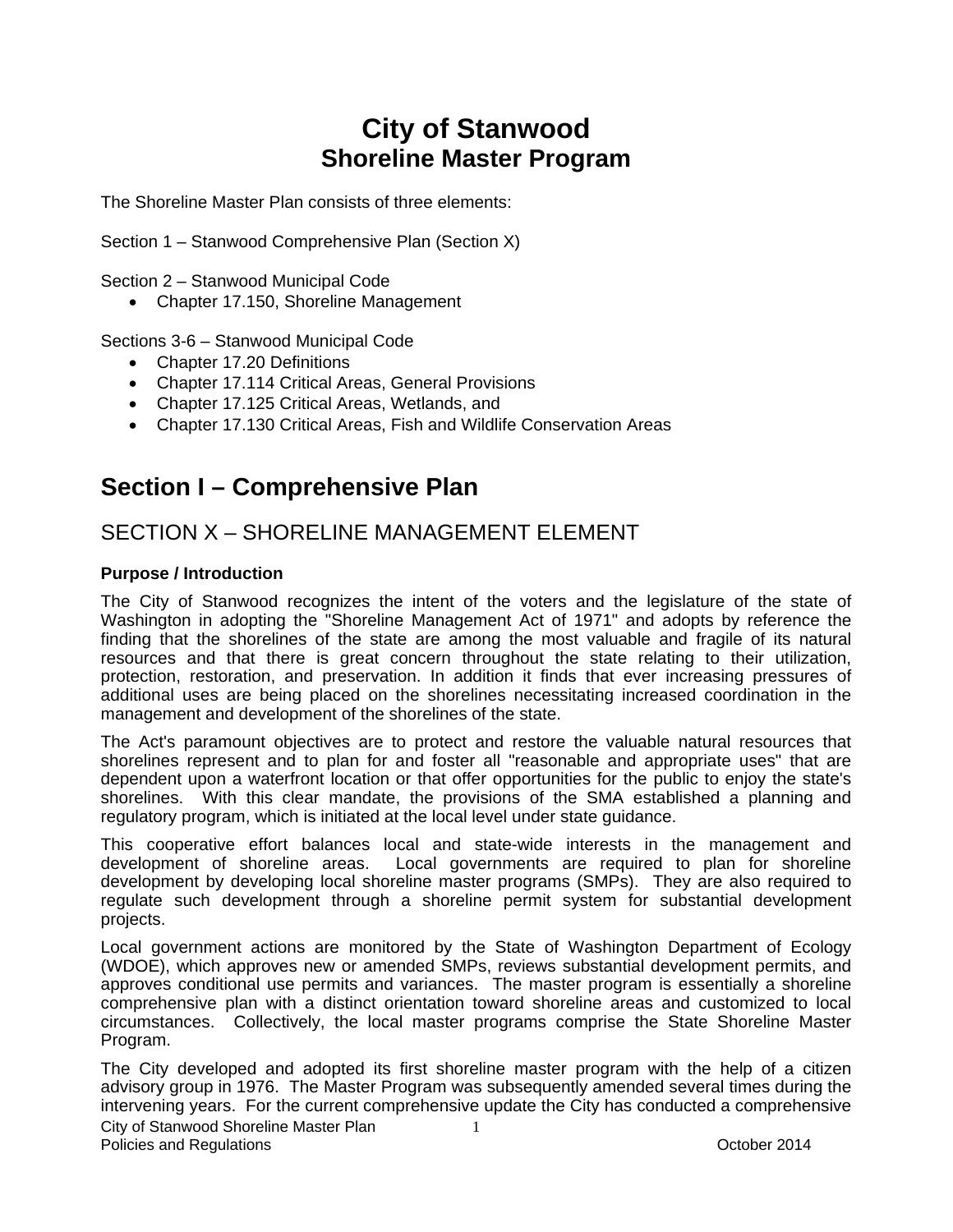inventory of the natural characteristics, present land uses, and patterns of ownership along the City's shoreline that provides a substantial information base for understanding ecological functions and other considerations for the development of this Master Program update. The City with the involvement of its local citizens, agencies, and interested parties has developed this Shoreline Master Program to serve as both a planning guide and resource for specific regulations pertaining to development and use of the shorelines in Stanwood. Included is a description of the goals, objectives, policies, environments, use regulations, and provisions for variances and conditional uses.

### **Shoreline Goals and Policies**

### **Goal: Shoreline Use Element**

SH1 Ensure appropriate conservation and development of Stanwood's shorelines by allowing those uses which are water dependent , as well as other development which provides an opportunity for a substantial number of people to enjoy the shorelines. This should be done in a manner which will achieve an orderly balance of shoreline uses that improve the quality of the environment.

### **Policies**

- SH-1.1 Ensure that all uses and developments are as compatible as possible with the site, the surrounding area and the environment, provide restoration and do not result in a net loss of shoreline ecological functions.
- SH-1.2 Water-dependent and associated water-related uses are the highest priority for shorelines unless protection of the existing natural resource values of such areas precludes such uses.
- SH-1.3 Water-related and water-enjoyment uses that are compatible with ecological protection and restoration objectives are the second highest priority.
- SH-1.4 Limit non-water-oriented uses to those locations where access to the water is not provided or where the non-water-oriented use contributes to the objectives of the Act in providing ecological restoration and public access.
- SH-1.5 Reserve the shoreline areas for uses which allow optimal uses for future generations by recognition and of potential long term benefits to the public, and discouragement of short term gain or convenience.
- SH-1.6 Provide site development performance standards and other appropriate criteria to developers indicating minimal acceptable standards to be achieved.
- SH-1.7 Allow multiple use of shoreline areas where integration of compatible uses or activities is feasible.
- SH-1.8 Shoreline land and water areas which are particularly suited for specific and appropriate uses should be reserved for those uses.
- SH-1.9 Control uses not water dependent which permanently alter the shoreline, conflict with, or preempt other shoreline dependent uses.
- SH-1.10 Allow uses, on a specified interim basis, which are not shoreline related, if not permanent and if not requiring permanent modifications of natural shorelines.

### **Goal Shoreline Economic Development Element**

SH-2 Give priority to those industrial, commercial and recreational developments that are particularly dependent on their location on Stanwood's shoreline. Encourage development that will provide the public an opportunity to enjoy the shorelines. Minimal disruption of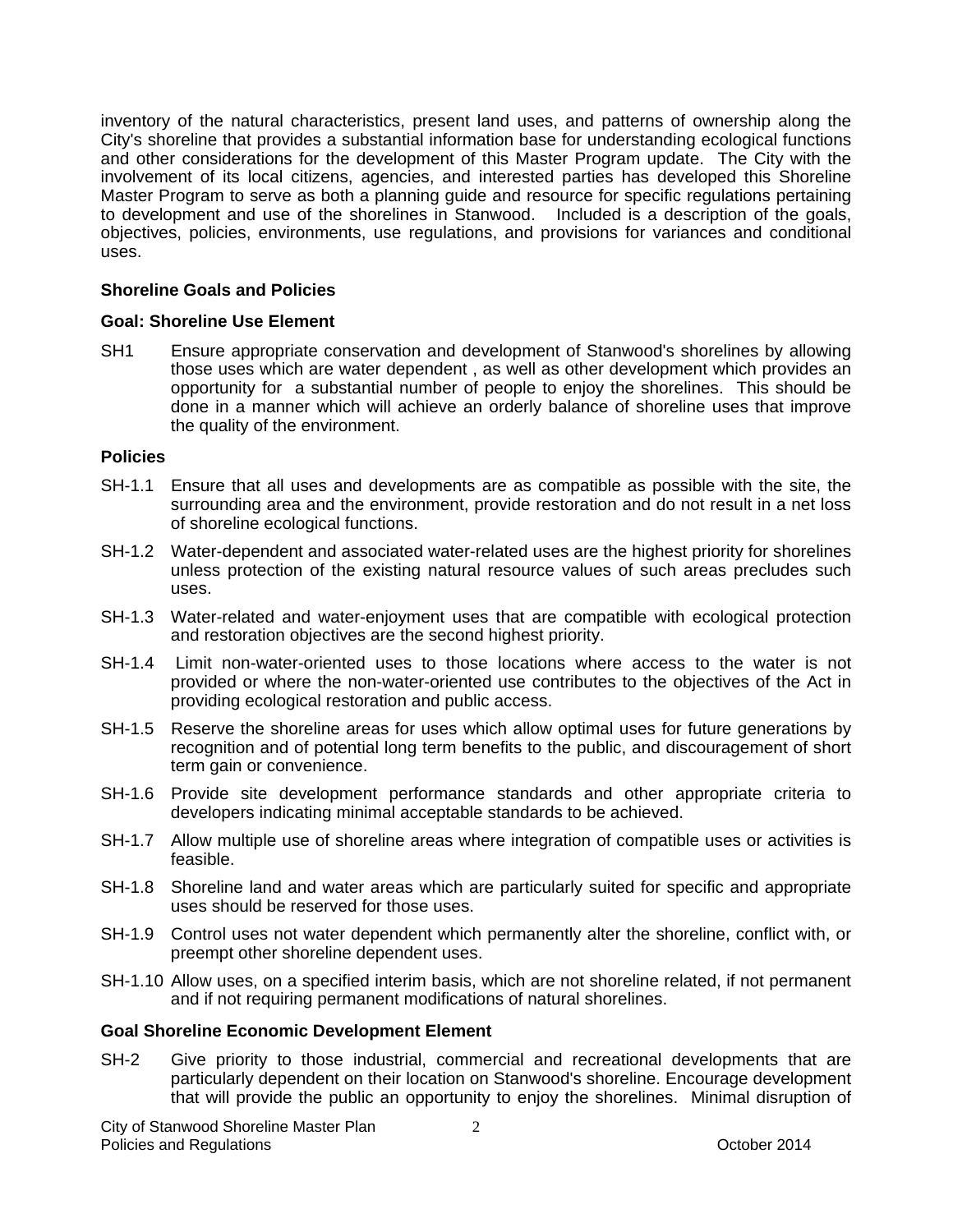the natural environment is envisioned in the implementation of this goal. Permit expansion of existing industrial uses where necessary and feasible.

### **Policies**

- SH-2.1 Modify the adverse effects of new commercial, industrial and recreational development upon the physical environment and natural processes, through careful siting and design.
- SH-2.2 Locate commercial and industrial development as infill in areas already developed as a first priority so long as such areas have not reached their functional capacity.
- SH-2.3 Locate new commercial, industrial and recreational activities in areas with existing public services as a second priority.
- SH-2.4 Provide maximum flood protection for City of Stanwood.

#### **Goal Circulation Element**

SH-3 Develop safe, convenient and diversified shoreline circulation systems to assure efficient movement of goods and people with minimum disruptions to the shoreline environment and minimum conflict between the different users.

### **Policies**

- SH-3.1 Locate and design major circulation systems well away from the shoreline, except for necessary crossings, so that natural shorelines remain substantially unmodified.
- SH-3.2 Encourage corridors for transportation and utilities when they must cross shorelines.
- SH-3.3 Encourage joint uses of any necessary roads.
- SH-3.4 Encourage alternate modes of transportation such as pedestrian and bicycle to the shoreline.

### **Goal Restoration & Conservation Element**

SH-4 Assure protection, preservation, and restoration of Stanwood's, fragile and scenic nonrenewable resources, while encouraging the best management practices to assure no net loss of shoreline ecological functions.

#### **Policies**

- SH-4.1 Existing natural resources should be conserved through regulatory and non-regulatory means that may include:
	- Implementation of the Comprehensive Plan, interlocal watershed plans, local development regulations, and state, tribal, and federal programs;
	- Regulation of development within the shoreline jurisdiction;
	- Ecologically sound design;
	- Restoration programs; and
	- Education programs.
- SH-4.2 Provide for beneficial utilization of shoreline and floodplain related resources without harming other natural systems or the overall quality of the natural environment.
- SH-4.3 Require the best management practices for the sustained yield of replenishable resources.
- SH-4.4 Effectively manage natural features and resources as well as scenic vistas, parkways and habitats of rare or endangered species.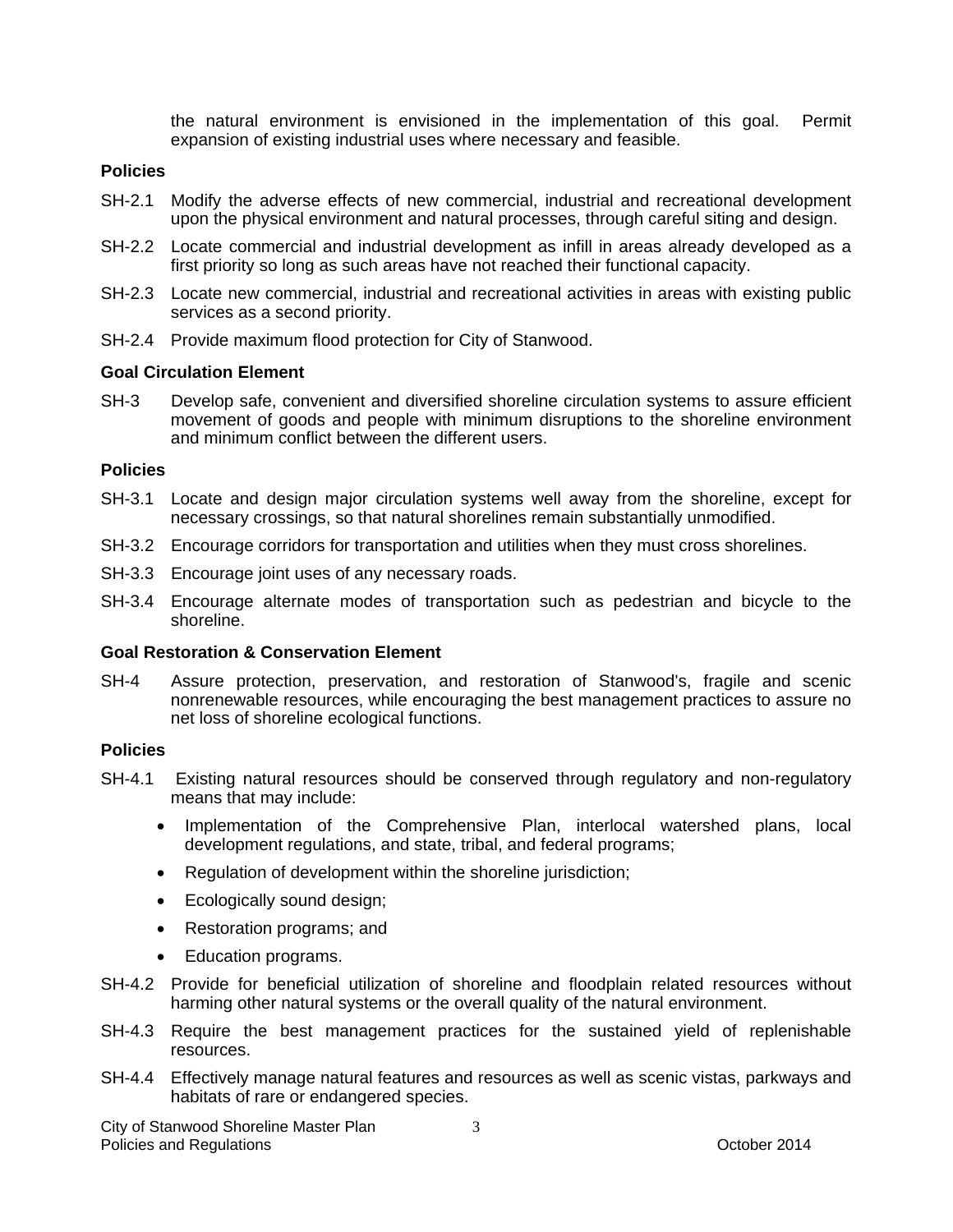- SH-4-5 Preserve the scenic and aesthetic qualities of shorelines, floodplain and vistas.
- SH-4-6 Provide for restoration of degraded ecological functions both through appropriate regulations for non-water-dependent uses and as part of publicly funded restoration efforts.

#### **Goal Public Access Element**

SH-5 Ensure safe, convenient and diversified access for the public to the publicly owned shorelines of Stanwood and assure that the intrusions created by public access will recognize the rights of private property owners, and will not adversely affect fragile natural areas.

#### **Policies**

- SH-5.1 Public access should be provided consistent with the existing character of the shoreline and with consideration of opportunities and constraints for physical and visual access, as well as consideration of ecological functions and public safety.
- SH-5.2 Public access to and along the water's edge should be available throughout publicly owned shoreline areas although direct physical access to the water's edge may be restricted to protect shoreline ecological values.
- SH-5.3 Future residential, commercial, and industrial developments and redevelopments shall not adversely affect existing public access, and should provide new opportunities for the public to reach touch and enjoy the water's edge.
- SH-5.4 Respect and protect the enjoyment of private rights in shoreline property when considering public access development.
- SH-5.5 Locate, design and maintain public access development in a manner that enhances the natural environment.
- SH-5.6 Purchase or otherwise make available to the public, shoreline properties including tide land tracts if their value for public use merits such action.
- SH-5.7 Control and regulate public access to ensure that the ecology of shoreline areas shall not be unduly damaged by public use.

#### **Goal Recreational Element**

SH-6 Provide additional opportunities for diverse forms of recreation for the public and improvement of present facilities.

### **Policies**

- SH-6.1 Identify, obtain, preserve and protect areas with high values for recreation.
- SH-6.2 Allow location, design and operation of recreational uses as part of private development where compatible with other uses and activities.
- SH-6.3 Provide a balanced choice of recreational opportunities, including those requirements of the elderly and the physically challenged.
- SH-6.4 Cultivate innovative and cooperative techniques among public agencies and private persons or groups which increase and diversify recreation opportunities.
- SH-6.5 Allow compatible recreational uses including bicycle and foot paths in transportation and utility corridors where feasible.
- SH-6.6 Located, design and operate recreation facilities in a manner consistent with the purpose of the environment designation in which they are located so that no net loss of shoreline ecological functions or ecosystem-wide processes result.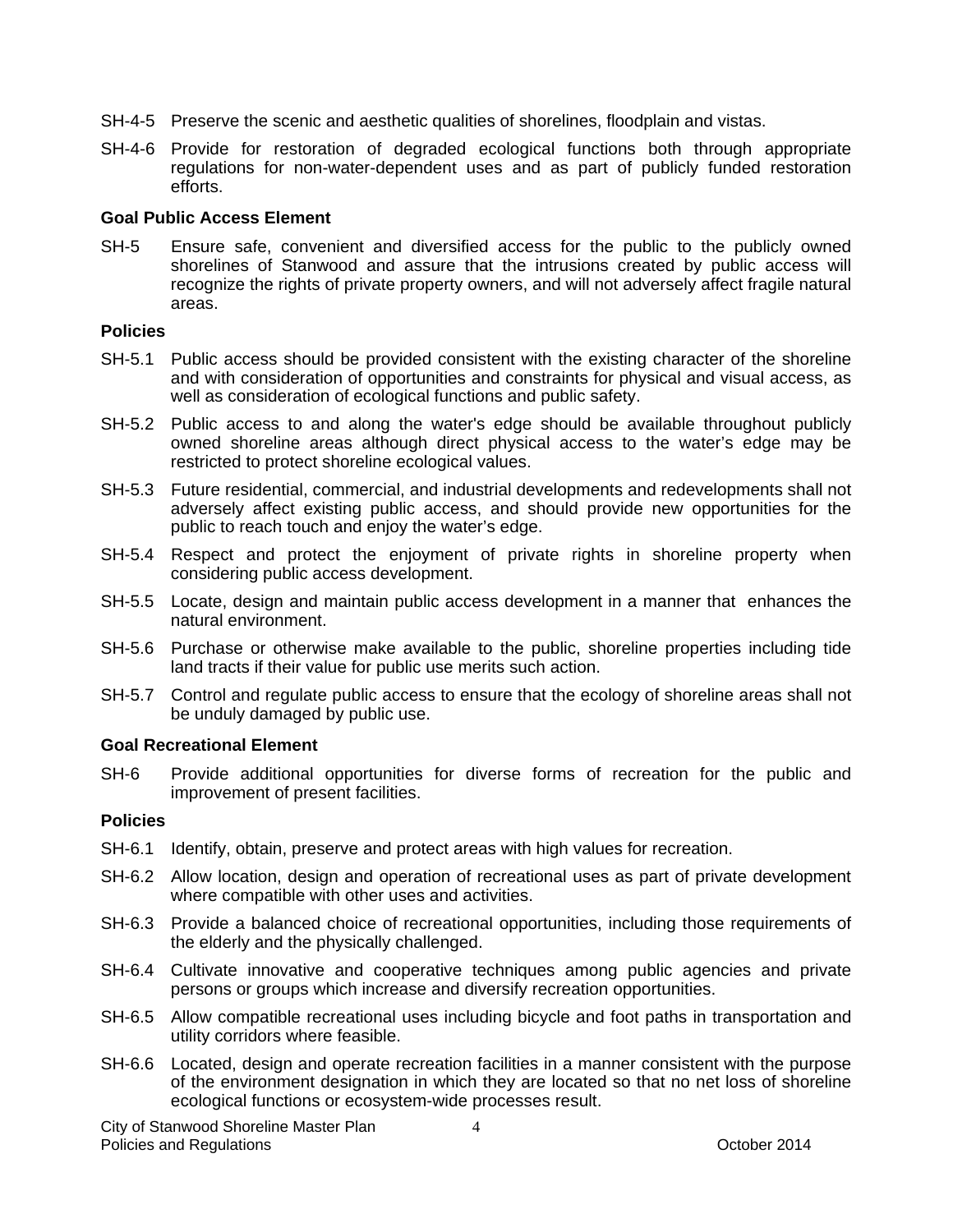SH-6.7 Coordinate with local, state, and federal agencies so that shoreline recreational developments are consistent with the city's Comprehensive Plan and Parks Recreation, Open Space and Trails Plan.

### **Goal Historical / Cultural Element**

SH-7 Protect, preserve and encourage restoration of those sites and areas on the shoreline which have significant historical, cultural, educational or scientific value.

### **Policies**

- SH-7.1 Identify historic, cultural and archaeological resources within the shoreline in cooperation with federal, state, local and tribal agencies.
- SH-7.2 Preserve permanently for their inherent cultural value and for scientific study as well as public enjoyment observation all areas known to contain significant archaeological data.
- SH-7.3 Preserve for the public benefit, with opportunity for appropriate public utilization, significant historic, scientific, and educational areas of the shoreline.
- SH-7.4 Ensure that the review and construction of development permits includes professional assessment of historic, cultural and archaeological resources and that such resources are preserved or conserved in compliance with applicable laws.

#### **Goal Flood Hazard Element**

SH-8 To minimize flood hazards to human life and property while enhancing the ecological processes of the shoreline.

### **Policies**

- SH-8.1 Manage flood protection through implementation of the city's Comprehensive Stormwater Management Plan, Comprehensive Plan, stormwater regulations, and the Snohomish County flood hazard control plans.
- SH-8.2 Protect existing development and restore floodplain and channel migration functions to the extent feasible.
- SH-8.3 Integrate bioengineering and/or soft engineering approaches where feasible into local and regional flood control measures, infrastructure, and related capital improvement projects.
- SH-8.4 Disallow development within the floodplains associated with the city's shorelines that would individually or cumulatively result in an increase to the risk of flood damage.
- SH-8.5 Support measures to increase the natural functions of the Stillaguamish floodplain including flood storage, off-channel habitat, associated wetlands and buffers of native vegetation through levee setbacks and similar programs.

### **Goal Comprehensive Long Range Planning Element**

SH-9 Support the integration of other City planning and regulatory efforts with shoreline management activities, especially planning and implementation of plans under the Growth Management Act (GMA). This element reflects changes in state legislation which make SMP policies part of the Comprehensive Plan and SMP regulations part of the City development code.

### **Goal Educational Element**

SH-10 Work with the public to increase awareness of the Shoreline Management Act, and the importance of protecting shorelines.

#### **Goal Implementation**

City of Stanwood Shoreline Master Plan Policies and Regulations **Provides** and Regulations **Contains a Container and Contains a Container and Contains a Contains a Contains a Contains a Contains a Contains a Contains a Contains a Contains a Contains a Contains**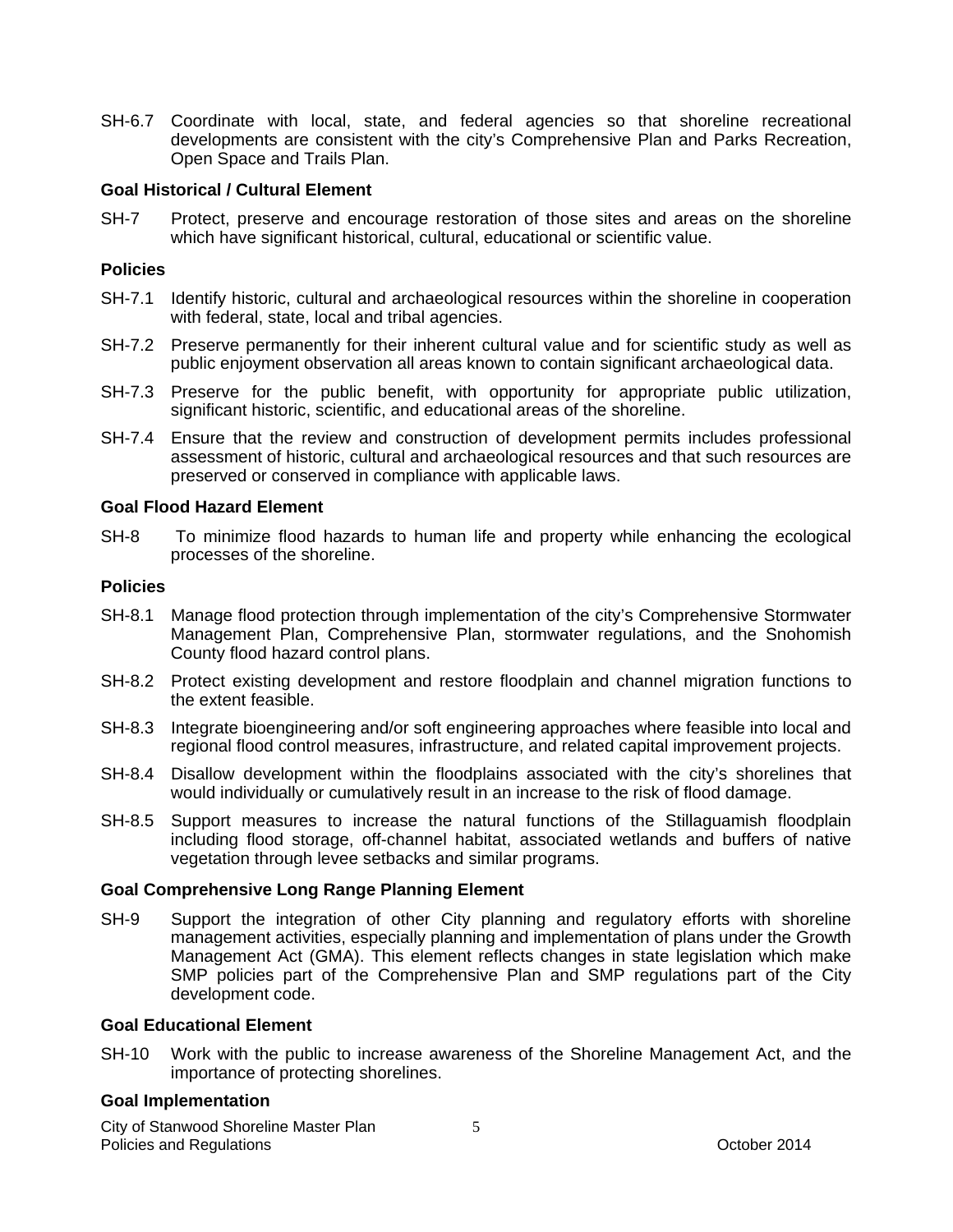SH-11 Advance the intent and policy of the Shoreline Management Act of 1971 through a fair, balanced and impartial administration of the shoreline permit process and other legal requirements of the Act.

#### **Policies**

- SH-11.1 Base all official actions relating to shoreline permits upon the goals, policies, environmental designations, use allocations and performance standards contained within the Shoreline Management Act, the Shoreline Master Program and Chapter 17 (Zoning/Unified Development Code) in the Stanwood Municipal Code.
- SH-11.2 Employ the performance standards of the Master Program equitably to ensure the highest degree of shoreline and floodplain protection consistent with the proposed development.
- SH-11.3 Process shoreline permits as expeditiously as the law and analysis review will allow.
- SH-11.4 Seek advice and assistance from recognized experts at federal, state, or local levels whenever technically complex issues are involved in permit activities.
- SH-11.5 Grant variances from the provisions of the Master Program only in those limited instances when strict compliance with the provisions of the Master Program would prevent any reasonable use of the property involved. Variances shall be granted in strict compliance with the provisions of the Washington Administrative Code and the Shoreline Management Act.
- SH-11.6 Approve Conditional Uses when they will further the intent of the Master Program, be compatible with their surroundings, and be regulated to minimize undesirable effects on the shoreline of the city. Conditional Uses shall be approved in strict compliance with the provisions of the Washington Administrative Code and the Shoreline Management Act.
- SH-11.7 Comply with the requirements of the State Environmental Policy Act in processing shoreline permits, when applicable, as a means of thoroughly evaluating the impact or a proposed development on the city's shorelines and thus furthering the intent of the Master Program.
- SH-11.8 Provide assistance to the general public as necessary and proper with regard to the provisions and requirements of the Shoreline Management Act of 1971 and Stanwood's Master Program.
- SH-11.9 Provide for an eight (8) year review of shoreline uses and their locations as to appropriateness and compatibility with goals and policies.

# **Section II – Stanwood Municipal Code, Chapter 17.150, Shoreline Management**

### **17. 150 Shoreline Management**

#### **17.150.010 Purpose**

- 1) The city adopts the goals and principles of the Shoreline Management Act as provided in RCW 90.58.020 and as particularly relevant to Stanwood.
- 2) The shoreline is one of the most valuable and fragile of the city's natural resources.
- 3) There is a clear and urgent demand for a planned, rational, and concerted effort, jointly performed by federal, state, and local governments, to prevent the inherent harm in an uncoordinated and piecemeal development of the city's shoreline jurisdiction.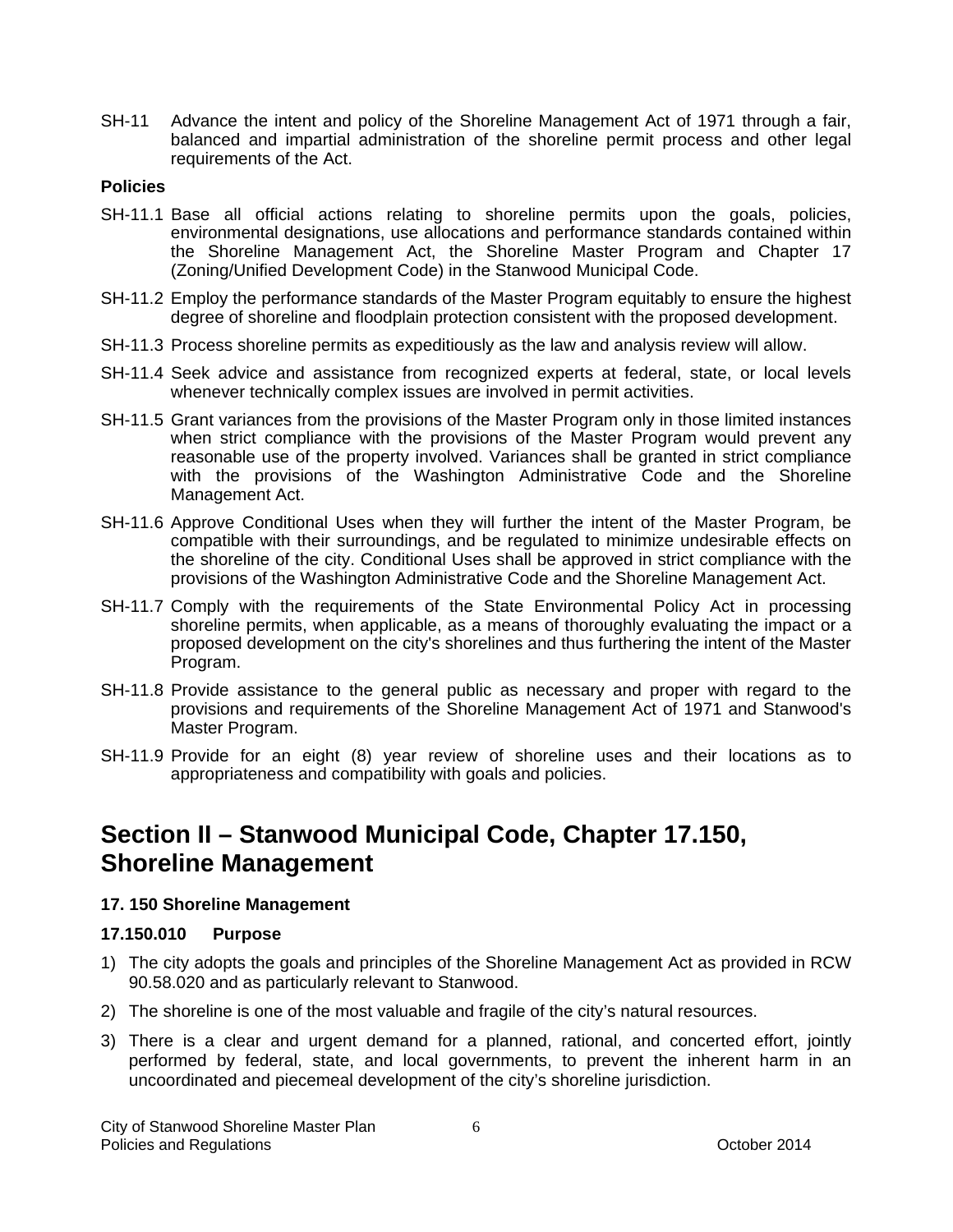- 4) The city's shoreline policies are intended to protect against adverse effects to the public health, the land and its vegetation and wildlife, and the waters of the state and their aquatic life, while protecting generally public rights of navigation and corollary rights incidental thereto.
- 5) In the implementation of the Shoreline Master Program, the public's opportunity to enjoy the physical and aesthetic qualities of natural shorelines shall be preserved to the greatest extent feasible consistent with the overall best interest of the state, the county, and the people generally. To this end, uses shall be preferred which are consistent with control of pollution and prevention of damage to the natural environment or are unique to or dependent upon use of the state's shoreline.

### **17.150.011 Shoreline Master Program Elements**

The Shoreline Master Program consists of the following elements which are subject to review and approval by the Washington State Department of Ecology pursuant to RCW 90.58.090:

- 1) Comprehensive Plan Policies Shoreline Element
- 2) Regulations in Stanwood Municipal Code (SMC) Chapter 17.150 Shoreline Management.
- 3) Critical Area Regulations in SMC Title 17.114 through 17.134 (Ordinance #1374).
- 4) The Shoreline Restoration Element of the Shoreline Master Plan, of which one printed copy in book form has is on file in the office of the City Clerk and made available for examination by the general public, shall not be considered to contain regulations but shall be utilized as a guideline for capital improvements planning by the city and other jurisdictions undertaking ecological restoration activities within Shoreline Management Act jurisdiction.
- 5) The Shoreline Environment Overlay Map, of which one printed copy has heretofore been filed and is on file in the office of the City Clerk and made available for examination by the general public, and another printed copy of which is available at the Community Development Department. An electronic copy may also be posted online at the city's website.

### **17.150.012 Shoreline Overlay Districts**

- 1) Shoreline Overlay District Maps
	- a. Shoreline Overlay Map
	- b. Shoreline Overlay Detail A
	- c. Shoreline Overlay Detail B
	- d. Shoreline Overlay Detail C
	- e. Shoreline Overlay Detail D

### **17.150.013 High Intensity Environment**

- 1) **Purpose** The High Intensity overlay is an area of high-intensity land-use including commercial and industrial development. The purpose of this environment is to ensure optimum utilization of shorelines which, are either presently or are planned for high-intensity commercial, transportation, and industrial uses. Development should be managed so that it enhances and maintains the shorelines for a variety of urban uses with priority given to water-dependent, water-related and water-enjoyment uses while protecting existing ecological functions and restoring ecological functions in areas that have been previously degraded.
- 2) **Designation Criteria** The primary determinant for designating an area in the High Intensity Environment is to ensure optimum utilization of shorelines within urbanized areas by providing for intensive public use and by managing development so that it enhances and maintains shorelines for a multiplicity of urban uses.

Criteria for designation are: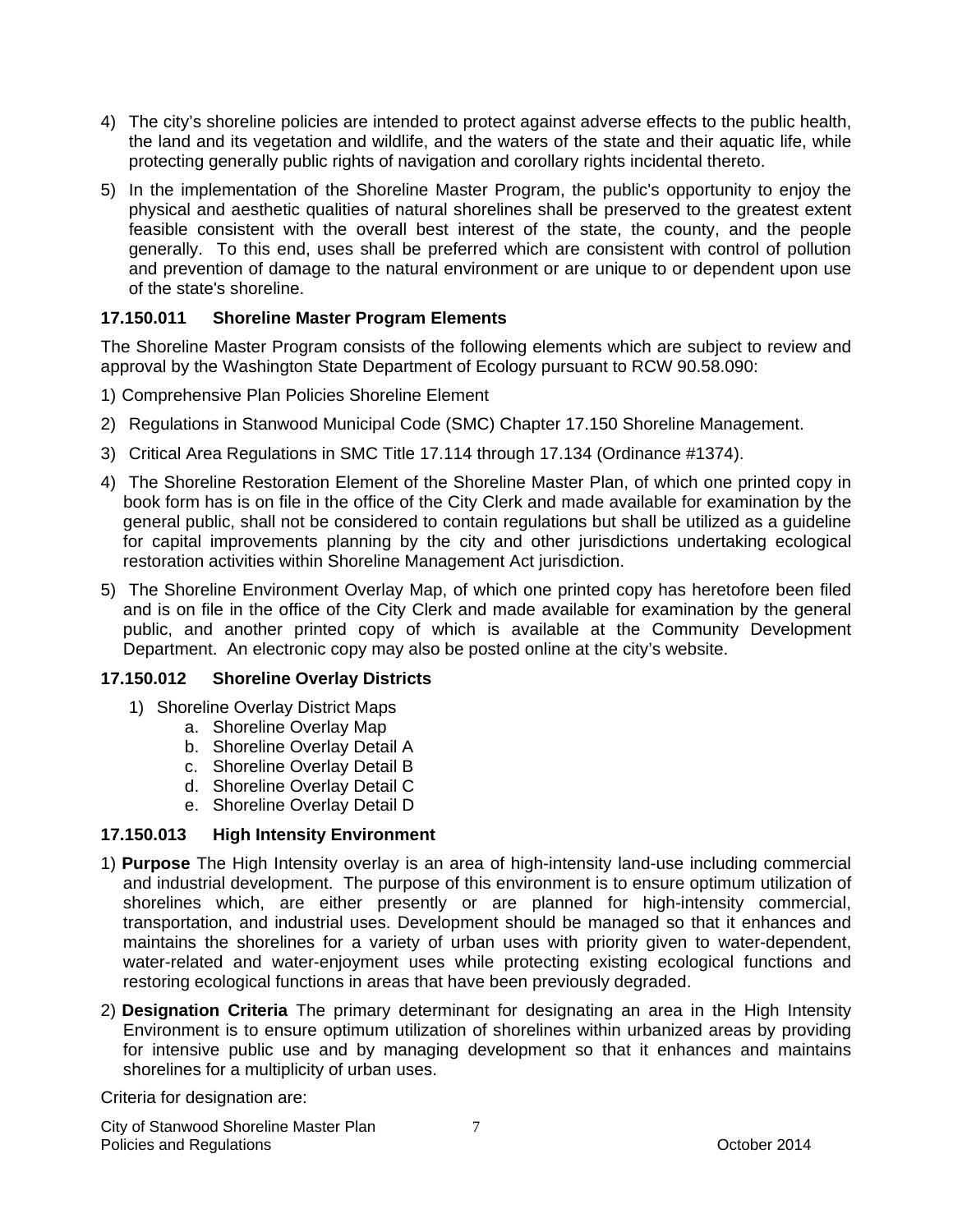- a) Areas of high density commercial and industrial use.
- b) Incorporated areas having intensive shoreline waterfront development.
- c) Areas of low to medium density development contiguous in the Urban Growth Area (UGA) designated for high density urban development and/or annexation.

The location of the High Intensity overlay is Stillaguamish River Reaches A through D extending from the SR 532 bridge to the City Limits east of Irvine Slough and encompassing lands zoned General Commercial and General Industrial. It also includes Church Creek Reaches B and C.

### **3) Management Policies**

- a) First priority should be given to water-dependent uses. Second priority should be given to water-related and water-enjoyment uses. Nonwater-oriented uses should not be allowed except as part of mixed use developments. Nonwater-oriented uses may also be allowed in limited situations where they do not conflict with or limit opportunities for water-oriented uses or on sites where there is no direct access to the shoreline and/or where public benefit in the form of public access and/or ecological restoration is provided.
- b) Priority should be given to developing visual and pedestrian access to publicly owned shorelines and tidelands in the high intensity environment.
- c) Where practical, public access points should be linked with non-motorized transportation routes.
- d) Encourage redevelopment and/or renewal of blighted areas or abandoned structures in order that complete utilization may be made of shoreline resources in the High Intensity Environment.
- e) Promote aesthetic considerations by means of sign control regulations and architectural standards.
- f) Development should be encouraged to provide management plans which protect the quality of the environment.
- g) Encourage maximum multiple use of high intensity shoreline areas.
- h) Shoreline dependent commercial and industrial uses should be encouraged to fully utilize those existing high intensity shoreline areas before expansion is allowed into undeveloped areas.

### **17.150.014 Shoreline Residential**

- 1) **Purpose** The purpose of the "Shoreline Residential designation is for areas which are primarily residential or intended for single-family or multi-family residential use. These areas are to maintain existing character and be consistent with that character in terms of open space, bulk, scale, and intensity of use within the guidelines of current zoning. An additional purpose is to provide appropriate public access and recreational uses.
- 2) **Designation Criteria** The Shoreline Single-Family Residential environment designation is appropriate for those areas of the city's shorelines that are designated in the Comprehensive Plan and characterized predominantly by single-family residential development or are planned for platted for single-family residential development.

The location of the Shoreline Residential overlay is as a parallel designation on Church Creek landward of the Urban Conservancy Designation described below.

3) **Management Policies** The following management policies should apply to all shorelines in the Shoreline Residential Environment:

City of Stanwood Shoreline Master Plan Policies and Regulations **Provides** and Regulations **Contains a Container and Contains a Container and Contains a Contains a Contains a Contains a Contains a Contains a Contains a Contains a Contains a Contains a Contains**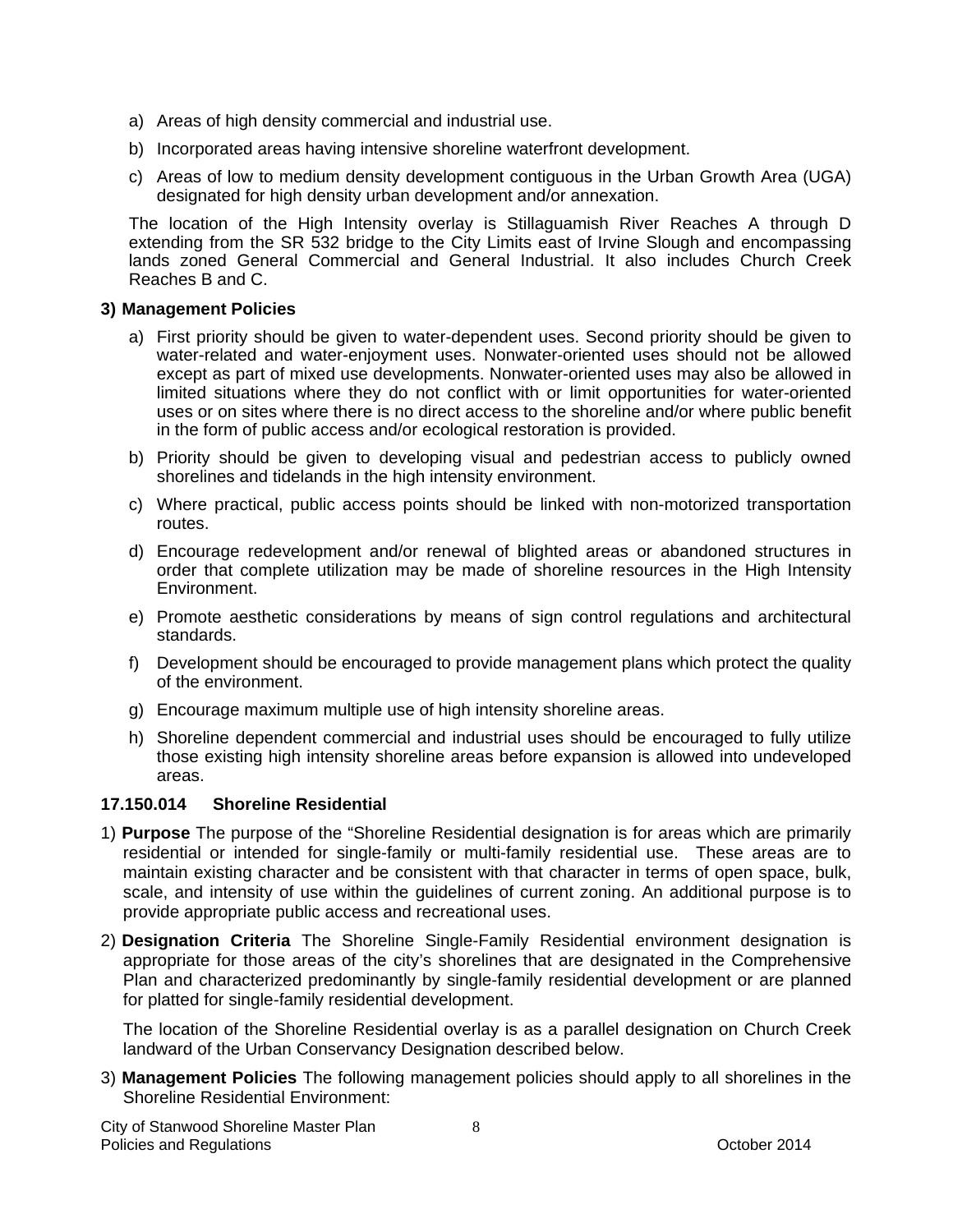- a) Standards for density or minimum frontage width, setbacks, lot coverage limitations, buffers, shoreline stabilization, vegetation conservation, critical area protection, and water quality shall be set to maintain no net loss of shoreline ecological functions.
- b) New residential developments should provide public access and joint use community recreational facilities where appropriate.
- c) Access, utilities, and public services should be available and adequate to serve existing needs and/or planned future development.

### **17.150.015 Urban Conservancy**

- 1) **Purpose** The purpose of the Urban Conservancy designation is to protect and restore ecological functions of open space, floodplain and other sensitive lands where they exist in urban and developed settings, while allowing a variety of compatible uses consistent with the Comprehensive Plan. These include areas that are currently or intended for recreational use and for areas identified as having biological or physical limitations or other unique or hazardous characteristics that are incompatible with intense development. Activities permitted in these areas are intended to have minimal adverse impacts upon the shoreline.
- 2) **Designation Criteria** The Urban Conservancy environment designation is appropriate for those areas planned for development that are compatible with maintaining or restoring of the ecological functions of the area, and that are not generally suitable for intensive water dependent uses.

The location of the Urban Conservancy overlay is as a parallel designation on Church Creek extending landward from the Ordinary High Water Mark to the maximum extent of critical area buffers including Fish and Wildlife Conservation Area buffers in SMC 17.130, wetland buffers in SMC 17.125 and Geologically Hazard Area buffers in SMC 17.115.

#### 3) **Management Policies**

The following management polices apply to all shorelines in the Urban Conservancy Environment:

- a) Primary allowed uses and their associated development standards should preserve the natural character of the area or promote preservation of open space, floodplain or sensitive lands where they exist in urban and developed settings, either directly or over the long term. Uses that result in restoration of ecological functions should be allowed if the use is otherwise compatible with the purpose of the environment and the setting.
- b) Standards should be established for shoreline stabilization measures, vegetation conservation, water quality, and shoreline modifications within the "urban conservancy" designation. These standards should ensure that new development does not result in a net loss of shoreline ecological functions or further degrade other shoreline values.
- c) Public access and public recreation objectives should be implemented whenever feasible and significant ecological impacts can be mitigated.

### **17.150.016 Shoreline Essential Public Facility**

- 1) **Purpose** The purpose of the "Shoreline Essential Public Facility" designation is to recognize the existing Stanwood Sewage Treatment system, which is partially located within Shoreline Management Act jurisdiction as an Essential Public Facility as defined by RCW 36.70A.200 and WAC 365-195-340 and to provide for continued operation of the facility, and potential upgrading to meet the future needs of the community.
- 2) **Designation Criteria** The existing Stanwood Sewage Treatment system is designated as a Shoreline Essential Public Facility.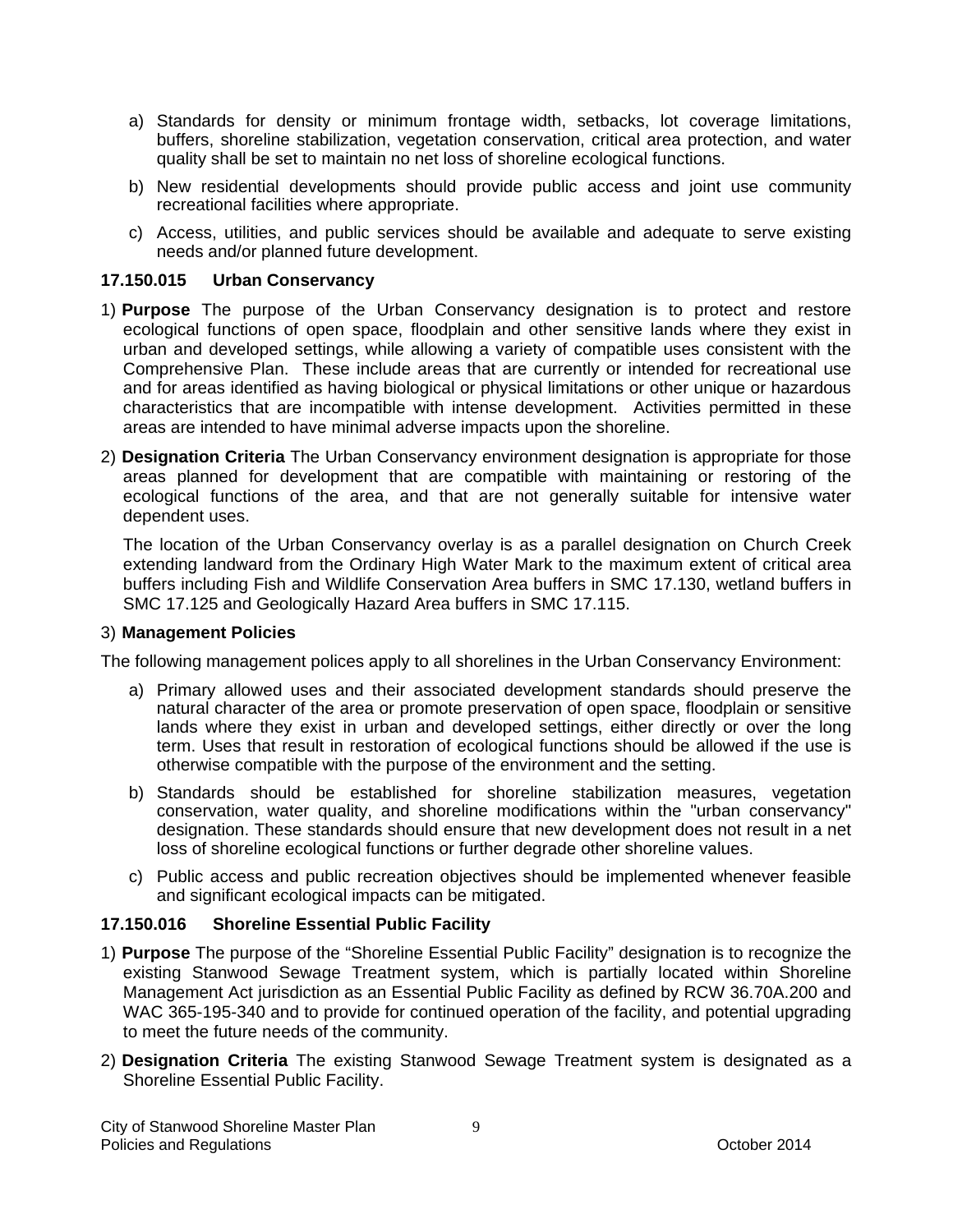The location of the Shoreline Essential Public Facility overlay is along the Stillaguamish River at the southeast corner of the city sewage treatment lagoons.

- 3) **Management Policies** The following management policies should apply to the Shoreline Essential Public Facility.
	- a) Standards for density or minimum frontage width, setbacks, lot coverage limitations, buffers, shoreline stabilization, vegetation conservation, critical area protection, and water quality shall maintain the function of the existing system.
	- b) Any future expansion of the system should be analyzed to maintain no net loss of shoreline ecological functions and shall include as a first priority expansion outside of SMA jurisdiction.
	- c) If the existing lagoon system is replaced in the future by a system requiring less extensive area, planning for public access and ecological restoration shall take place at the time of development of such alternatives.

### **17.150.017 Shoreline Isolated**

- 1) **Purpose** The purpose of the "Shoreline Isolated Lands" overlay is to provide appropriate regulations for areas that are within shoreline jurisdiction but are effectively isolated from the water by intervening elements of the built environment including railroads and roads or intervening private parcels. In most cases, these areas function as parallel designations with other designations applied to the area adjacent to the water.
- 2) **Designation Criteria** The Shoreline Isolated Lands overlay should be applied to areas within shoreline jurisdiction that are effectively isolated from the water by intervening elements of the built environment that are of such a scale and location that they effectively preclude this area from affecting shoreline ecological processes or shoreline economic, recreation or other activities. The elements that isolate these lands include large scale railroads and roads or intervening private parcels that are located and constructed such that the upland with this area cannot inherently affect the shoreline.

Shoreline Isolated overlay lands are proposed in Reach A extending landward of the railroad spur over parcels addressed as 10602 Saratoga Drive and 10520 Saratoga Drive.

3) **Management Policies** These areas are subject to upland zoning requirements and are not subject to use regulations of section 17.150.029.

### **17.150.018 Aquatic**

#### **1) Purpose:**

The purpose of the Aquatic overlay is to protect, restore, and manage the unique characteristics and resources of the areas waterward of the ordinary high-water mark.

### **2) Designation Criteria**

The Aquatic overlay is defined as the area waterward of the ordinary high water mark of all streams and rivers, and other water bodies constituting shorelines of the state together with their underlying lands and their water column; but do not include associated wetlands and other shorelands shoreward of the ordinary high water mark. This designation is not found on the Shoreline Environment Map, but shall be assigned based on the description above.

#### **3) Management Policies**

a) Water-dependent uses and a limited range of water-oriented uses are allowed in the Aquatic Overlay, subject to provision of shoreline ecological enhancement and public access.

City of Stanwood Shoreline Master Plan Policies and Regulations **Provides** and Regulations **Containers Provides** and **Provident Containers Containers CO**ctober 2014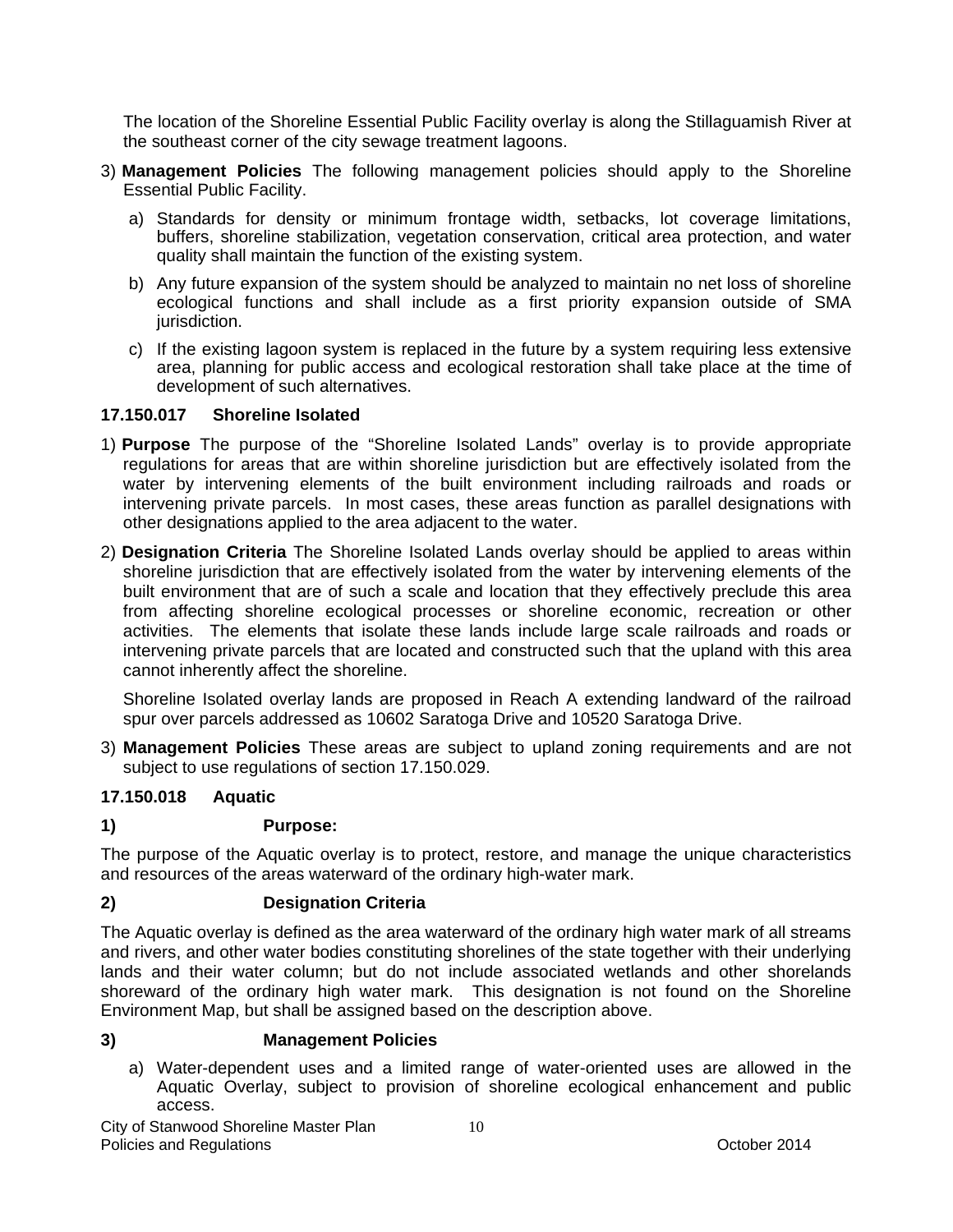- b) New over-water structures are allowed only for water-dependent uses, public access, or ecological restoration and should be limited to the minimum necessary to support the structure's intended use.
- c) Transportation and utility facilities and Essential Public Facilities may be allowed for which no alternative location is feasible.
- d) Ecological enhancement is an allowed and preferred use.

### **17.150.020 General Standards and Use Regulations**

Sections 17.150.020 through 17.150.030 shall apply to all use and development activities within the shoreline.

### **17.150.021 Shorelines of State-Wide Significance**

- 1) Applicability: The Shoreline Management Act of 1971 designated certain shoreline areas as shorelines of state-wide significance. Within this City's jurisdiction are shorelines of state-wide significance. Shorelines thus designated are important to the entire state. Because these shorelines are major resources from which all people in the state derive benefit, this jurisdiction gives preference to uses which favor long-range goals and support the overall public interest.
- 2) Decision Criteria: Every project located on a Shoreline of Statewide Significance, which includes the Stillaguamish River, shall address the following in all permit review, in addition to other criteria provided by this program:
	- (a) Recognize and protect the state-wide interest.
		- (i) Solicit comments and opinions from groups and individuals representing state-wide interests by circulating the master program, and any amendments there of affecting shorelines of state-wide significance, to state agencies, adjacent jurisdictions, citizen's advisory committees and local officials and state-wide interest groups.
		- (ii) Recognize and take into account state agencies' policies, programs and recommendations in developing and administering use regulations and in approving shoreline permits.
		- (iii) Solicit comments, opinions and advice from individuals with expertise in ecology, geology, limnology, aquaculture and other scientific fields pertinent to shoreline management.
	- (b) Preserve the natural character of the shoreline.
		- (i) Designate and administer shoreline environments and use regulations to minimize damage to the ecology and environment of the shoreline as a result of man-made intrusions on shorelines.
		- (ii) Upgrade and redevelop those areas where intensive development already exists in order to reduce adverse impact on the environment and to accommodate future growth rather than allowing high intensity uses to extend into low-intensity use or underdeveloped areas.
		- (iii) Protect and preserve existing diversity of vegetation and habitat values, wetlands and riparian corridors associated with shoreline areas.
	- (c) Result in long-term over short-term benefit.
		- (i) Evaluate the short-term economic gain or convenience of developments relative to the long-term and potentially costly impairments to the natural shoreline.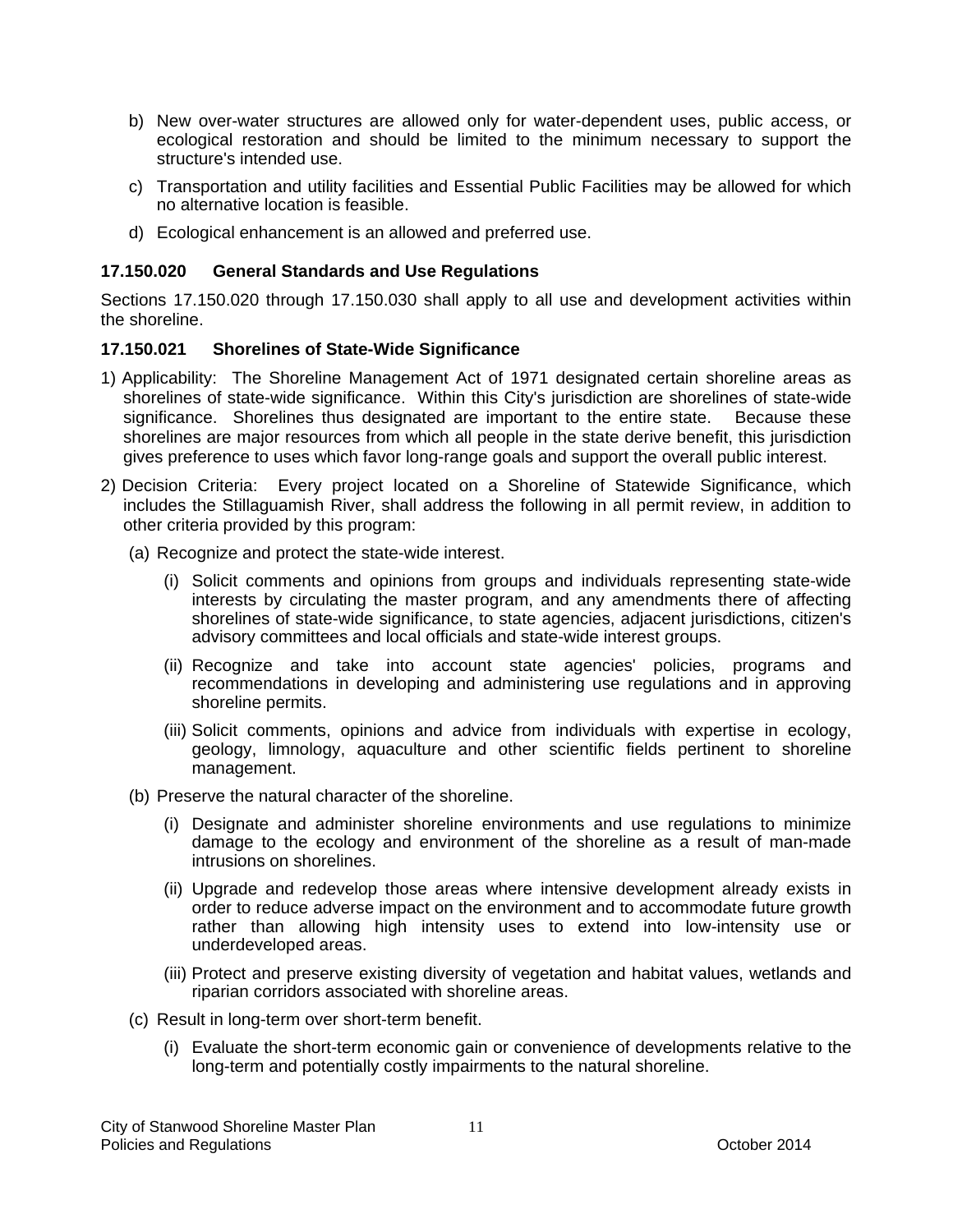- (ii) In general, preserve resources and values of shorelines of state-wide significance for future generations and restrict or prohibit development that would irretrievably damage shoreline resources.
- (iii) Actively promote aesthetic considerations when contemplating new development, redevelopment of existing facilities or general enhancement of shoreline areas.
- (d) Protect the resources and ecology of the shoreline.
	- (i) Minimize development activity that will interfere with the natural functioning of the shoreline ecosystem, including, but not limited to: stability, drainage, aesthetic values and water quality.
	- (ii) All shoreline development should be located, designed, constructed and managed to avoid disturbance of and minimize adverse impacts to wildlife resources, including spawning, nesting, rearing and habitat areas and migratory routes.
	- (iii) Restrict or prohibit public access onto areas which cannot be maintained in a natural condition under human use.
	- (iv) Shoreline materials including, but not limited to, bank substrate, soils, beach sands and gravel bars should be left undisturbed by shoreline development. Gravel mining should be severely limited in shoreline areas.
	- (v) Preserve environmentally sensitive wetlands for use as open space or buffers and encourage restoration of presently degraded wetland areas.
- (e) Increase public access to publicly owned areas of the shoreline.
	- (i) Give priority to developing paths and trails to shoreline areas, linear access along the shorelines and to developed upland parking.
	- (ii) Locate development landward of the ordinary high water mark so that access is enhanced.
- (f) Increase recreational opportunities for the public on the shoreline.
	- (i) Plan for and encourage development of facilities for recreational use of the shoreline.
	- (ii) Reserve areas for lodging and related facilities on uplands well away from the shorelines with provisions for nonmotorized access to the shoreline.

### **17.150.022 No Net Loss of Ecological Functions**

- 1) Shoreline land uses and activities that may have adverse impacts on the environment should be minimized during all phases of development (e.g. design, construction, management and use) to ensure no net loss of ecological functions and processes. Permitted uses are designed and conducted to minimize, in so far as practical, any resultant damage to the ecology and environment (RCW 90.58.020). Shoreline ecological functions that shall be protected include, but are not limited to, fish and wildlife habitat, food chain support, and water quality (including temperature) maintenance. Shoreline processes that shall be protected include, but are not limited to, water flow; erosion and accretion; infiltration; ground water recharge and discharge; sediment delivery, transport, and storage; large woody debris recruitment; organic matter input; nutrient and pathogen removal; and stream channel formation/maintenance.
- 2) An application for any permit or approval shall demonstrate all reasonable efforts have been taken to provide sufficient mitigation such that the activity does not result in net loss of ecological functions. Mitigation shall occur in the following prioritized order:
	- a) Avoiding the adverse impact altogether by not taking a certain action or parts of an action, or moving the action.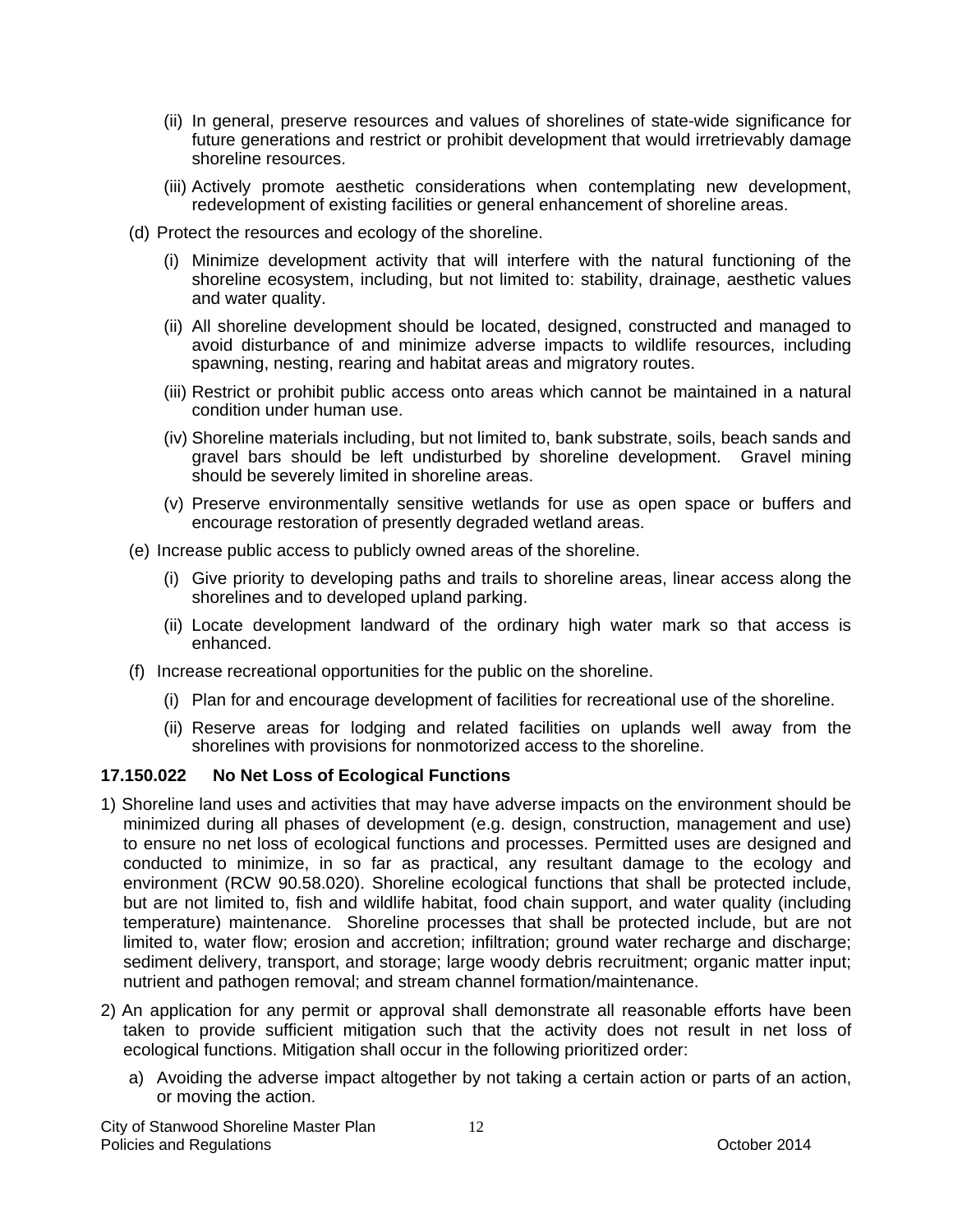- b) Minimizing adverse impacts by limiting the degree or magnitude of the action and its implementation by using appropriate technology and engineering, or by taking affirmative steps to avoid or reduce adverse impacts.
- c) Rectifying the adverse impact by repairing, rehabilitating, or restoring the affected environment.
- d) Reducing or eliminating the adverse impact over time by preservation and maintenance operations during the life of the action.
- e) Compensating for the adverse impact by replacing, enhancing, or providing similar substitute resources or environments. Preference shall be given to measures that replace the impacted functions on-site or in the immediate vicinity of the impact. However, alternative compensatory mitigation within the watershed that addresses limiting factors or identified critical needs for shoreline resource conservation based on watershed or comprehensive resource management plans may be authorized.
- f) Monitoring the adverse impact and taking appropriate corrective measures.
- 3) Applicants for permits have the burden of proving that the proposed development is consistent with the criteria set forth in the Shoreline Master Program and the Act, including demonstrating all reasonable efforts have been taken to provide sufficient mitigation such that the activity does not result in net loss of ecological functions.
- 4) Guidelines for ecological preservation and restoration shall include the following:

**Stillaguamish River Reach A** from the SR 532 Bridge to the "Railroad Parcel" priorities for ecological preservation and restoration include preservation of the wetland on the water side of the railroad and preservation and enhancement of the wetlands on the land side of the railroad including restoring connections to the tidally influenced river. Standard critical area buffers apply to the wetlands.

**Stillaguamish River Reach B** is subject to critical area buffer of native vegetation extending 40 feet from the OHWM. The existing configuration of the shoreline shall be regraded to provide a shoreline profile more typical on natural conditions that will accommodate native vegetation.

**Stillaguamish River Reach C** on the Twin City Food site contains an existing nonconforming use important to the economic base of the city. As long as the use continues, no requirements for Critical Area buffers apply. If the site is redeveloped in the future such that building modification or replacement takes place, water frontage is subject to a critical area buffer of native vegetation extending 40 feet from the OHWM.

**Stillaguamish River Reach D** from Twin City Foods to Irvine Slough the city owned parcel is subject to bank modification and native vegetation restoration consistent with its primary function of providing public access The private parcels separated from the water by the intervening city-owned parcel may accommodate water oriented use in conjunction with the city-owned parcel, although they meet the criteria for non-water-dependent use of being isolated from the shoreline by an intervening parcel under separate ownership.

**Stillaguamish River Reach E** east of Irvine Slough to the city limits is subject to critical area buffer of native vegetation extending 40 feet from the OHWM on the Stillaguamish River and 35 feet on Irvine Slough up to 25 percent of the lot area. Any reduction to achieve the 25 percent of land area should be on Irvine Slough buffers. The existing deteriorated bulkhead shall be removed and replaced with a regraded shoreline more typical on natural conditions that will accommodate native vegetation. The existing smokestack may be maintained in the buffer as a visual landmark.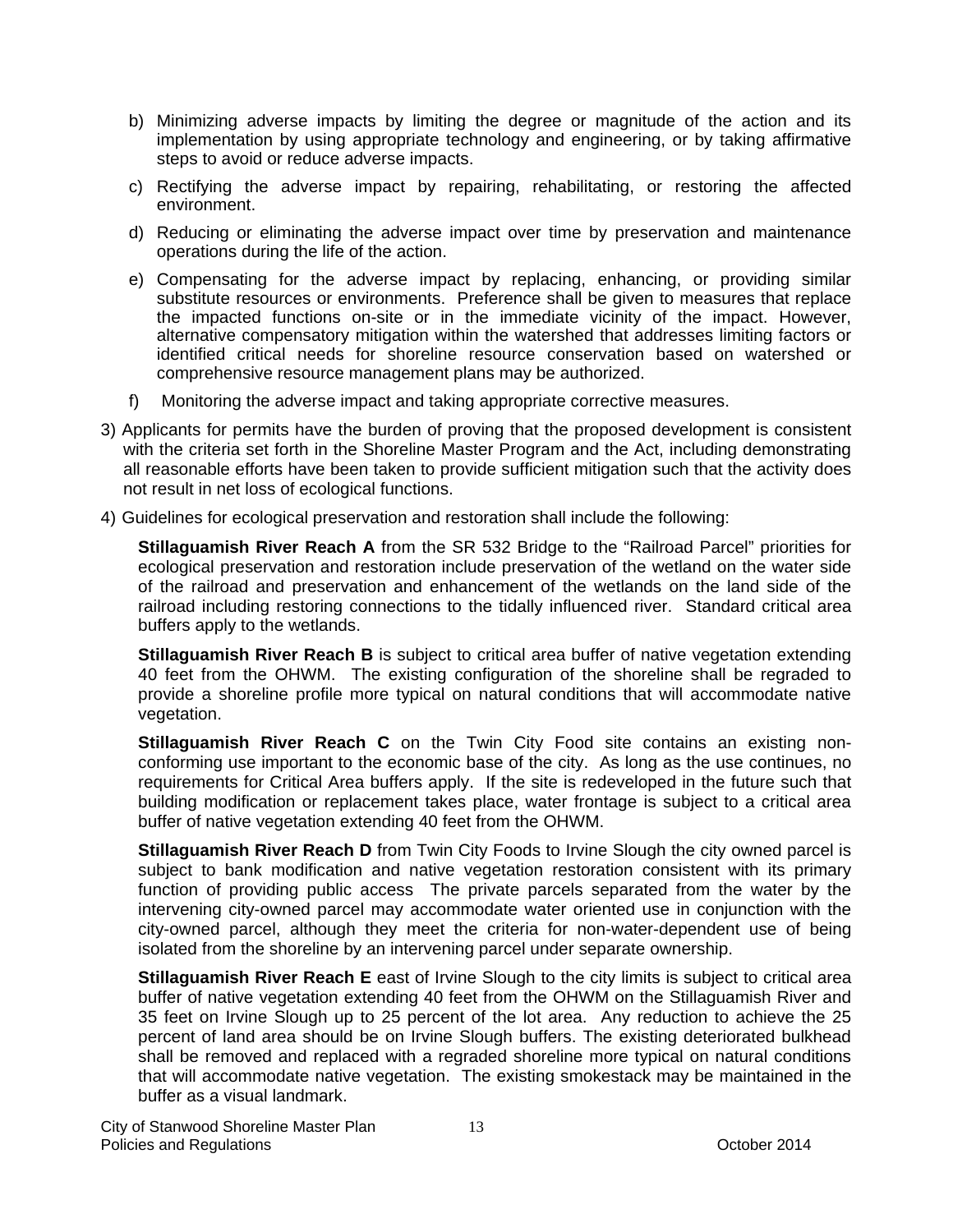**Stillaguamish River Reach F** consisting of the sewage treatment facility public is not subject to ecological preservation and restoration, beyond existing vegetation buffers as an Essential Public Facility.

**Church Creek Reach A** from the city limits to Pioneer Highway is subject to Critical Area buffer requirements, including both stream and steep slope buffers.

**Church Creek Reach B and C** north of Pioneer Highway is subject to Critical Area buffer requirements, including stream, wetland and steep slope buffers.

### **17.150.023 Critical Areas within Shoreline Jurisdiction**

Critical areas within shoreline jurisdiction shall be regulated in accordance with the following provisions of SMC Title 17.

- 1) **17.114** Critical Areas General Provisions
- 2) **17.115** Critical Areas Geologically Hazardous Areas Specific Standards
- 3) **17.120** Critical Areas Frequently Flooded Areas Specific Standards
- 4) **17.125** Critical Areas Wetlands Specific Standards
- 5) **17.130** Critical Areas Fish and Wildlife Habitat Conservation Areas Specific Standards
- 6) **17.135** Critical Areas Critical Aquifer Recharge Areas Specific Standards

### **17.150.024 Shoreline Vegetation Conservation**

In addition to the Critical Areas standards of SMC Chapter 17.114 through 17.135, the following shall apply to development on the shoreline:

- (1) A vegetation management plan shall be required for all Critical Area buffer areas within SMA jurisdiction to include:
	- (a) Maintaining adequate cover of native vegetation including trees and understory. If a portion of the buffer has been cleared, or if tree cover is substantially less than a native climax mixed evergreen and deciduous planting, supplemental plantings shall be required.
	- (b) Providing a dense screen of native evergreen trees at the perimeter of the buffer to provide and protect ecological functions. Except at locations of water-dependent facilities or designated public physical or visual access, if existing vegetation is not sufficient to prevent viewing adjacent development from within the buffer, planting shall be required equivalent to two rows of 3' high stock of native evergreens at a triangular spacing of 15 feet, or three rows of gallon containers at a triangular spacing of 8 feet. Fencing may be required if needed to block headlights or other sources of light or to provide an immediate effective visual screen.
	- (c) Providing a plan for control of invasive weeds, and removing existing invasive species.
	- (d) Providing for a monitoring and maintenance plan for a period of at least five (5) years. This provision may be waived for single family residential lots.
- (2) In cases where approved development results in unavoidable adverse impacts to existing shoreline vegetation, mitigation shall be required to ensure that there will be no net loss in the ecological functions performed. Mitigation shall take place on-site to the maximum extent feasible. Mitigation plans shall be completed before initiation of other permitted activities, unless a phased or concurrent schedule that assures completion prior to occupancy has been approved by the director.
- (3) Lawns and other non-native vegetation maintained within shoreline jurisdiction shall minimize use of chemical fertilizers, pesticides, herbicides, or other similar substances. Such chemical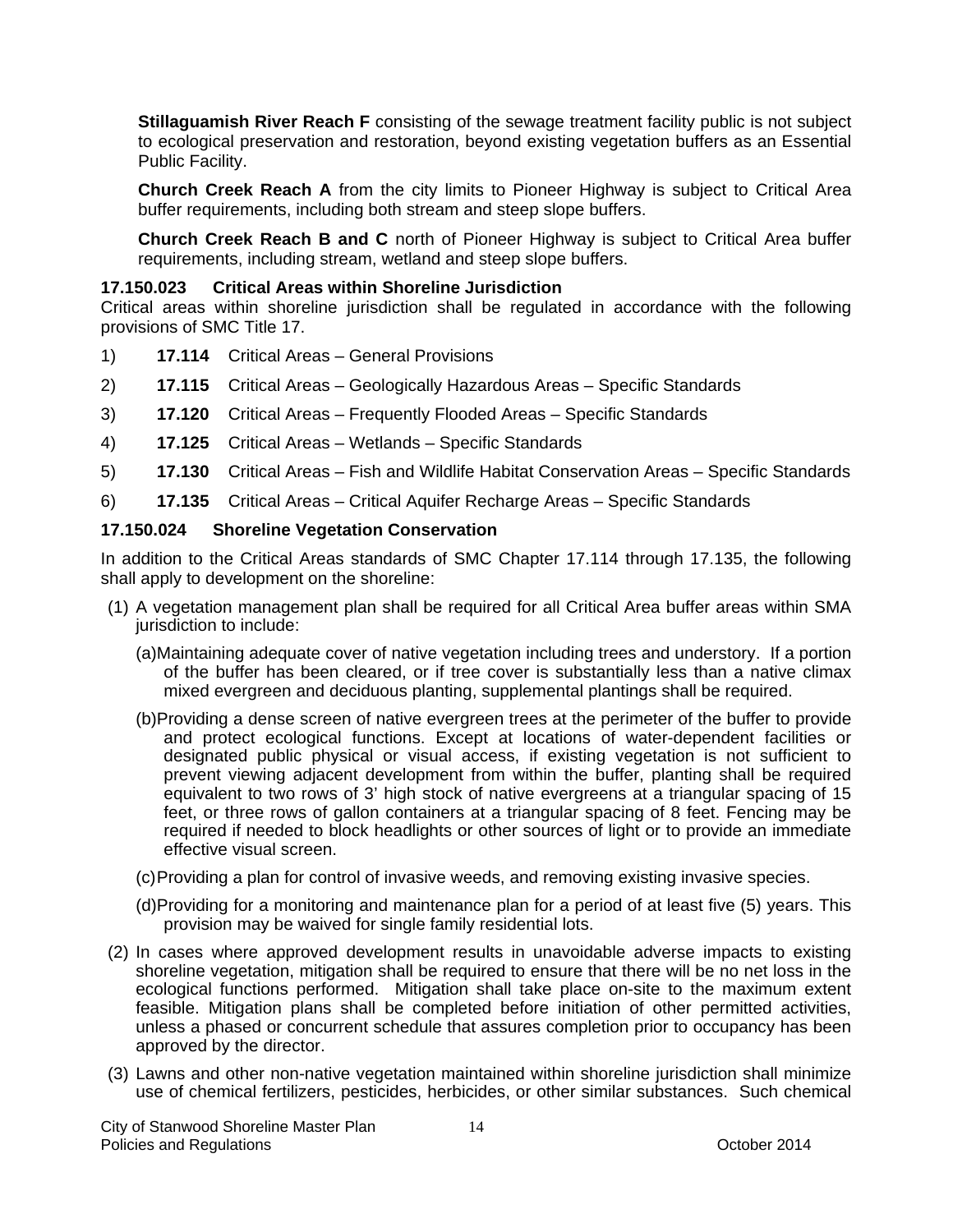treatments shall not be applied within 10 feet of the OHWM. Applications in solid time release form shall be preferred over liquid or concentrate application. Best Management Practices (BMPs) shall be implemented in all chemical applications.

- (4) Aquatic weed management should stress prevention first. Where active removal or destruction is necessary, it should be the minimum to allow water-dependent activities to continue, minimize negative impacts to native plant communities, and include appropriate handling or disposal of weed materials.
	- (a) Aquatic weed control shall only occur when native plant communities and associated habitats are threatened or where an existing water dependent use is restricted by the presence of weeds. Aquatic weed control shall occur in compliance with all other applicable laws and standards.
	- (b) The control of aquatic weeds by derooting, rotovating or other method, which disturbs the bottom sediment or benthos, shall be considered development for which a shoreline permit is required, unless it will maintain existing water depth for navigation in an area covered by a previous permit for such activity, in which case it shall be considered normal maintenance and repair and therefore exempt from the requirement to obtain a shoreline permit.
	- (c) Use of herbicides to control aquatic weeds shall be prohibited except where no reasonable alternative exists and weed control is demonstrated to be in the public's interest. A conditional use permit, and compliance with applicable federal and state laws, shall be required in such case.

#### **17.150.025 Public Access**

- (1) Physical public access shall be provided for the following development in the shoreline area, subject to the following criteria:
	- (a) Any development or use that creates increased demand for public access to the shoreline, use shall provide public access to mitigate this impact.
	- (b) Any development or use that interferes with an existing public access way, shall provide public access to mitigate this impact. Developments may not interfere with accesses on their development site by blocking access or by discouraging use of existing on-site or nearby accesses.
	- (c) Uses and developments that utilize public harbor lands or aquatic lands, or that are developed with public funding or other public resources.
	- (d) A use that is not a priority use under the Act, and all non-water-dependent development and uses.
	- (e) Developments of any non-single family development or use, or more than four (4) singlefamily residential lots or single-family or multi-family dwelling units including subdivision, within a proposal or a contiguously owned parcel.
	- (f) Any use of public aquatic lands, except as related to single-family residential use of the shoreline.
	- (g) Publicly financed or subsidized flood control or shoreline stabilization measures.
- (2) The City shall maintain in the shoreline permit file a description of the impact that triggered the required public access conditions, and how the conditions address the impact.
- (3) Public access afforded by shoreline street ends, public utilities and rights-of-way shall be preserved, maintained and enhanced. (RCW 36.87.130).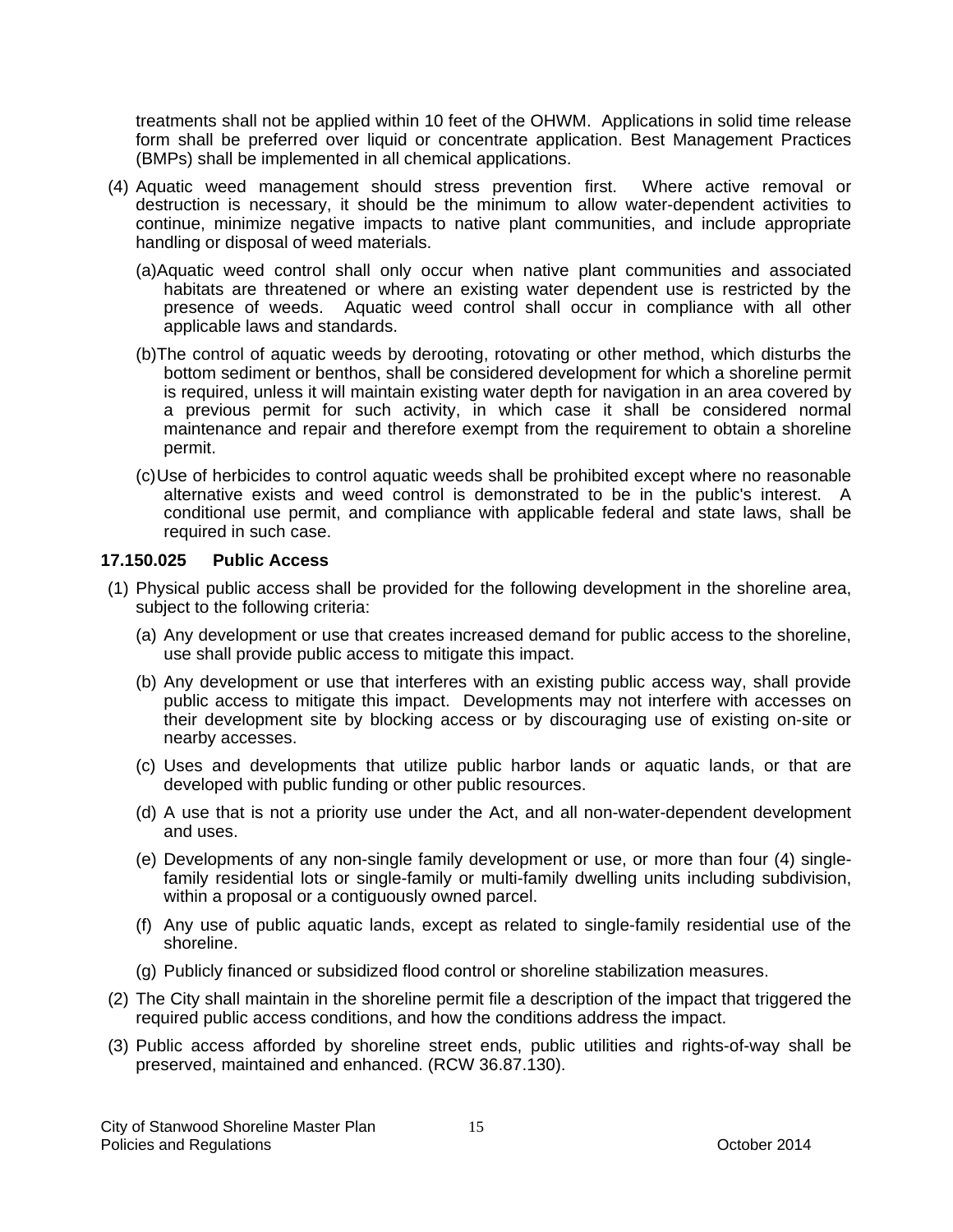- (4) Development layout, design, uses and activities shall avoid adversely interfering with the public's physical and visual access to the water and shorelines.
- (5) Development layout, design, use and activities shall preserve and enhance public views from the shoreline upland areas. Enhancement of views shall not be construed to mean excessive removal of vegetation that partially impairs views.
- (6) Design Criteria for Public Access Public access shall incorporate the following location and design criteria:
	- (a) The public access area shall be designed to be a comfortable and safe place to visit.
	- (b) Proximity to Water's Edge: Public access shall be provided as close as possible to the water's edge to provide the general public with opportunity to reach, touch, view, and enjoy the water's edge and shall be as close horizontally and vertically to the shoreline's edge as feasible, provided that public access does not adversely affect sensitive ecological features or lead to an unmitigated reduction in ecological functions.
	- (c) Walkways or Trails in Vegetated Buffers: Public access on sites where vegetated open space is provided along the shoreline may consist of a public pedestrian walkway roughly parallel to the ordinary high water mark of the property. The walkway shall be buffered from sensitive ecological features, may be set back from the water's edge, and may provide limited and controlled access to sensitive features and the water's edge where appropriate. Fencing may be provided to control damage to plants and other sensitive ecological features and where appropriate. Trails shall be constructed of permeable materials and limited to five (5) feet in width to reduce impacts to ecologically sensitive resources.
	- (d) Access Requirements for Sites Without Vegetated Buffers:. Public access on sites or portions of sites not including vegetated open space, such as water dependent uses, shall include not less than ten (10) percent of the developed area within shoreline jurisdiction or three thousand (3,000) square feet, whichever is greater, on developments including nonwater-dependent uses. For water-dependent uses, the amount and location may be varied in accordance with the criteria in Subsection 21.20.04. Public access facilities shall extend along the entire water frontage, unless such facilities interfere with the functions of water-dependent uses. The minimum width of public access facilities shall be 10 feet and shall be constructed of materials consistent with the design of the development. Facilities addressed in the city Transportation Plan shall be developed in accordance with the standards of that plan.
	- (e) Access Requirements for Overwater Structures: Public access on over-water structures on public aquatic lands shall be provided and may include common use of walkway areas.
	- (f) Connections: Public access shall be located adjacent to other public areas, accesses, and connecting trails where feasible and connected directly to the nearest public street and shall include provisions for handicapped and physically impaired persons, where feasible.
	- (g) Parking Requirements: Where public access is within 400 feet of a public street, on-street public parking shall be provided where feasible. For private developments required to provide more than 20 parking spaces, public parking may be required in addition to the required parking for the development at a ratio of one (1) space per 1,000 square feet of public access area up to three (3) spaces and at one space per 5,000 square feet of public access area for more than three (3) spaces. Parking for public access shall include the parking spaces nearest to the public access area and may include handicapped parking if the public access area is handicapped accessible.
	- (h) Planned Trails: Where public trails are indicated on the city's transportation, park, or other plans, trails shall be provided within shoreline and non-shoreline areas of a site.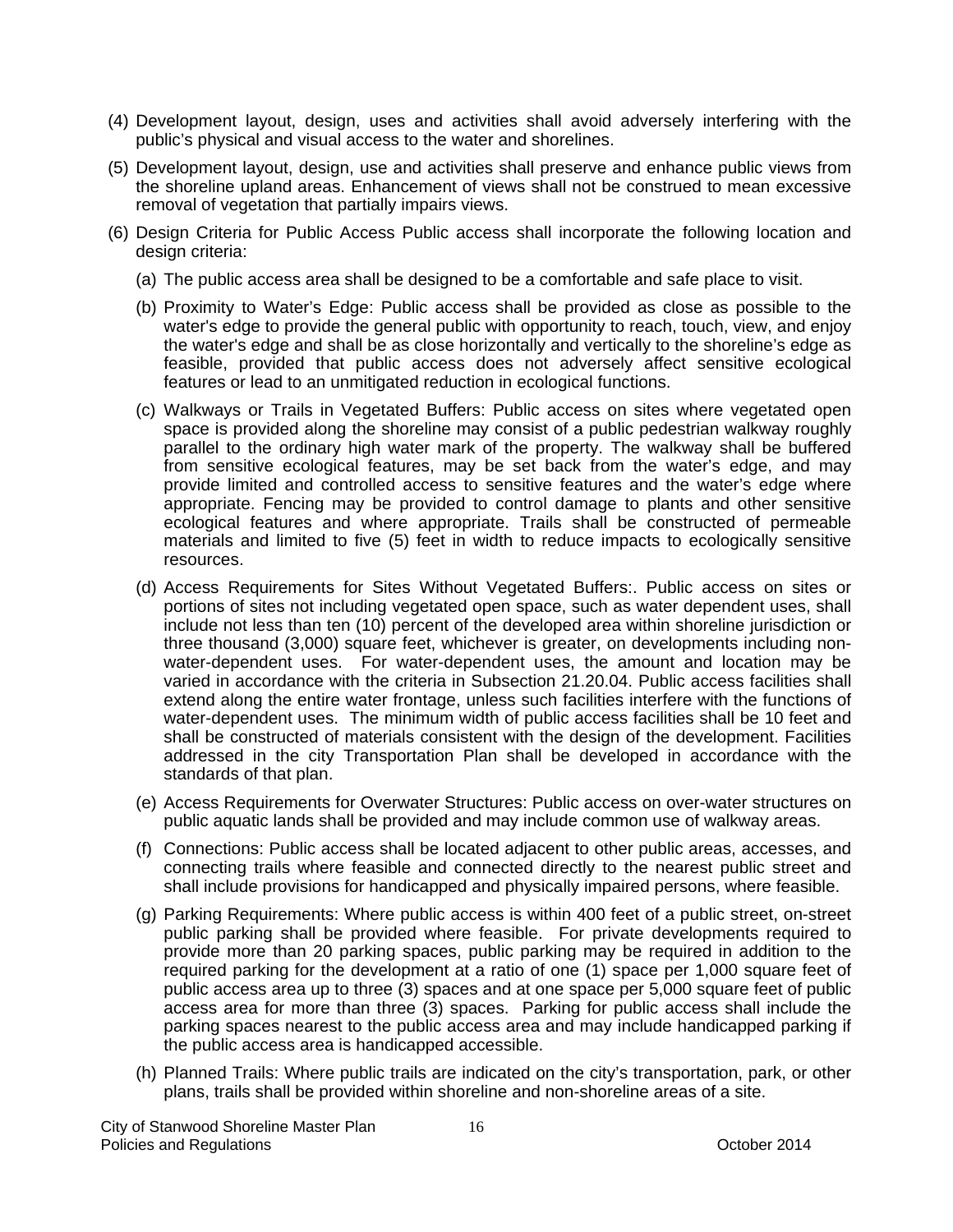- (i) Privacy: Public access shall be designed to provide for public safety and to minimize potential impacts to private property and individual privacy by avoiding locations adjacent to residential windows and/or outdoor private residential open spaces or by screening or providing a physical separation or other means of clearly delineating public and private space in order to avoid unnecessary user conflict.
- (j) Public Access Required for Occupancy: Required public access sites shall be fully developed and available for public use at the time of occupancy of the use or activity or in accordance with other provisions for guaranteeing installation through a monetary performance assurance.
- (k) Easement Recorded: Public access permit conditions on private land shall run with the land and shall be recorded via a legal instrument such as an easement, on the deed of title and/or a dedication on the face of a plat or short plat as a condition running contemporaneous with the authorized land use, at a minimum. Said recording with the County Auditor's Office shall occur prior to building occupancy or filing of a final plat, whichever comes first.
- (l) Maintenance Responsibility: Maintenance of the public access facility shall be the responsibility of the owner unless otherwise accepted by a public or non-profit agency through a formal recorded agreement. Public access facilities shall be maintained over the life of the use or development. Future actions by successors in interest or other parties shall not diminish the usefulness or value of required public access areas and associated improvements.
- (m) Hours of Access: Public access facilities shall be available to the public 24 hours per day unless an alternate arrangement is granted though the initial shoreline permitting process for the project. Changes in access hours proposed after initial permit approval shall be processed as a shoreline conditional use.
- (n) Signage Required: The standard state-approved logo or other approved signs that indicate the public's right of access and hours of access shall be installed and maintained by the owner in conspicuous locations at public access sites Such signs shall be posted in conspicuous locations on public access sites and at the nearest connection to an off-site public right of way.
- (o) Development uses and activities shall be designed and operated to avoid adversely interfering with the public's physical and visual access to the water and shorelines.
- (7) Public Access Guidelines by Reach. Public access for new and substantially altered development shall incorporate the following location and design criteria:
	- (a) Stillaguamish River Reaches A and B from the SR 532 Bridge to, but not including Twin City Foods. A public access shall be in the form of a trail parallel to the shoreline. Where the railroad spur is located, the public access should be located to ensure rail and pedestrian safety. Trails should be located on the eastside of the rail spur with provision for viewing platforms to provide for direct access. The public access shall be connected with Saratoga Dr and 269th Place NW. If the rail spur should be abandoned, the city should acquire the right of way and develop for public access.
	- (b) Stillaguamish River Reach C on the Twin City Food site public access shall be implemented if the non-conforming building is substantially altered in the future to accommodate a trail parallel to the shoreline connecting at each end to SR 532.
	- (c) Stillaguamish River Reach D from Twin City Foods to Irvine Slough public access shall be developed on the city owned parcel consisting of a trail parallel to the shoreline. Trails should be set-back from the water's edge with provision for viewing platforms at the water's edge to provide direct access.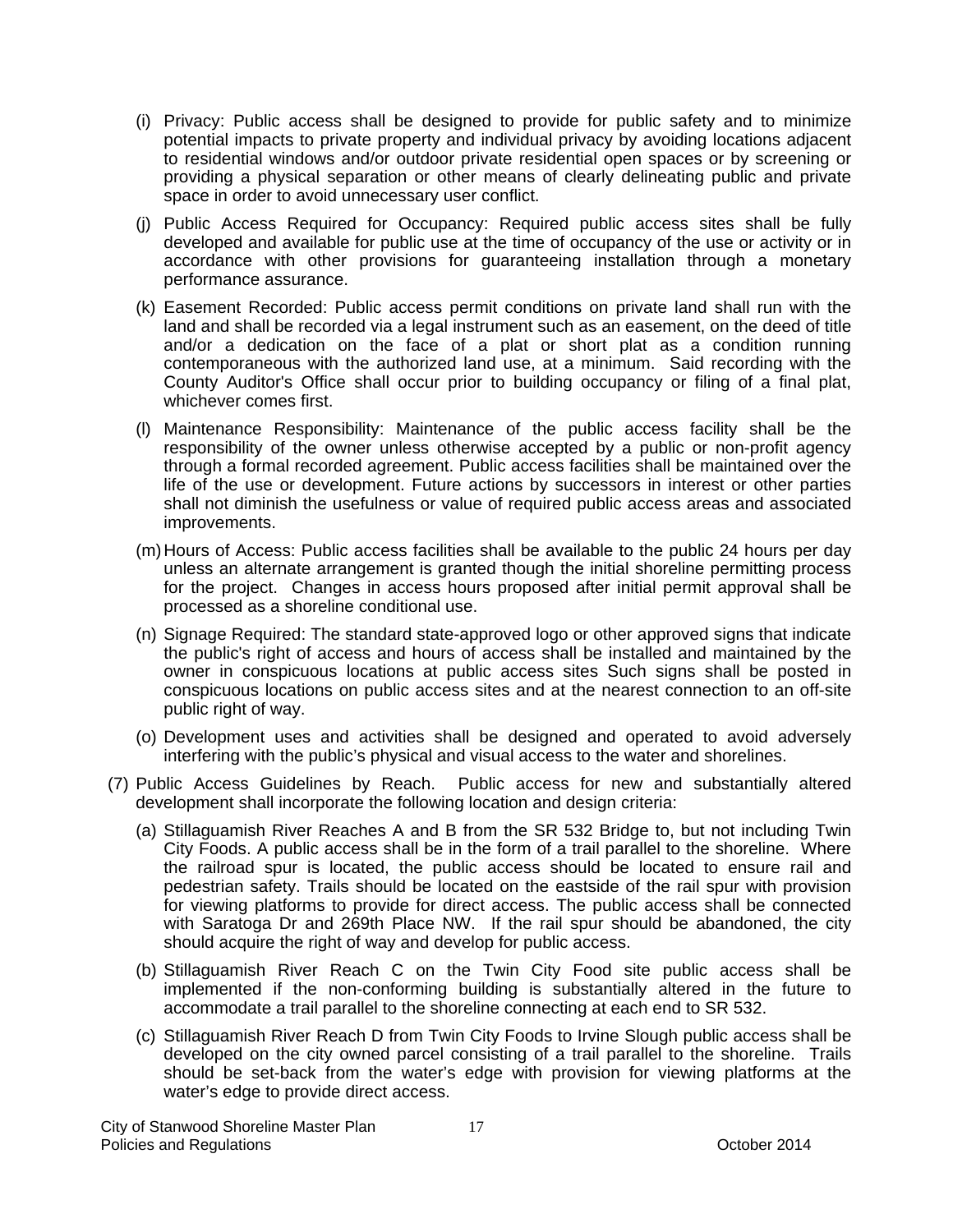- (d) Stillaguamish River Reach E east of Irvine Slough to the city limits public access shall be developed consisting of a trail parallel to the shoreline river shoreline and connecting along Irvine Slough to 98th Drive NW and at the east end of the property to 98th Dr NW. Trails should be set-back from the water's edge with provision for a viewing area near the water's edge to provide direct access in the area of the existing smokestack, which should be maintained, if structurally sound, as a visual landmark.
- (e) Stillaguamish River Reach F consisting of the sewage treatment facility public access shall not be required unless the facility redevelops in the future.
- (8) Church Creek Reach A from the city limits to Pioneer Highway public access shall be a public trail parallel to the shoreline generally outside the Critical Area buffer.
- (9) Church Creek Reach B and C north of Pioneer Highway public access shall continue the existing trail at the north side of Twin City Elementary School to Pioneer Highway and to SR 532 at the top of the bluff above the creek. It shall also continue north of SR 532 to the bluff above the creek to the southern boundary of Church Creek Estates.
- (10) The requirements for public access may be modified as a shoreline conditional use for any application in which the following criteria are demonstrated to be met. In cases where a Substantial Development Permit is not required, use of this waiver or modification may take place only through a shoreline variance. As a condition of waiver or modification of access requirements, contribution to off-site public access shall be required.
	- (a) Modification of public access requirements may be approved only when:
		- (i) Unavoidable health or safety hazards to the public will occur;
		- (ii) Inherent security requirements of the use cannot be satisfied through the application of alternative design features or other solutions;;
		- (iii) The cost of providing the access, or mitigating the impacts of the access, is unreasonably disproportionate to the total long-term development and operational cost over the life-span of the proposed development;
		- (iv) Unacceptable environmental harm will result from the public access which cannot be mitigated; or
		- (v) Significant undue and unavoidable conflict between any access provisions and the proposed use and/or adjacent uses would occur and cannot be mitigated.
	- (b) Prior to determining that public access is not required, the applicant must first demonstrate and the City determine in its findings that all reasonable alternatives have been exhausted, including but not limited to:
		- (i) Regulating access by such means as maintaining a gate and/or limiting hours of use;
		- (ii) Designing separation of uses and activities (e.g. fences, terracing, use of one-way glazing's, hedges, landscaping, etc.); and
		- (iii) Developing provisions for access at a site geographically separated from the proposal such as a street end, vista or trail system.

### **17.150.026 Signage**

- (1) All signs shall be located and designed to be compatible with the aesthetic quality of the existing shoreline and adjacent land and water uses. Signs shall minimize interference with vistas, viewpoints and visual access to the shoreline.
- (2) Signs placed in SMA jurisdiction should be limited to public information signs directly relating to a shoreline use or activity, water navigational signs, and legally required highway and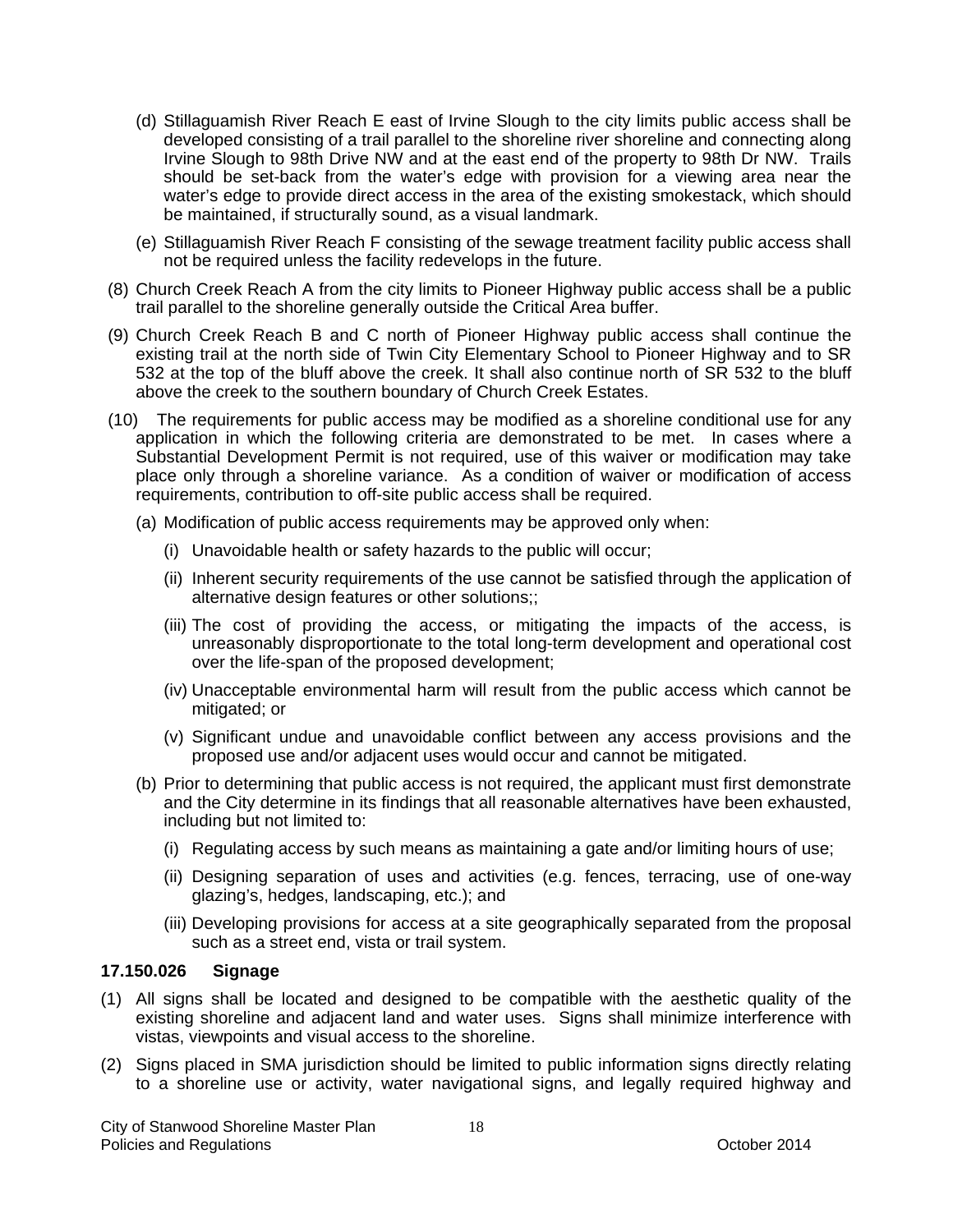railroad signs necessary for operation, safety and direction except where no feasible location outside of SMA jurisdiction is available..

- (3) Over-water signs or signs on floats or pilings shall be allowed only when serving a related to water-dependent uses and only when the primary users of the facility approach by water and would not be served by land-mounted signs.
- (4) Lighted signs shall be hooded, shaded, or aimed so that direct light will not result in glare when viewed from public access facilities or watercourses.
- (5) Conceptual sign plans and design guidelines shall be submitted for review and approval at the time of shoreline permit approval and shall be utilized in future review of sign permits for the property.

### **17.150.027 Archaeological and Historic Resources**

- (1) If historical, cultural, or archaeological sites or artifacts are discovered in the process of development, work on that portion of the site shall be stopped immediately, the site secured, and the find reported as soon as possible to the planning director. The property owner also shall notify the Washington State Department of Archaeology and Historic Preservation and affected tribes. The planning director may provide for a site investigation by a qualified professional and may provide for avoidance, or conservation of the resources, in coordination with appropriate agencies. All shoreline permits shall contain a special provision notifying permittees of this requirement. Failure to comply with this requirement shall be considered a violation of the shoreline permit and shall subject the permittee to legal action as specified in the SMC Chapter 17.60.
- (2) Prior to approval of development in an area of known or probable cultural resources, the city shall require a site assessment by a qualified professional archaeologist or historic preservation professional and ensure review by qualified parties. Conditions of approval may require preservation or conservation of cultural resources as provided by applicable federal, state and local statutes. All permits issued for development in areas known to be archaeologically significant shall provide for monitoring of any development activity for previously unidentified cultural resources. .
- (3) All developments proposed for location adjacent to historical sites, which are registered on the local state, or national historic register shall be located and designed so as to be complimentary to the historic site. Development, which is detrimental to the historic character of such sites shall not be permitted.
- (4) Owners of property containing identified or probable historical, cultural, or archaeological sites are encouraged to coordinate well in advance of application for development to assure that appropriate agencies such as the Washington State Department of Archaeology and Historic Preservation, affected tribes, and historic preservation groups have ample time to assess the site and identify the potential for cultural resources.

### **17.150.028 Water Quality**

- (1) All shoreline development shall comply with the applicable requirements of the city's Comprehensive Stormwater Plan, Comprehensive Plan, Stormwater Management Performance Standards and the current edition of the *Stormwater Management Manual for Western Washington* to prevent impacts to water quality and storm water quantity that would result in a net loss of shoreline ecological functions, or a significant impact to aesthetic qualities, or recreational opportunities*.*
- (2) Stormwater management facilities. Stormwater management facilities are limited to stormwater dispersion outfalls and bioswales. They may be allowed within the outer twentyfive percent (25%) of the buffer of Category III or IV wetlands only, provided that: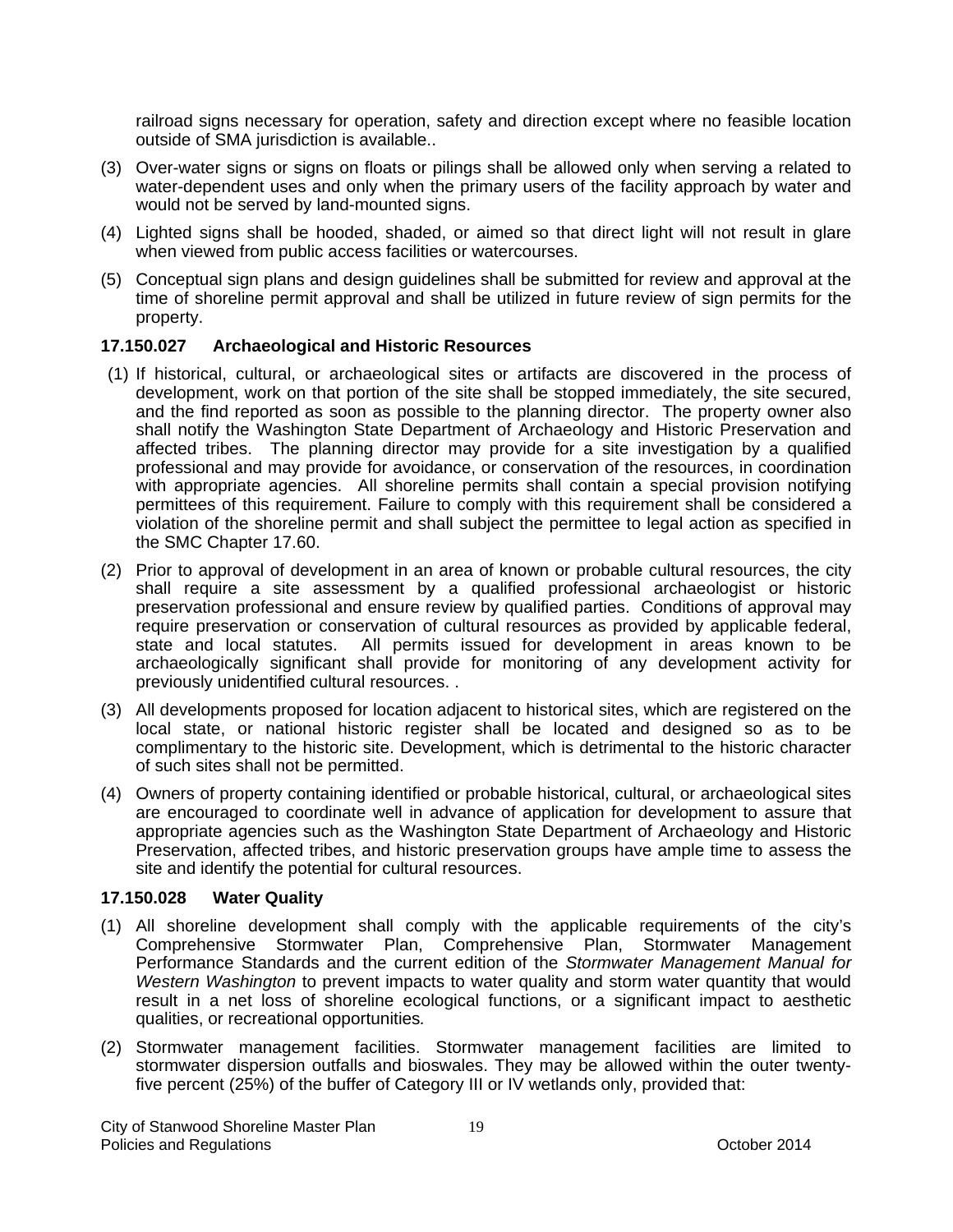- (a) No other location is feasible; and
- (b) The location of such facilities will not degrade the functions or values of the wetland; and
- (c) Stormwater management facilities are not allowed in buffers of Category I or II wetlands.
- (3) Low impact development (LID) facilities that do not substantially change the character of the shoreline, such as vegetation filter strips, grassed lined swales, vegetated bioretention and infiltration facilities, are encouraged for development allowed in SMA jurisdiction.
- (4) Use of pesticides, herbicides, and fertilizers in or near the land/water interface shall be restricted by employing native vegetation where feasible and by strict control of application. Aerial application within SMA jurisdiction is prohibited unless as part of a public agency program for control of noxious species, or specific pests for quarantine or public health purposes or for a crisis exemption'.

### **17.150.029 Permitted Use Table**

- (1) The following table determines which and shoreline uses are allowed or prohibited in each shoreline environment.
- (2) Except for the land uses prohibited in this table, land uses allowed in the underlying zoning are allowed subject to the preference for water-oriented uses and subject to specific criteria for uses included in these regulations.
- (3) The Shoreline Isolated Environment uses are determined entirely by the underlying zoning district.
- (4) Uses allowed in the Aquatic Environment are those allowed in the adjacent upland environment, limited to water dependent use, ecological enhancement, and those transportation and utility facilities and Essential Public Facilities for which no alternative location is feasible.
- (5) Land uses in the underlying zoning that require a conditional use permit in the underlying zoning, require a shoreline conditional use permit.
- (6) If a use is prohibited in the underlying zoning district, it is also prohibited in the shoreline.
- (7) KEY: X= Prohibited, P= Permitted, CU= Conditional Use Permit, U = Governed by Underlying Zoning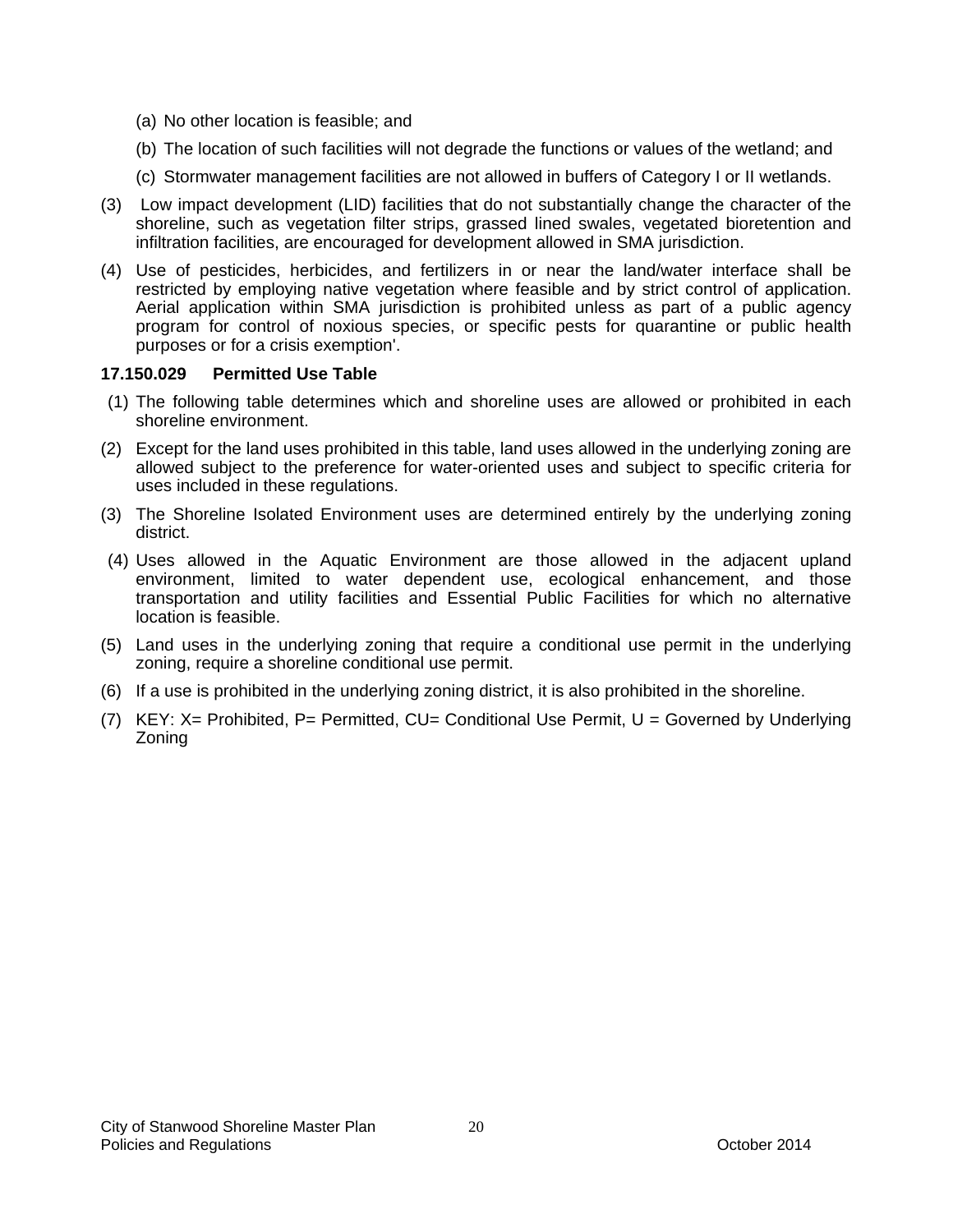| <b>Use</b>                                                                       | Shoreline<br>High<br>Intensity | Shoreline<br>Residential | Conservancy<br>Urban    | Essential<br>Public<br>Facility |
|----------------------------------------------------------------------------------|--------------------------------|--------------------------|-------------------------|---------------------------------|
| Low Intensity Scientific, Cultural, Historic,                                    | P                              | P                        | P                       | P                               |
| or Educational Use                                                               |                                |                          |                         |                                 |
| Fish and Wildlife Resource Enhancement                                           | P                              | P                        | P                       | P                               |
| <b>Accessory Dwelling Units</b>                                                  | U                              | $\overline{U^{23}}$      | X                       | Χ                               |
| Adult Day Care I                                                                 | U                              | $\overline{U^2}$         | $\overline{X}$          | $\overline{\mathsf{x}}$         |
| <b>Adult Family Home</b>                                                         | U                              | $\overline{U^2}$         | $\overline{\mathsf{X}}$ | $\overline{\mathsf{x}}$         |
| Agriculture                                                                      | X                              | P <sub>6</sub>           | $\mathsf{P}^6$          | $\mathsf{P}^6$                  |
| Aquaculture and Fish Hatcheries                                                  | CU                             | Χ                        | CU                      | CU                              |
| <b>Boat Launches</b>                                                             | $\overline{P}$                 | $\overline{\mathsf{X}}$  | P                       | X                               |
| <b>Commercial Retail Uses</b>                                                    | $\overline{\mathsf{U}}$        | $\overline{\mathsf{X}}$  | $\overline{\mathsf{X}}$ | $\overline{\mathsf{x}}$         |
| <b>Community and Cultural Services</b>                                           | CU                             | $\overline{\text{CU}}$   | CU                      | $\overline{\mathsf{X}}$         |
| Dwellings, Single Family Detached                                                | U                              | U                        | $\overline{\sf X}$      | $\overline{\mathsf{X}}$         |
| Dwellings, Multi-Family                                                          | Ù                              | Χ                        | X                       | X                               |
| <b>Eating and Drinking Uses</b>                                                  | U                              | $\overline{\mathsf{x}}$  | $\overline{\mathsf{x}}$ | $\overline{\mathsf{x}}$         |
| <b>Educational Facilities</b>                                                    | <b>CU</b>                      | <b>CU</b>                | X                       | $\overline{X}$                  |
| <b>Essential Public Facilities</b>                                               | CU                             | $\overline{\text{CU}}$   | <b>CU</b>               | <b>CU</b>                       |
| <b>Golf Courses</b>                                                              | Χ                              | $C\overline{U}^T$        | Χ                       | Χ                               |
| <b>Group Homes</b>                                                               | U                              | $U^2$                    | $\overline{\mathsf{x}}$ | $\overline{\mathsf{x}}$         |
| <b>Health Services</b>                                                           | $\overline{\mathsf{U}}$        | $\overline{\mathsf{x}}$  | $\overline{\mathsf{x}}$ | $\overline{\mathsf{x}}$         |
| Home Occupations                                                                 | U                              | $\overline{P}$           | $\mathsf{P}^4$          | $\overline{\mathsf{x}}$         |
| <b>Industrial Use</b>                                                            | U                              | Χ                        | Χ                       | $\overline{\mathsf{X}}$         |
| Lodging                                                                          | U                              | $\overline{\mathsf{x}}$  | $\overline{\mathsf{x}}$ | $\overline{\mathsf{x}}$         |
| Mining                                                                           | X                              | $\overline{X}$           | $\overline{X}$          | $\overline{\mathsf{x}}$         |
| <b>Office Uses</b>                                                               | $\overline{U}$                 | X                        | X                       | $\overline{\mathsf{x}}$         |
| Parking areas serving primary use within                                         | $\overline{P^3}$               | P <sup>3</sup>           | $\overline{P^3}$        | P <sup>3</sup>                  |
| the shoreline                                                                    |                                |                          |                         |                                 |
| Parking areas not serving primary use<br>within the shoreline                    | X                              | X                        | X                       | X                               |
| Parks                                                                            | $\overline{P^7}$               | $CU^{1,2}$               | $C\overline{U^{1,2}}$   | $CU^{1,2}$                      |
| <b>Passive Recreation</b>                                                        | P <sup>7</sup>                 | P <sup>1</sup>           | P <sup>1</sup>          | P <sup>1</sup>                  |
| <b>Recreation Facilities in Buildings</b>                                        | $CU^{1,2}$                     | X                        | Χ                       | Χ                               |
| <b>Marinas</b>                                                                   | <b>CU</b>                      | $\overline{\mathsf{x}}$  | $\overline{\mathsf{x}}$ | $\overline{\mathsf{x}}$         |
| Motor vehicles and related equipment                                             | $\overline{U^2}$               | $\overline{\mathsf{x}}$  | $\overline{\mathsf{x}}$ | $\overline{\mathsf{x}}$         |
| sales/rental/repair and services                                                 |                                |                          |                         |                                 |
| Structures for Floodway Management,<br>including drainage or storage and pumping | P <sup>5</sup>                 | P <sup>5</sup>           | P <sup>5</sup>          | P <sup>5</sup>                  |
| facilities                                                                       |                                |                          |                         |                                 |
| Transportation facilities - vehicular                                            | $\overline{P^3}$               | $\overline{P^3}$         | <b>CU</b>               | CU                              |
| serving uses within the shoreline                                                |                                |                          |                         |                                 |
| Transportation facilities<br>- vehicular<br>$\overline{\phantom{a}}$             | CU                             | <b>CU</b>                | <b>CU</b>               | CU                              |
| serving uses outside the shoreline                                               |                                |                          |                         |                                 |
| Trails, public pedestrian and bicycle not<br>including overwater trails          | P <sup>5</sup>                 | P <sup>5</sup>           | P <sup>5</sup>          | $\overline{P^5}$                |
| Trails, Overwater                                                                | <b>CU</b>                      | <b>CU</b>                | <b>CU</b>               | <b>CU</b>                       |

#### City of Stanwood Shoreline Master Plan Policies and Regulations **Contract Contract Contract Contract Contract Contract Contract Contract Contract Contract Contract Contract Contract Contract Contract Contract Contract Contract Contract Contract Contract Contrac**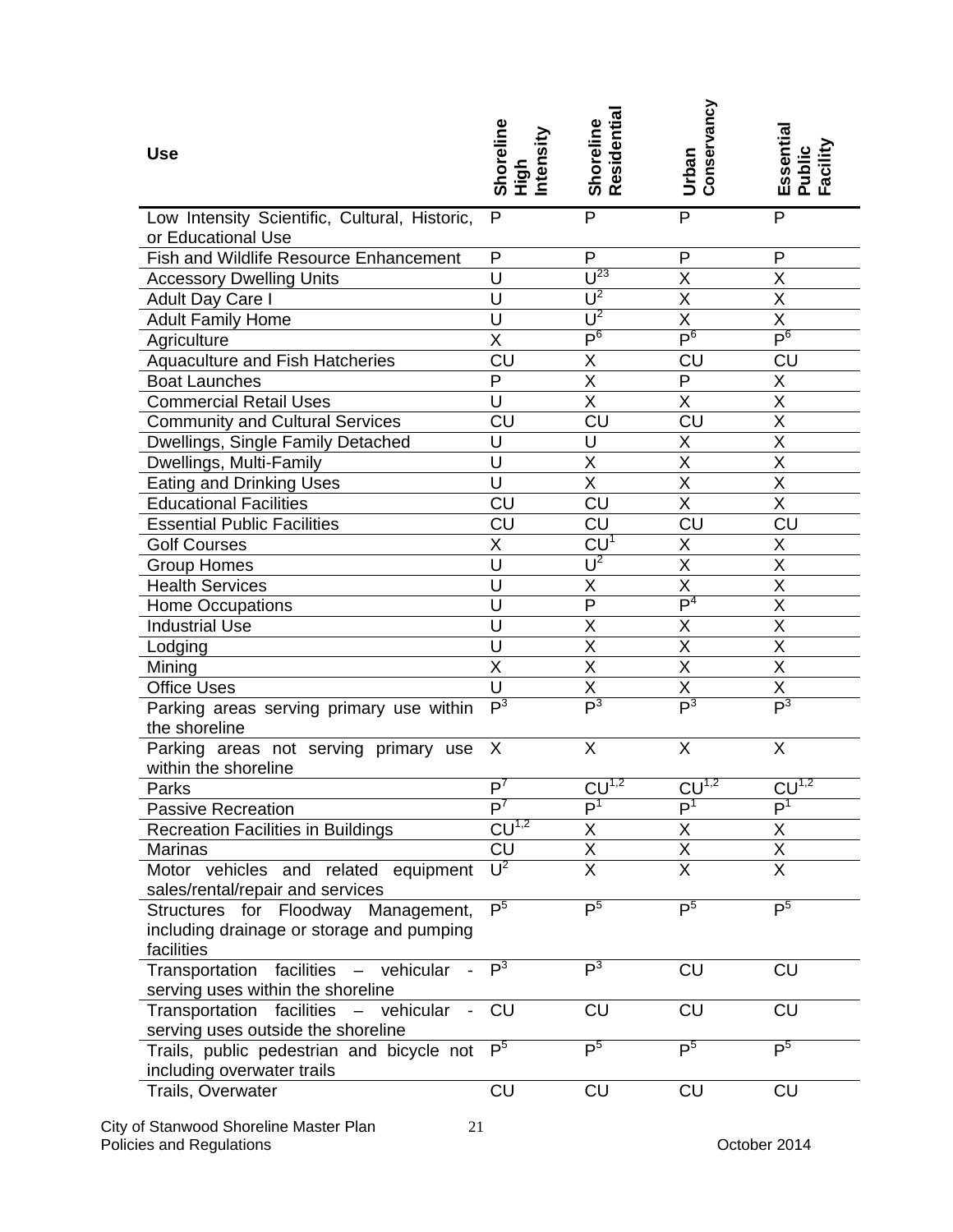| <b>Utilities</b>          | that | serve | uses | within  | the $P^3$ | DЗ | DЗ | DЗ |
|---------------------------|------|-------|------|---------|-----------|----|----|----|
| shoreline                 |      |       |      |         |           |    |    |    |
| Utilities that            |      | serve | uses | outside | the       |    |    |    |
| shoreline                 |      |       |      |         |           |    |    |    |
| <b>USES NOT SPECIFIED</b> |      |       |      |         |           |    |    |    |

#### **Table Notes**

- 1. Provided that the use does not degrade the ecological functions or natural character of the shoreline area.
- 2. Use may be permitted, but new structures shall not be placed within the shoreline jurisdiction unless no feasible alternative location is available
- 3. Allowed only to serve approved or conditional uses, but should be located outside of shoreline jurisdiction if feasible.
- 4. Limited to existing structures on existing lots.
- 5. Subject to criteria for establishment and design of use, including assessment of the need for a shoreline location and analysis of non-shoreline configurations.
- 6. Existing use is permitted, but new use is subject to a shoreline conditional use permit.
- 7. Only allowed if the use is water-dependent.

### **17.150.030 Shoreline Bulk Standard**

The following table determines bulk standards in each shoreline environment.

|                                                                    |                                                             |                          |                                                             | Public                |
|--------------------------------------------------------------------|-------------------------------------------------------------|--------------------------|-------------------------------------------------------------|-----------------------|
|                                                                    | Shoreline<br>High<br>Intensity                              | Shoreline<br>Residential | Urban<br>Conservancy                                        | Essential<br>Facility |
| Structure Setback from Ordinary High<br>Water Mark (OHWM)- Minimum |                                                             |                          |                                                             |                       |
| <b>Water-Dependent Use</b>                                         | None <sup>1</sup>                                           | None <sup>1</sup>        | None <sup>1</sup>                                           | None <sup>1</sup>     |
| Water-Related or Water Enjoyment<br>Use                            | Equal to the Critical Area Buffer plus 10 feet <sup>2</sup> |                          |                                                             |                       |
| <b>Non-Water Oriented Use</b>                                      |                                                             |                          | Equal to the Critical Area Buffer plus 10 feet <sup>2</sup> |                       |
| Front Yard, Side Yard, and Rear Yard                               | Subject to zoning requirements for side yard                |                          |                                                             |                       |
| <b>Setbacks</b>                                                    | setbacks and setbacks for landward side of                  |                          |                                                             |                       |
|                                                                    | structure.                                                  | Subject                  | to                                                          | shoreline-specific    |
|                                                                    | setbacks along waterward side of structure.                 |                          |                                                             |                       |
| Area within<br>100<br>Impervious<br>feet of<br>OHWM- Maximum 3,5   | 50%                                                         | 30%                      | 10%                                                         | $10\%$ <sup>4</sup>   |
| Lot Coverage for Buildings <sup>5,6</sup>                          | 70%                                                         | 50%                      | 10%                                                         | 30%                   |
| <b>Maximum Building Height</b>                                     | 35 ft.                                                      | 30 ft.                   | 30 ft.                                                      | 30 ft.                |

1. Setback shall be the maximum determined by the specific needs of the Water-Dependent Use and shall not apply to a structure housing any other use.

2. Water-Oriented Uses may be established closer to the OHWM only in cases where the Critical Areas Buffer is varied in accordance with 17.150.023.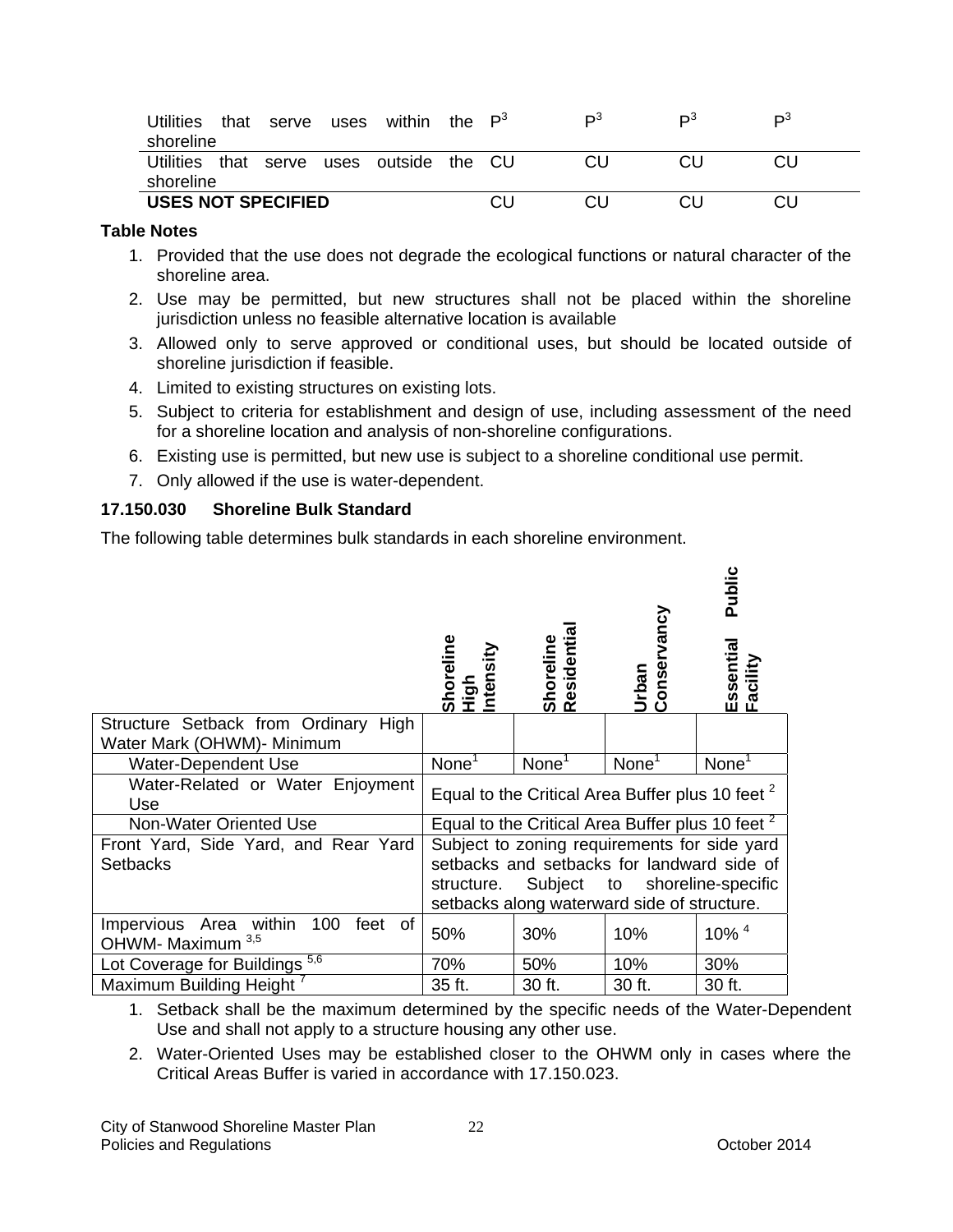- 3. Up to 5% additional impervious surface is allowed in buffers for private access to the shoreline on a pathway up to 4 feet wide.
- 4. Additional impervious area may be allowed by conditional use permit if essential to the function of an Essential Public Facility
- 5. No building coverage is allowed in Critical Area buffers.
- 6. Applies only to the portion of a parcel within SMA jurisdiction
- 7. Additional height may be allowed by conditional use permit if essential to the function of a water-dependent use. The contract of the contract of the contract of the contract of the contract of the contract of the contract of the contract of the contract of the contract of the contract of the contract of the contr

### **17.150.040 Shoreline Modification Regulations**

### **17.150.041 Shoreline Stabilization (bulkheads and revetments)**

- (1) New development, including subdivision, shall be located and designed to avoid the need for future shoreline stabilization to the extent feasible. New lots created by subdivision shall not require shoreline stabilization in order for reasonable development to occur. New development on steep slopes shall be set back sufficiently to ensure that shoreline stabilization is unlikely to be necessary during the life of the structure. New development that would require shoreline stabilization which causes significant impacts to adjacent or down-current properties and shoreline areas shall not be allowed. In all cases, compliance with this criteria shall be documented by geotechnical analysis by qualified professionals.
- (2) Shoreline stabilization shall be designed and constructed to avoid stream channel direction modification, realignment and straightening or result in increased channelization of normal stream flows.
- (3) When any structural shoreline stabilization measures are demonstrated to be necessary, the size and extent of modification of natural conditions and processes shall be limited to the minimum necessary. "Soft" approaches shall be preferred. "Hard" structural stabilization measures shall be avoided. The preferred sequence of implementation of shoreline stabilization evaluated for every permit shall be:
	- (a) Allow continuation of natural processes with design of development to accommodate such processes
	- (b) Vegetation enhancement;
	- (c) Upland drainage control;
	- (d) Biotechnical measures;
	- (e) Beach enhancement;
	- (f) Anchor trees;
	- (g) Gravel placement;
	- (h) Rock revetments;
	- (i) Gabions;
	- (j) Concrete groins;
	- (k) Retaining walls without bank modification
	- (l) Bulkheads;
- (4) New or enlarged structural stabilization measures shall not be allowed to protect existing primary structures, including residences, unless there is conclusive evidence, documented by a geotechnical analysis, that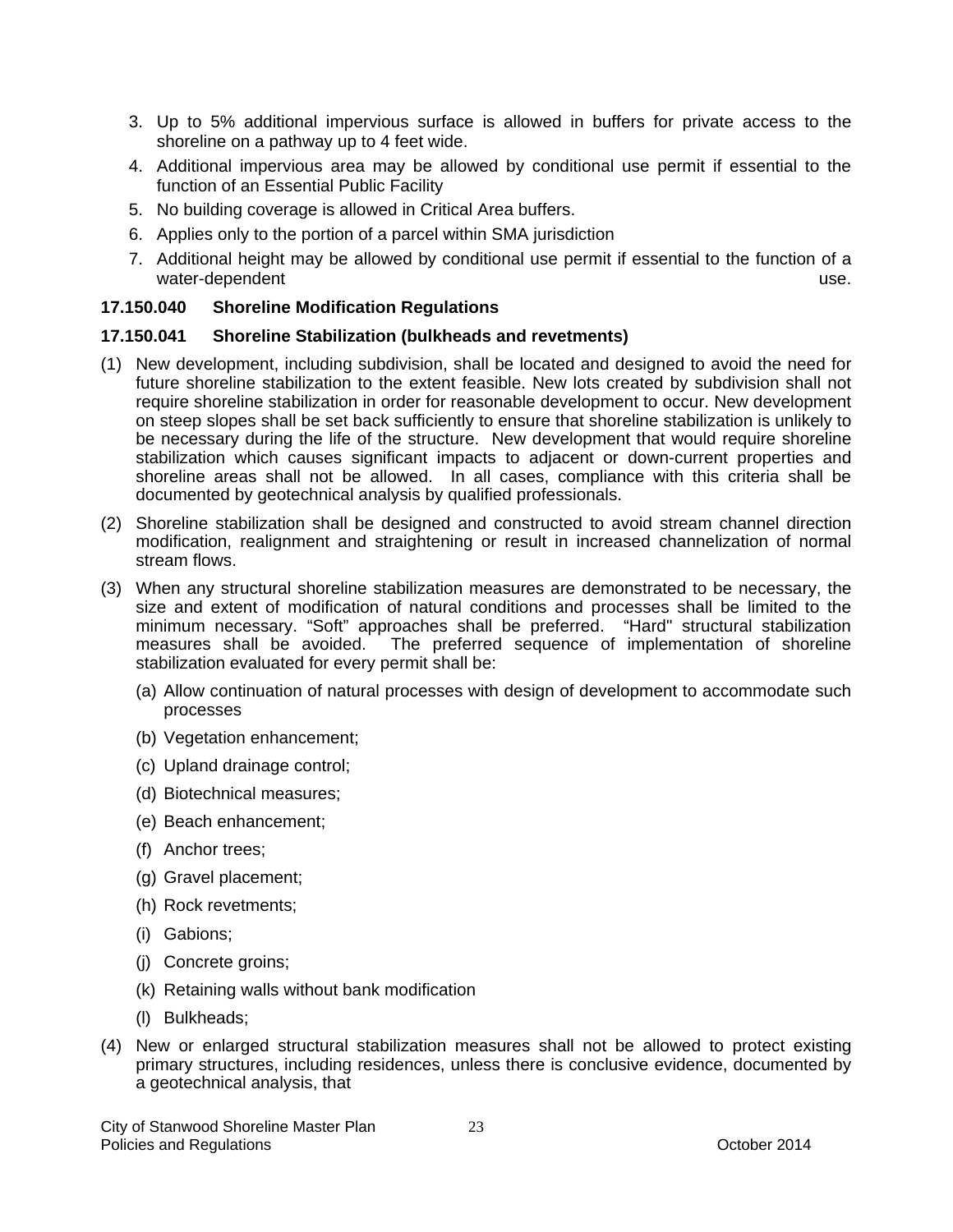- (a) The structure is in danger from shoreline erosion caused by tidal action, currents, or waves. Normal sloughing, erosion of steep bluffs, or shoreline erosion itself, without a scientific or geotechnical analysis, is not demonstration of need.
- (b) The geotechnical analysis should evaluate on-site drainage issues and address drainage problems away from the shoreline edge before considering structural shoreline stabilization.
- (c) The erosion control structure will not result in a net loss of shoreline ecological functions.
- (d) The preferred sequence of implementation in item (3) above has been evaluated and implemented.
- (5) All shoreline stabilization must be in support of an allowable shoreline use that is in conformance with the provisions of this Master Program. All shoreline modification activities not in support of a conforming allowable use are prohibited, unless it can be demonstrated that such activities are necessary and in the public interest for the maintenance of shoreline environmental resource values. New or enlarge structural stabilization measures in support of water-dependent or other allowed development shall demonstrate:
	- (a) There is a need for the shoreline stabilization structure based on existing erosion hazard or as part of shoreline ecological restoration. Stabilization measures shall not be allowed to enhance the developable portion of a site.
	- (b) The need to protect primary structures from damage is due to erosion caused by natural processes, such as tidal action, currents, and waves and is not being caused by upland conditions, such as the loss of vegetation and drainage.
	- (c) Nonstructural measures, such as placing the development further from the shoreline, planting vegetation, or installing on-site drainage improvements, are not feasible or not sufficient.
	- (d) The stabilization measures will not result in a net loss of shoreline ecological functions.
- (6) To protect projects for the restoration of ecological functions or hazardous substance remediation projects pursuant to RCW 70.105D
	- (a) Nonstructural measures, planting vegetation, or installing on-site drainage improvements, are not feasible or not sufficient.
	- (b) The erosion control structure will not result in a net loss of shoreline ecological functions.
- (7) An existing shoreline stabilization structure may be replaced with a similar structure if there is a demonstrated need to protect principal uses or structures from erosion caused by currents, tidal action, or waves, provided that
	- (a) The replacement structure is evaluated in compliance with the standards of item (3) above
	- (b) The structure is designed, located, sized, and constructed to assure no net loss of ecological functions.
	- (c) Replacement walls or bulkheads shall not encroach waterward of the ordinary high-water mark or existing structure except to protect a residence occupied prior to January 1, 1992, and there are overriding safety or environmental concerns. In such cases, the replacement structure shall abut the existing shoreline stabilization structure.
	- (d) Where a net loss of ecological functions associated with aquatic or nearshore habitats would occur by leaving the existing structure, it shall be removed as part of the replacement measure.
	- (e) Soft shoreline stabilization measures that provide restoration of shoreline ecological functions may be permitted waterward of the ordinary high-water mark.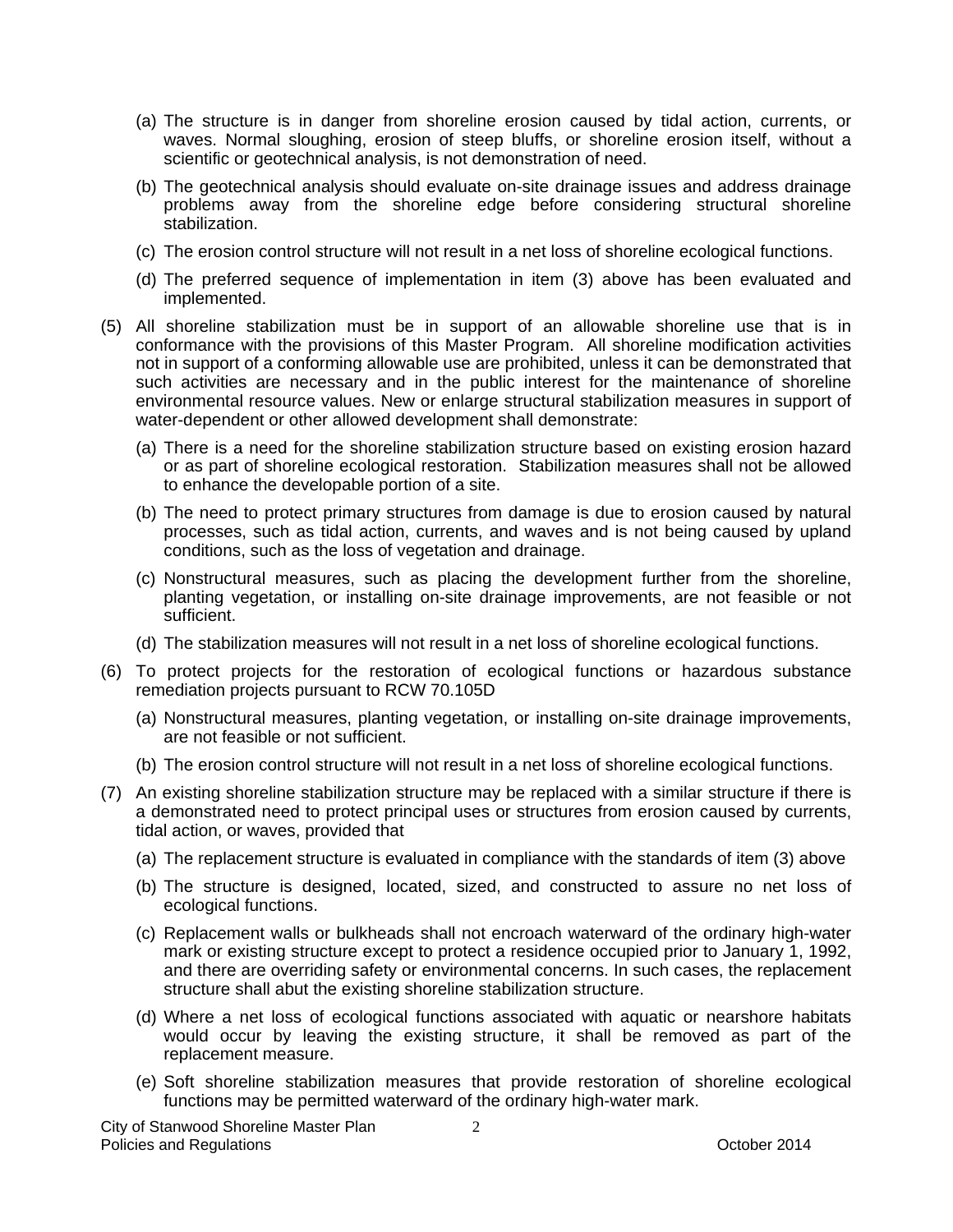- (8) Geotechnical reports pursuant to this section that address the need to prevent potential damage to a primary structure shall be prepared by a qualified professional. Analysis shall address the necessity for shoreline stabilization by estimating time frames and rates of erosion and report on the urgency associated with the specific situation. As a general matter, hard armoring solutions should not be authorized except when a report confirms that there is a significant possibility that such a structure will be damaged within three years as a result of shoreline erosion in the absence of such hard armoring measures, or where waiting until the need is that immediate, would foreclose the opportunity to use measures that avoid impacts on ecological functions. Thus, where the geotechnical report confirms a need to prevent potential damage to a primary structure, but the need is not as immediate as the three years, that report shall provide the basis for approval of soft measures to protect against erosion.
- (9) The design of stabilization or protection works should provide for the long term multiple use of streamway resources and public access to public shorelines. Publicly financed or subsidized works should provide public pedestrian access to shorelines for low-intensity outdoor recreation except where such access is determined to be infeasible as provided in Section 17.150.025.
- (10) Use of car bodies, scrap building materials, asphalt from street work, or any discarded pieces of equipment or appliances for the stabilization of shorelines shall be prohibited.
- (11) Placement of materials within the wetlands or waterward of the OHWM requires authorization from Ecology and the U.S. Army Corps of Engineers and it is the applicant's responsibility to submit for and obtain the required approvals prior to beginning work.

### **17.150.042 Flood Hazard Management**

- (1) New or substantially altered structural flood hazard reduction measures, such as dikes, levees, berms and similar flood control structures, shall be consistent with basin-wide flood control strategies in the Stillaguamish River Comprehensive Flood Hazard Management Plan.
- (2) New flood hazard reduction projects may be authorized only if it is determined that no other alternative to reduce flood hazard to existing development is feasible. The need for, and analysis of feasible alternatives to, structural improvements shall be documented through a geotechnical analysis.
- (3) Locate, design and construct flood protection measures so as to protect and restore the natural character of the streamway, avoid the disruption of channel integrity and provide the maximum opportunity for natural floodway functions to take place, including placement of all flood protection measures such as dikes and levees landward of the streamway, including levee setbacks to allow for more natural function of channel migration zones, off channel habitat and associated wetlands directly interrelated and interdependence with the stream proper.
- (4) Dikes, levees, berms and similar flood control structures shall be shaped and planted with vegetation that is a close as feasible to native natural grasses, shrubs and/or trees characteristic of natural riparian vegetation, while maintaining the integrity of flood control facilities.
- (5) All flood protection measures shall be designed and constructed so that downstream flooding will not be increased and the integrity of downstream ecological functions will not be adversely effected, including disruption of natural drainage flows and stormwater runoff.
- (6) Removal of materials from the river channel for flood management purposes may be allowed only as part of an adopted integrated flood control management program that demonstrates that other flood hazard reduction strategies would not be effective in the absence of gravel removal.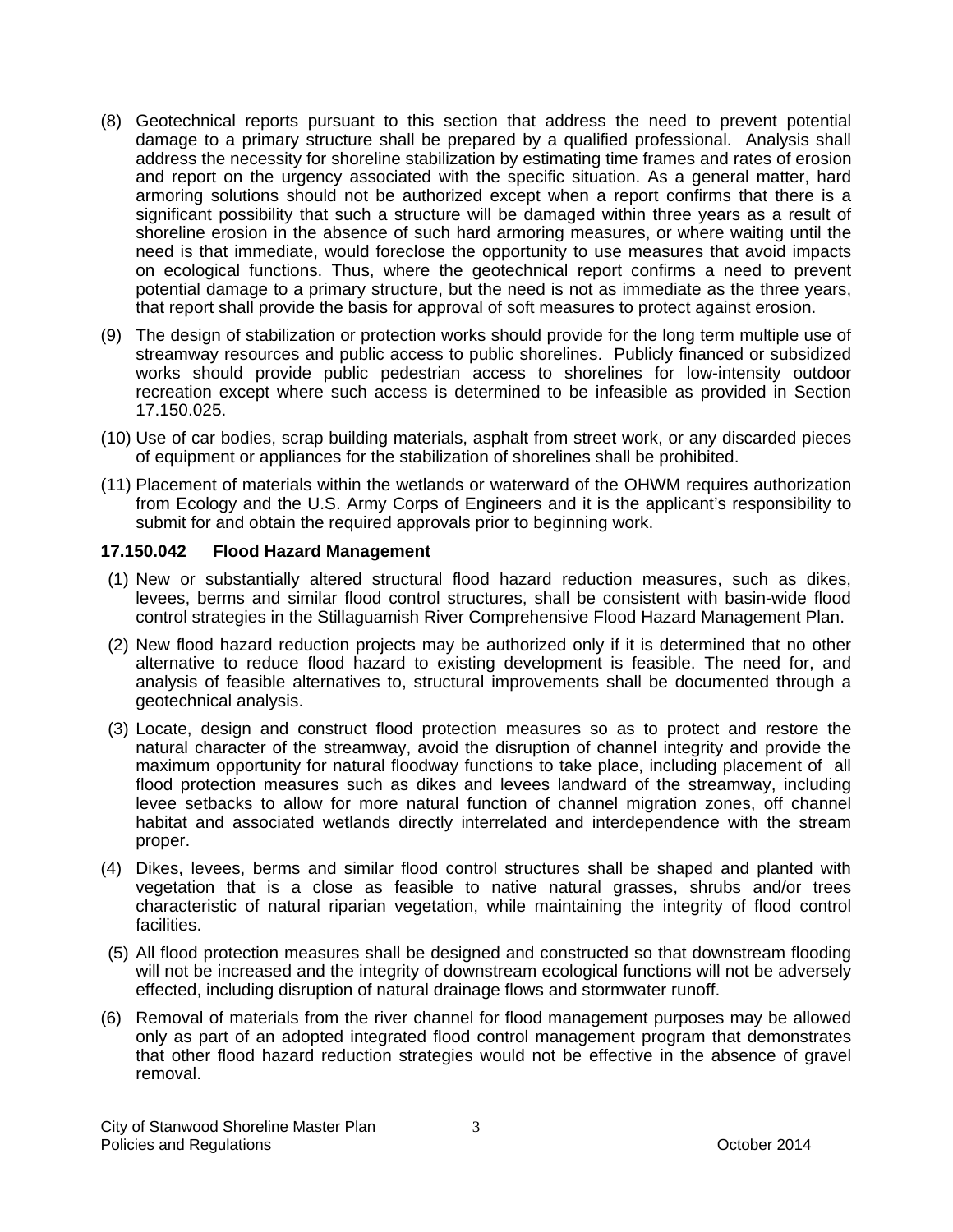- (7) Public access shall be dedicated and improved in all publicly financed or subsidized flood hazard reduction programs unless the criteria of SMC 17.150.025 for Modification of Public Access Requirements are met.
- (8) New or expanding development or uses in the shoreline, including subdivision of land, that would likely require new structural flood control works within an active stream, channel migration zone, or floodway are prohibited.
- (9) All flood control and flood-proofing measures shall conform with SMC Chapter 17.120 Critical Areas, Frequently Flooded Areas.
- (10) All applications for shoreline stabilization and flood protection measures shall include the following (at a minimum):
	- (a) Purpose of project;
	- (b) Existing shoreline stabilization and flood protection devices within one-eight mile on each side of proposed project;
	- (c) Construction material and methods.
	- (d) Consistency with adopted Flood Hazard Reduction Plans
	- (e) Consistency with all criteria above.

### **17.150.043 Clearing and Grading**

- (1) Clearing and grading activities in shoreline areas shall be allowed only in association with an permitted shoreline development and be limited to the minimum necessary to accommodate shoreline development.
- (2) Clearing and grading activities shall conform to the standards of SMC 17.140 Stormwater Management Performance Standards, SMC 17.114, SMC 17.114 through 130 Critical Areas and applicable criteria of this Chapter to minimize impacts to wildlife habitat, sedimentation of creeks, streams, ponds, lakes, wetlands and other water bodies and degradation of water quality.

### **17.150.044 Dredging and Dredge Material Disposal**

- (1) Dredging shall only be permitted for the following purposes and only when other alternatives are impractical:
	- (a) To improve water quality or aquatic habitat;
	- (b) To maintain and improve navigability and water flow;
	- (c) To mitigate conditions which could endanger public safety;
	- (d) To create or improve public recreational opportunities.
- (2) All unconfined, open water dredge disposal activities shall comply with the Puget Sound Dredged Disposal Analysis (PSDDA) criteria and guidelines and other applicable local, state and federal regulations. When consistent with this Program, disposal of dredged materials in water areas other than PSDDA sites may only be allowed for the following reasons: (a) To restore or enhance habitat;
	- (b) To reestablish substrates for fish and shellfish resources;
	- (c) To nourish beaches that are starved for sediment; or
	- (d) To remediate contaminated sediments.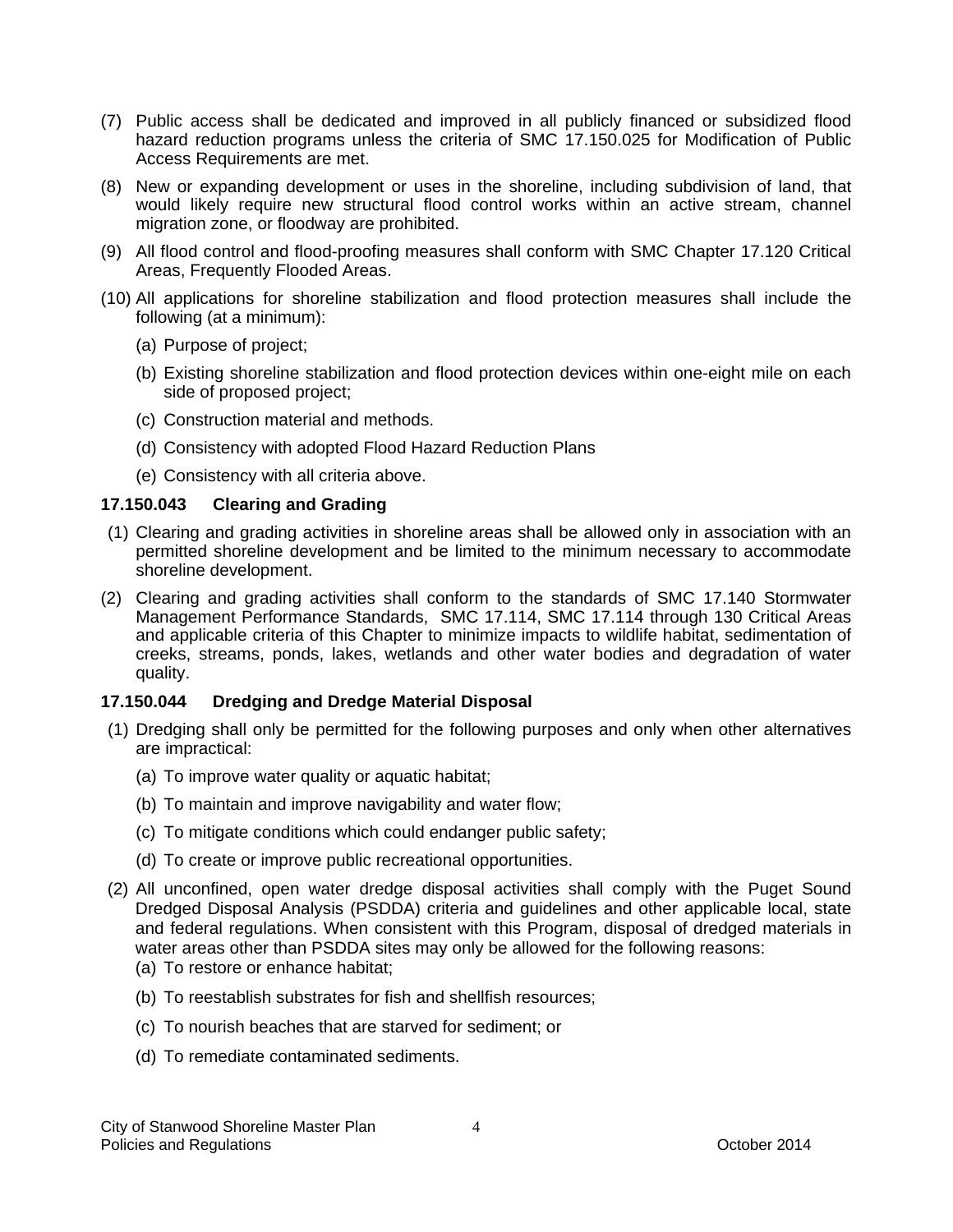- (3) New development should be sited and designed to avoid or, if that is not possible, to minimize the need for new and maintenance dredging. Dredging for the purpose of establishing, expanding, or relocating or reconfiguring navigation channels and basins should be allowed where necessary for assuring safe and efficient accommodation of existing navigational uses and then only when significant ecological impacts are minimized and when mitigation is provided. Maintenance dredging of established navigation channels and basins should be restricted to maintaining previously dredged and/or existing authorized location, depth, and width.
- (4) Dredging waterward of the ordinary high-water mark for the primary purpose of obtaining fill material shall not be allowed, except when the material is necessary for the restoration of ecological functions. When allowed, the site where the fill is to be placed must be located waterward of the ordinary high-water mark. The project must be either associated with a MTCA or CERCLA habitat restoration project or, if approved through a shoreline conditional use permit, any other significant habitat enhancement project.
- (5) Applications for dredging permits shall include the following information (at a minimum):
	- (a) Physical analysis of material to be dredged: material composition and amount, grain size, organic materials present, source of material, etc.;
	- (b) Chemical analysis of material to be dredged: volatile solids, chemical oxygen demand, (COD), grease and oil content, mercury, lead and zinc content, etc.;
	- (c) Biological analysis of material to be dredged;
	- (d) Information on stability of bedlands adjacent to proposed dredging and spoils disposal;
	- (e) Dredging procedure: time of dredging, volume to be dredged, method of dredging and spoils disposal;
	- (f) Spoil disposal area for current project and subsequent maintenance dredging (when appropriate) including: location, size, capacity and physical characteristics.
- (6) Dredge spoils shall be deposited at sites which are consistent with the landfill section of this program.
	- (a) Prior to commencement of disposal operations, the disposal site's dikes shall be improved such that no spoils bearing discharge water may escape. The site's dikes shall be kept in this condition throughout any disposal operations;
	- (b) The settling area within the dikes shall be maintained sufficiently large so that return water carries a minimum of suspended sediment. The outlet pipe shall be moved from time to time as may be necessary to comply with this requirement;
	- (c) After approval of the shoreline permit, notice shall be given to the City of Stanwood, in writing, at least two weeks prior to the commencement of any disposal operations.

### **17.150.045 Instream Structures**

- (1) Instream structures may be allowed only when the public benefits of such facilities clearly outweighs any loss of ecological processes and functions and only when an analysis of alternatives demonstrates that the proposed location and design would result in less adverse impact than alternative locations and designs.
- (2) Breakwaters, jetties, groins, and weirs located waterward of the ordinary high-water mark shall be allowed only where necessary to support water-dependent uses, public access, shoreline stabilization, or other specific public purpose. Breakwaters, jetties, groins, weirs, and similar structures shall require a conditional use permit, except for those structures installed to protect or restore ecological functions, such as woody debris installed in streams.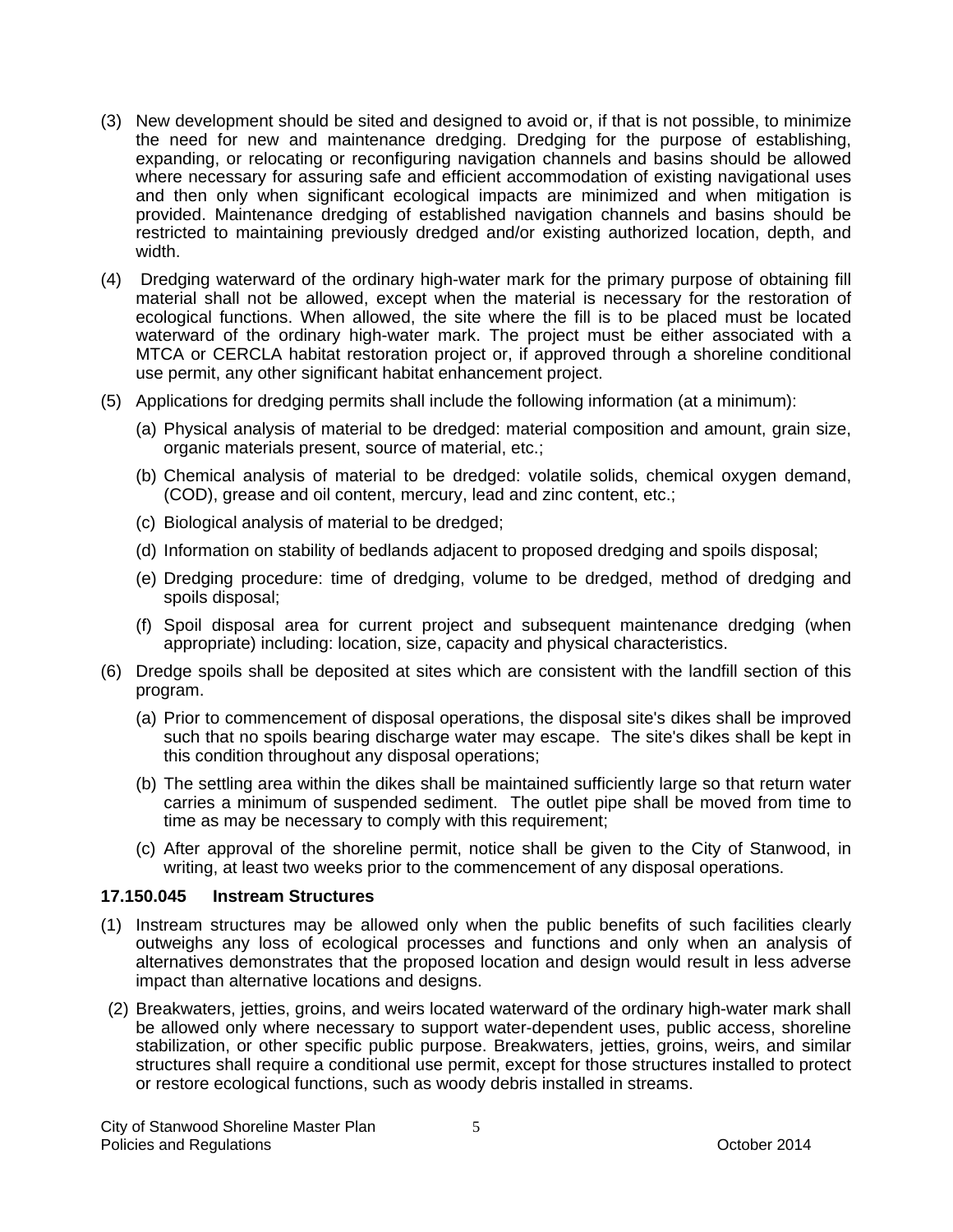- (3) Instream structures and associated facilities should provide for the protection and preservation of natural and cultural resources including, but not limited to, fish, wildlife and water resources, sensitive areas such as wetlands, sensitive geologic and geohydraulic areas and waterfalls, erosion and accretion shoreforms and natural scenic vistas.
- (4) Careful consideration should be given to avoiding or minimizing land and water use conflicts to properties in shoreline jurisdiction and to properties both adjacent to, upstream and downstream of the proposed site.
- (5) All instream structures should be designed to permit natural transport of bed load materials.
- (6) Instream structures and their support facilities should be designed to minimize removal of riparian vegetation and the necessity for shoreline stabilization structures.
- (7) Mitigation shall be required for loss of fisheries and wildlife resources, natural systems including wetlands and sensitive areas. No net loss in function or value of acreage should occur as a result of instream structures. When required, mitigation measures should be properly planned and monitored to ensure their effectiveness.
- (8) Instream structures and associated facilities shall be located and designed so they do not interfere with public navigation of the water course including commercial and recreational navigation. Such uses include barging, rafting, sailboarding, kayaking and canoeing.
- (9) Instream structures and associated facilities should not be located where they will adversely impact publicly owned lands or waters used extensively for recreation. Impacts that should be avoided include the visual impact of the structure or facilities, the intrusion of roads or utility corridors into undeveloped area used for recreation, reduced water noise and significant visual impacts from reduced water flows.
- (10) Instream structures shall be designed and constructed to insure public access to and along the shoreline, in accordance with the public access policies and regulations contained in this SMP. Existing public access and recreational opportunities should be retained, enhanced or replaced.

### **17.150.046 Landfill**

- (1) The creation of dry upland area by the filling or depositing of sand, soil or gravel into a wetland or floodplain area above the OHWM shall be allowed only when necessary To support:
	- (a) Water-dependent use, public access,
	- (b) Cleanup and disposal of contaminated sediments as part of an interagency environmental clean-up plan,
	- (c) Expansion or alteration of transportation facilities of statewide significance currently located on the shoreline and then only upon a demonstration that alternatives to fill are not feasible,
	- (d) Within a floodplain as part of flood-proofing in accordance with SMC Chapter 17.120.
- (2) Structures or fills shall not be permitted if they restrict the passage of flood flows or increase flood heights or velocities to an extent which would cause significant flood damage to existing development. Structures and fills that do not create the above conditions may be permitted in the flood plain provided they are flood-proofed to ensure the safety of the structure and inhabitants during a flood.
- (3) Fills waterward of the ordinary high-water mark for any use except ecological restoration shall require a conditional use permit. [WAC 173-26-231(3)(c)]
- (4) Beach enhancement is prohibited: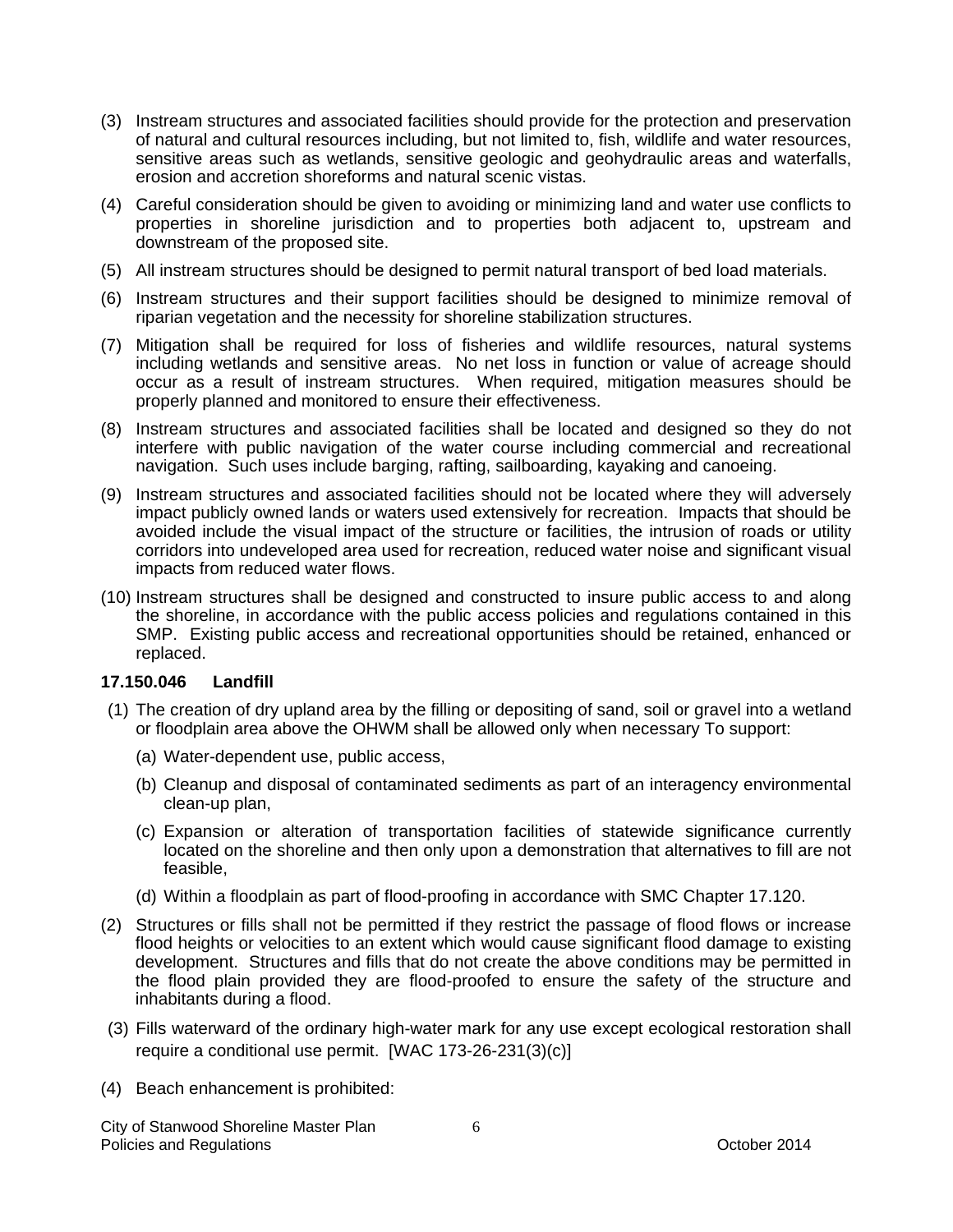- (a) Within spawning, nesting or breeding habitat;
- (b) Where littoral drift of the enhancement materials will adversely affect adjacent spawning grounds or other areas of biological significance;
- (c) If it will interfere with the normal long term public use of the navigable waters of the state; and/or
- (d) Where the activity is in support of a nonconforming use unless such activities are necessary to maintain shoreline stability and the natural ecology.
- (5) Applications which include landfilling shall include the following information:
	- (a) Physical, chemical and biological character of landfill material;
	- (b) Source of landfill material;
	- (c) Method of placement and compaction;
	- (d) Type of proposed surfacing;
	- (e) Method of perimeter erosion control;
	- (f) Proposed use of filled area.
	- (g) Plans showing the locations of the OHWM and wetlands, as determined in the field, with applicable buffers.

### **17.150.047 Boating Facilities - Piers, Docks, Floats and Buoys**

- (1) Because of the dynamic nature of the Stillaguamish River, variable seasonal flows and the extensive floodplain, boating facilities, including docks and other moorage and boat ramps or other launching facilities, are limited to water-dependent commercial and industrial uses and public access and recreation only.
- (2) All boating facilities shall be located and designed to:
	- (a) Avoid areas of the river that are subject to deposition such that maintenance dredging of the facility is required.
	- (b) Avoid critical saltwater, estuarine and freshwater habitat, including wetlands as well as important spawning, feeding, or rearing areas for aquatic species;
	- (c) Avoid obstructing Navigation or recreational boating;
	- (d) Limit width and the extension of facilities beyond OHWM to the minimum needed to serve a water dependent or recreational use.
	- (e) Provide parking and other support facilities, excepting direct access to the facility, located outside Critical Area buffers;
	- (f) Employ permanent facilities that will not obstruct high flows or catch debris and form impediments to flow during high flow events. The preferred design is to limit permanent features to the shore with all facilities in and over the water limited to floats and access ramps. Floats and related facilities shall be removed during potential high flow periods, generally September through May.
- (3) Size
	- (a) Length: Maximum length of a pier or dock shall be the minimum necessary to accomplish moorage for the intended boating use and shall be only so long as to obtain a depth of 4 feet of water as measured at mean low water in marine waters or as measured at ordinary low water in fresh water shorelines at the landward limit of the moorage slip or as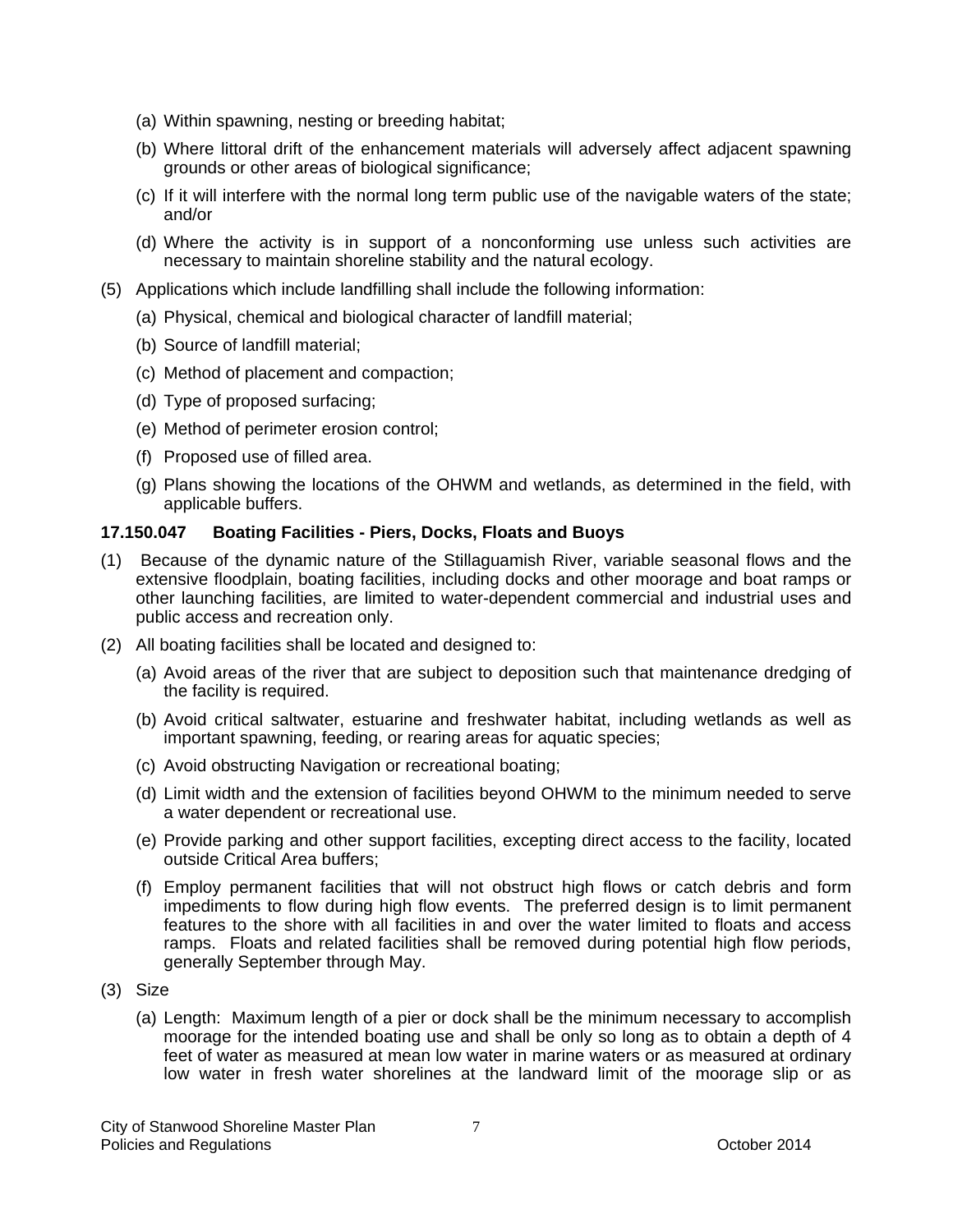demonstrated as needed to provide the depth to serve a specific vessel or class of vessels essential to a specific water dependent use.

- (b) Width: Maximum width of the walkway shall not exceed 4 feet or as demonstrated as essential to serve a specific water dependent use.
- (c) For community piers and docks, maximum width and length will be as determined by the City on a case-by-case basis.
- (d) Docks shall not exceed 3 feet in height above OHWM on the landward side and shall extend above the water surface a maximum of one 1 foot at all other locations or as demonstrated as essential to serve a specific water dependent use.
- (4) Side yard Setbacks: Docks shall be setback a minimum of 10 feet from side property lines, EXCEPT when mutually agreed to by contract/covenant with the owners of the adjacent property, a copy of which must be recorded with the County Auditor and filed with the application for permit.
- (5) Development of a public boat launching ramps is encouraged in the Stanwood vicinity, and shall be located and designed to:
	- (a) Avoid areas of the river that are subject to erosion or deposition such that shoreline stabilization of maintenance dredging of the facility is required.
	- (b) Avoid critical saltwater and freshwater habitat, including wetlands as well as important spawning, feeding, or rearing areas for aquatic species;
	- (c) Avoid obstructing navigation or recreational boating;
	- (d) Provide parking and other support facilities, excepting driveways and ramps providing direct access to the water, located outside critical area buffers;
	- (e) Provide adequate parking supply to prevent parking spillover to public streets in residential areas;
	- (f) Provide a design that is aesthetically compatible with, or enhances, existing shoreline features and uses, and meets all applicable landscape buffer and parking lot landscaping requirements; and
	- (g) Provide adequate facilities for the efficient handling of sewage and litter.

### **17.150.050 Chapter 5 - Shoreline Use Policies and Regulations**

#### **17.150.051 Aquaculture**

- (1) Locate aquaculture enterprises in areas where the navigational access of upland owners and commercial waterborne traffic is not significantly restricted. The location of floating and submerged aquaculture structures shall not unduly restrict navigation to or along the shoreline or interfere with general navigation lanes and traffic or "usual and accustomed fishing locations". Floating structures shall remain shoreward of principal navigation channels. Other restrictions on the scale of aquaculture activities in order to protect navigational access may be necessary based on the size and shape of the affected water body.
- (2) Consider the possible detrimental impact aquacultural development might have on view from upland property and on the general aesthetic quality of the shoreline area.
- (3) Encourage development of underwater aquaculture structures which do not interfere with navigation or seriously degrade the aesthetic quality of city shorelines.
- (4) Minimize the detrimental impact aquacultural projects might have on agricultural practices, recreation, and other economic activities located along city shorelines.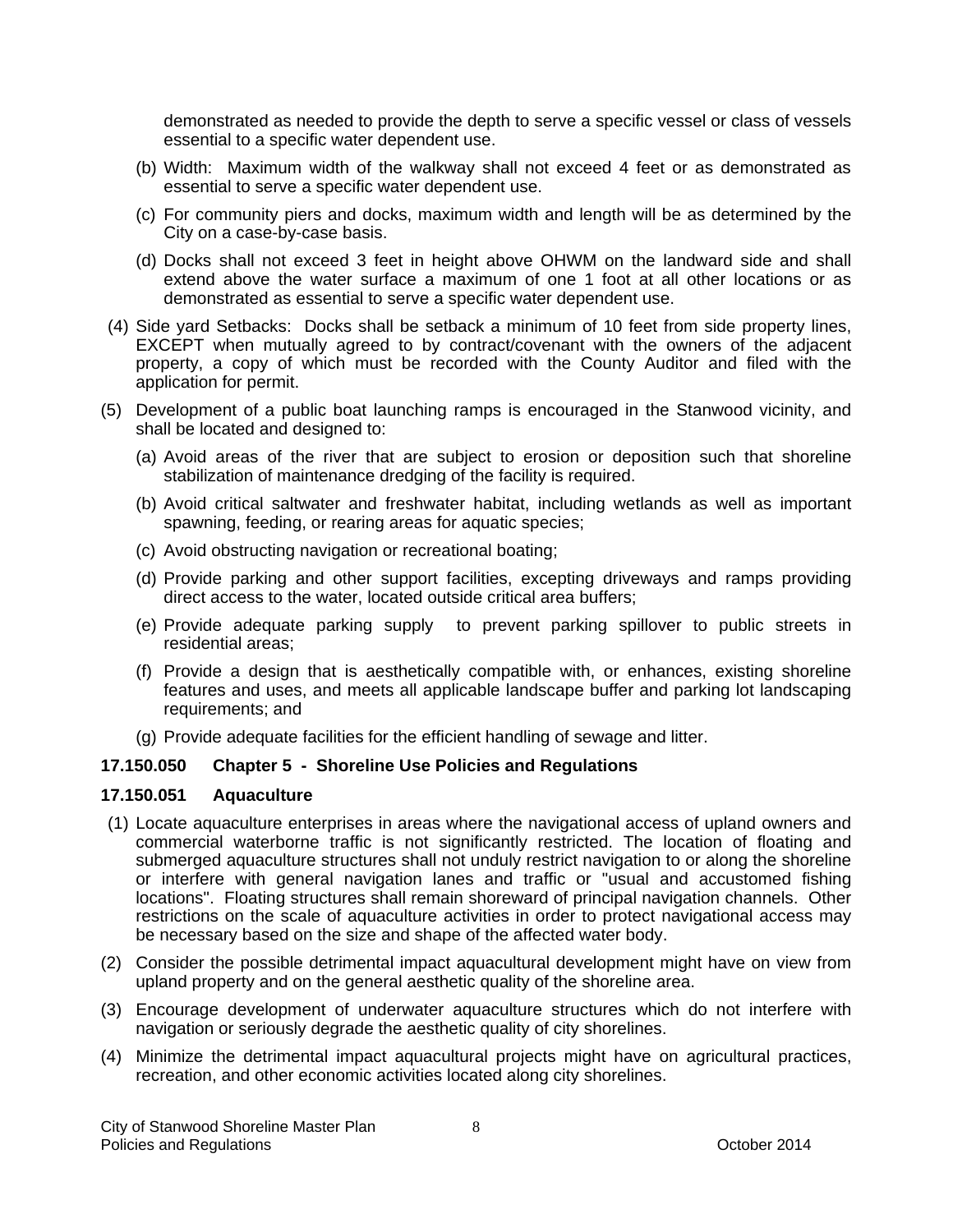- (5) Aquaculture facilities should be designed and located so as not to spread disease to native aquatic life, establish new nonnative species which cause significant ecological impacts.
- (6) Aquaculture structures and activities that are not water-dependent (e.g., warehouses for storage of products, parking lots) shall, be located inland of Critical Area buffers upland of water dependent portions of the project and shall minimize detrimental impacts to the shoreline.
- (7) Aquaculture structures and equipment shall be of sound construction and shall be so maintained. Abandoned or unsafe structures and equipment shall be removed or repaired promptly by the owner. Where any structure might constitute a potential hazard to the public in the future, the City shall require the posting of a bond commensurate with the cost of removal or repair. The City may abate an abandoned or unsafe structure, following notice to the owner, if the owner fails to respond in thirty days and may impose a lien on the related shoreline property or other assets in an amount equal to the cost of the abatement. Bonding requirements shall not duplicate requirements of other agencies.
- (8) Legally established aquacultural enterprises, including authorized experimental projects, shall be protected from incompatible uses that may seek to locate nearby. Demonstration of a high probability that such an adjacent use would result in damage to, or destruction of, such an aquacultural enterprise shall be grounds for the denial of that use.
- (9) No processing of aquacultural product, except for the sorting or culling of the cultured organisms and the washing or removal of surface materials or organisms, shall occur in or over the water after harvest, unless specifically approved by permit. All other processing and processing facilities shall be located on land and, in addition to these provisions shall be governed by the policies and regulations of other applicable sections of this master program, in particular provisions addressing commercial and industrial uses.
- (10) Applicants shall include in their applications all information needed to conduct thorough evaluations of their aquaculture proposals, including but not limited to the following:
	- (a) Species to be reared;
	- (b) Aquaculture method(s);
	- (c) Anticipated use of any feed, pesticides, herbicides, antibiotics or other substances and their predicted impacts;
	- (d) Manpower/employment necessary for the project;
	- (e) Harvest and processing location, method and timing;
	- (f) Location and plans for any shoreside activities, including loading and unloading of the product and processing;
	- (g) Method of waste management and disposal;
	- (h) Existing environmental conditions, including best available background information on water quality, tidal variations, prevailing storm wind conditions, current flows, flushing rates, aquatic and benthic organisms and probable impacts on water quality, biota, currents, littoral drift and any existing shoreline or water uses. Further baseline studies may be required depending upon the adequacy of available information, existing conditions, the nature of the proposal and probable adverse environmental impacts. Baseline monitoring shall be at the applicant's expense unless otherwise provided for;
	- (i) Method(s) of predator control;
	- (j) Use of lights and noise generating equipment over water that minimizes interference with surrounding uses; and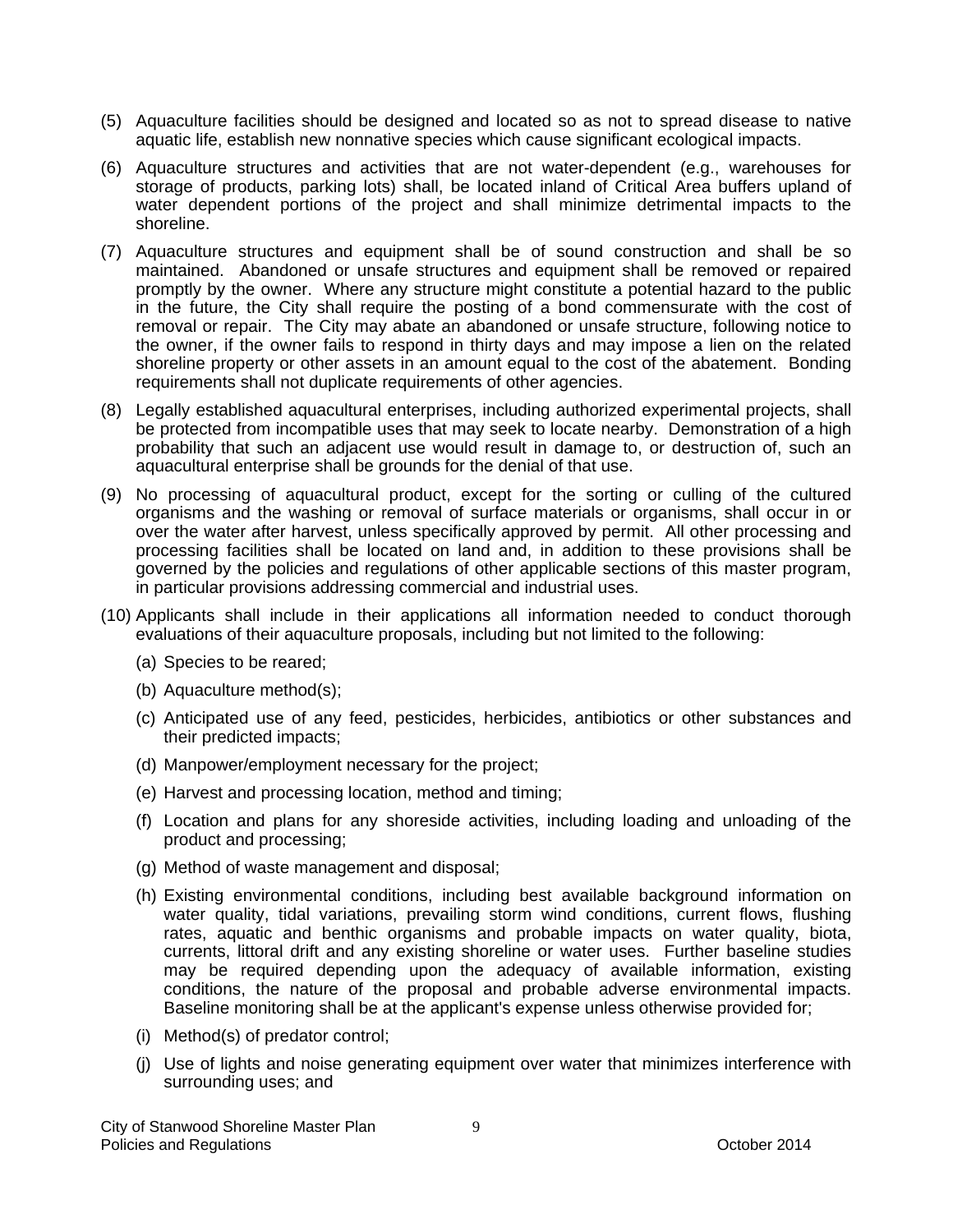- (k) Other pertinent information deemed necessary by the City.
- (11) Potential locations for aquaculture are relatively restricted within Stanwood due to specific requirements for water quality, temperature, flows, oxygen content, adjacent land uses, wind protection, and commercial navigation. The technology associate with some forms of presentday aquaculture is still in its formative stages and experimental. Therefore, some latitude will be provided in development of this uses as well as its potential impact on existing uses and natural systems.
- (12) Aquaculture should not be permitted in areas where it would result in a net loss of ecological functions. Impacts to ecological functions shall be mitigated according to the mitigation sequence described in WAC 173-26-020.
- (13) A conditional use permit is required for new or expanded aquaculture in the Shoreline High Intensity, Urban Conservancy, and Essential Public Utility shoreline environmental designation, and within the area defined as Aquatic Overlay in 17.150.018.

### **17.150.052 Commercial Development**

- (1) New commercial uses are limited to the High Intensity Environment and are limited to uses allowed by underlying zoning with the use preferences and restrictions in this program.
- (2) New commercial and community services developments are subject to the following use preference:
	- (a) Water-Dependent Uses: Water-dependent commercial uses shall be given preference over water-related and water-enjoyment commercial and community services uses. Prior to approval of water-dependent uses, the city shall review a proposal for design, layout, and operation of the use and shall make specific findings that the use qualifies as a waterdependent use. Water-dependent commercial and community services uses shall provide public access in a manner that will not interfere with the water-dependent aspects of the use. The portion of a site not required for water-dependent use may include multiple use, approved non-water-oriented uses, ecological restoration, and public access.
	- (b) Water-Related Uses: Water-related commercial uses shall not be approved if they displace existing water-dependent uses. Prior to approval of a water-related commercial or community services use, review of the design, layout, and operation of the use shall confirm that the use has a functional requirement for a waterfront location, or the use provides a necessary service supportive of water-dependent uses, and/or the proximity of the use to its customers makes its services less expensive and/or more convenient. Multiple use development within 100 feet of the OHWM that incorporates water-dependent use generally should reserve the ground level for water-dependent use.
	- (c) Water-Enjoyment Uses: Water-enjoyment commercial uses shall not be approved if they displace existing water-dependent or water-related uses or if they occupy space designated for water-dependent or water-related use identified in a substantial development permit or other approval. Prior to approval of water-enjoyment uses, review of the design, layout, and operation of the use shall confirm that the use facilitates public access to the shoreline, or the use provides for aesthetic enjoyment of the shoreline for substantial number of people as a primary characteristic of the use. In order to qualify as a water-enjoyment use, the use must be open to the general public and the shorelineoriented space within the project must be devoted to the specific aspects of the use that fosters shoreline enjoyment.
	- (d) Non-Water Oriented Uses: Non-water oriented commercial and community services uses may be permitted where:
		- (i) Located on a site physically separated from the shoreline by another private property in separate ownership or a public right-of-way such that access for water-oriented use is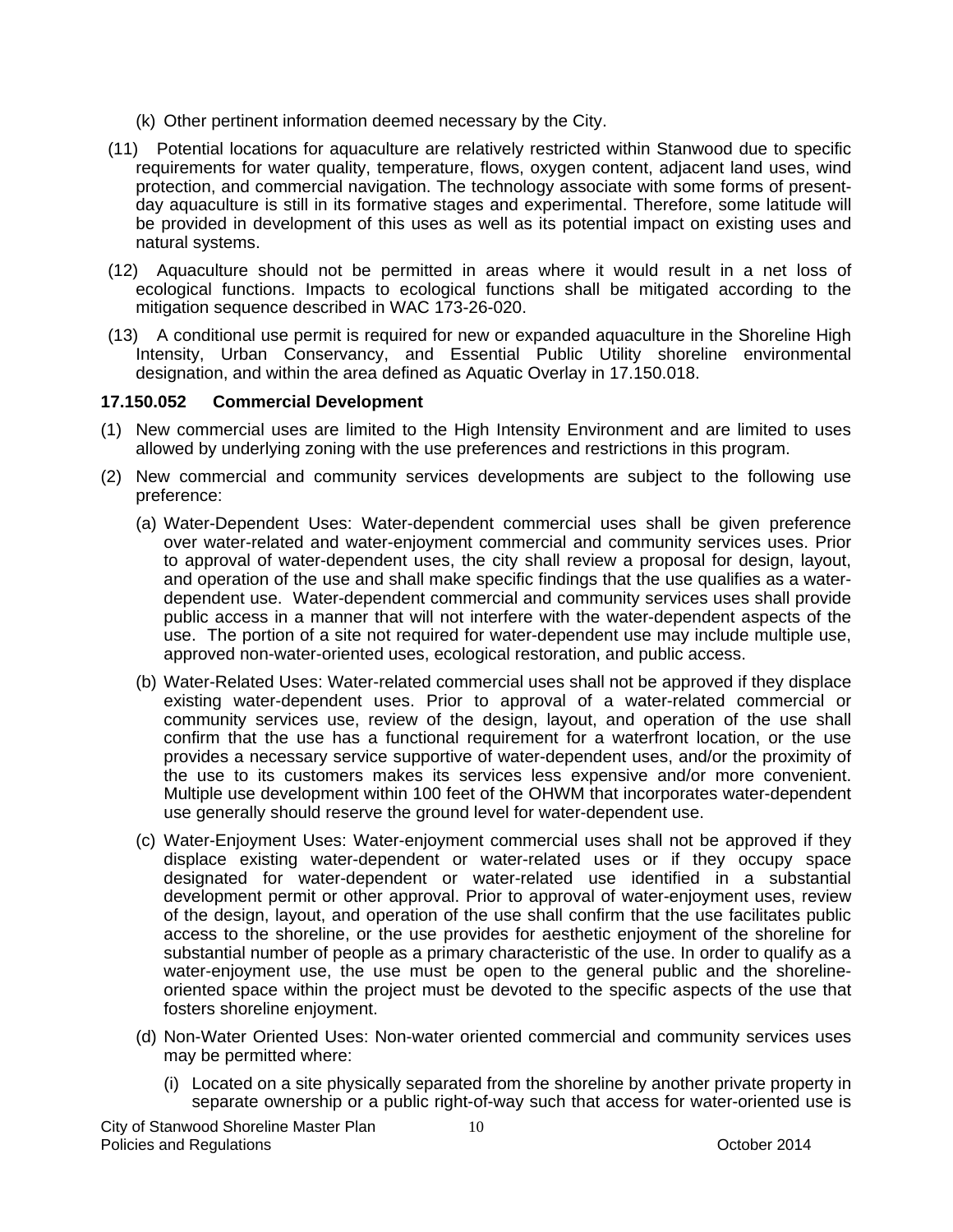precluded, provided that such conditions were lawfully established prior to the effective date of the Shoreline Master Program, or established with the approval of the city.

- (ii) On a site where navigability is severely limited such that water dependent use is not feasible.
- (iii) Where the use is part of a multiple use project that provides significant public benefit with respect to the objectives of the Act
- (3) All non-water dependent uses shall provide significant public benefit with respect to the objectives of the Act by:
	- (a) Restoring ecological functions both in aquatic and upland environments that will provide native vegetation buffers according to the provisions of SMC 17.150.022, 023 and 024 and the Restoration Element of this plan and other plans and policies including the WRIA 10 Salmon Restoration Plans; and
	- (b) Providing as public access the balance of the water frontage not devoted to ecological restoration and associated buffers as provided in SMC 17.150.025.
- (4) Over-water structures, or other structures waterward of the OHWM, are allowed only for those portions of water-dependent commercial uses that require over-water facilities as an essential feature of their function or for public recreation and public access facilities. Design of overwater structures or structures beyond the OHWM shall demonstrate that they will not interfere with normal stream geomorphic processes or require shoreline stabilization.
- (5) All new or expanded commercial uses shall take into consideration the scenic and aesthetic qualities of the shoreline and compatibility with adjacent uses. They shall make adequate provisions such as location of structures, parking and other facilities, and landscape screening, fences and other measures to protect the privacy and enjoyment of adjacent land uses and open space areas.
- (6) Accessory development or use that does not require a shoreline location such as parking, service buildings or areas, access roads, utilities, signs, and storage of materials shall be located outside of SMA jurisdiction wherever feasible. Siting within SMA jurisdiction should be limited to facilities required to serve approved water-oriented uses and/or developments and should be located inland away from the land/water interface and landward of water-oriented developments.
- (7) Signs for all development and uses shall comply with the City of Stanwood Sign Code and this program.

### **17.150.053 Industry**

- (1) New industrial uses are limited to the High Intensity Environment and are limited to uses allowed by underlying zoning with the use preferences and restrictions in this program.
- (2) New industrial and community services developments are subject to the following use preference:
	- (a) Water-Dependent Uses: Water-dependent industrial uses shall be given preference over water-related and water-enjoyment industrial services uses. Prior to approval of waterdependent uses, the city shall review a proposal for design, layout, and operation of the use and shall make specific findings that the use qualifies as a water-dependent use. Water-dependent industrial uses shall provide public access in a manner that will not interfere with the water-dependent aspects of the use. The portion of a site not required for water-oriented use may include multiple use, approved non-water-oriented uses, ecological restoration, and public access.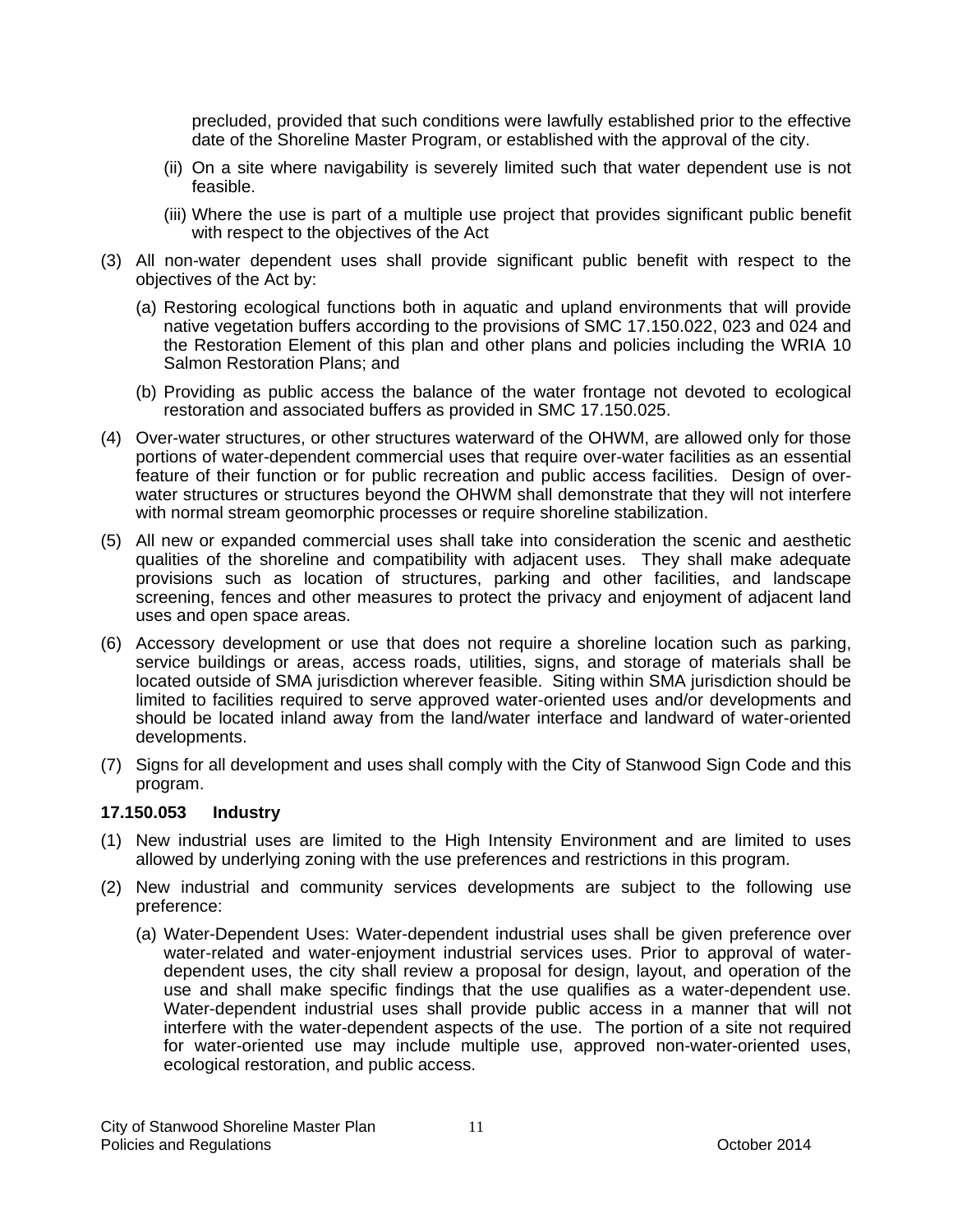- (b) Water-Related Uses: Water-related industrial uses shall not be approved if they displace existing water-dependent uses. Prior to approval of a water-related industrial use, review of the design, layout, and operation of the use shall confirm that the use has a functional requirement for a waterfront location, or the use provides a necessary service supportive of the water-dependent uses, and/or the proximity of the use to its customers makes its services less expensive and/or more convenient. Multiple use development within 100 feet of the OHWM that incorporates water-dependent use may not include non-water oriented uses at the ground level except as consistent with a Master Site Plan approved prior to the adoption of this section.
- (c) Water-Enjoyment Uses: Water-enjoyment industrial uses shall not be approved if they displace existing water-dependent or water-related uses or if they occupy space designated for water-dependent or water-related use identified in a substantial development permit or other approval. Prior to approval of water-enjoyment uses, review of the design, layout, and operation of the use shall confirm that the use facilitates public access to the shoreline, or the use provides for aesthetic enjoyment of the shoreline for substantial number of people as a primary characteristic of the use. In order to qualify as a water-enjoyment use, the use must be open to the general public and the shorelineoriented space within the project must be devoted to the specific aspects of the use that fosters shoreline enjoyment.
- (d) Non-Water Oriented Uses: Non-water oriented industrial uses may be permitted where:
	- (i) Located on a site physically separated from the shoreline by another private property in separate ownership or a public right-of-way such that access for water-oriented use is precluded, provided that such conditions were lawfully established prior to the effective date of the Shoreline Master Program, or established with the approval of the city.
	- (ii) On a site where navigability is severely limited such that water dependent use is not feasible.
	- (iii) Where the use is part of a multiple use project that provides significant public benefit with respect to the objectives of the Act
- (3) All non-water dependent uses shall provide significant public benefit with respect to the objectives of the Act by:
	- (i) Restoring ecological functions both in aquatic and upland environments that will provide native vegetation buffers according to the provisions of SMC 17.150.022, 023 and 024 and the Restoration Element of this plan and other plans and policies including the WRIA 10 Salmon Restoration Plans; and
	- (ii) Providing as public access the balance of the water frontage not devoted to ecological restoration and associated buffers as provided in SMC 17.150.025.
- (4) Over-water structures, or other structures waterward of the OHWM, are allowed only for those portions of water-dependent industrial uses that require over-water facilities as an essential feature of their function or for public recreation and public access facilities. Design of overwater structures or structures beyond the OHWM shall demonstrate that they will not interfere with normal stream geomorphic processes or require shoreline stabilization.
- (5) All new or expanded industrial developments shall take into consideration the scenic and aesthetic qualities of the shoreline and compatibility with adjacent uses. They shall make adequate provisions such as location of structures, parking and other facilities, and landscape screening, fences and other measures to protect the privacy and enjoyment of adjacent land uses and open space areas.
- (6) Accessory development or use that does not require a shoreline location such as parking, service buildings or areas, access roads, utilities, signs, and storage of materials shall be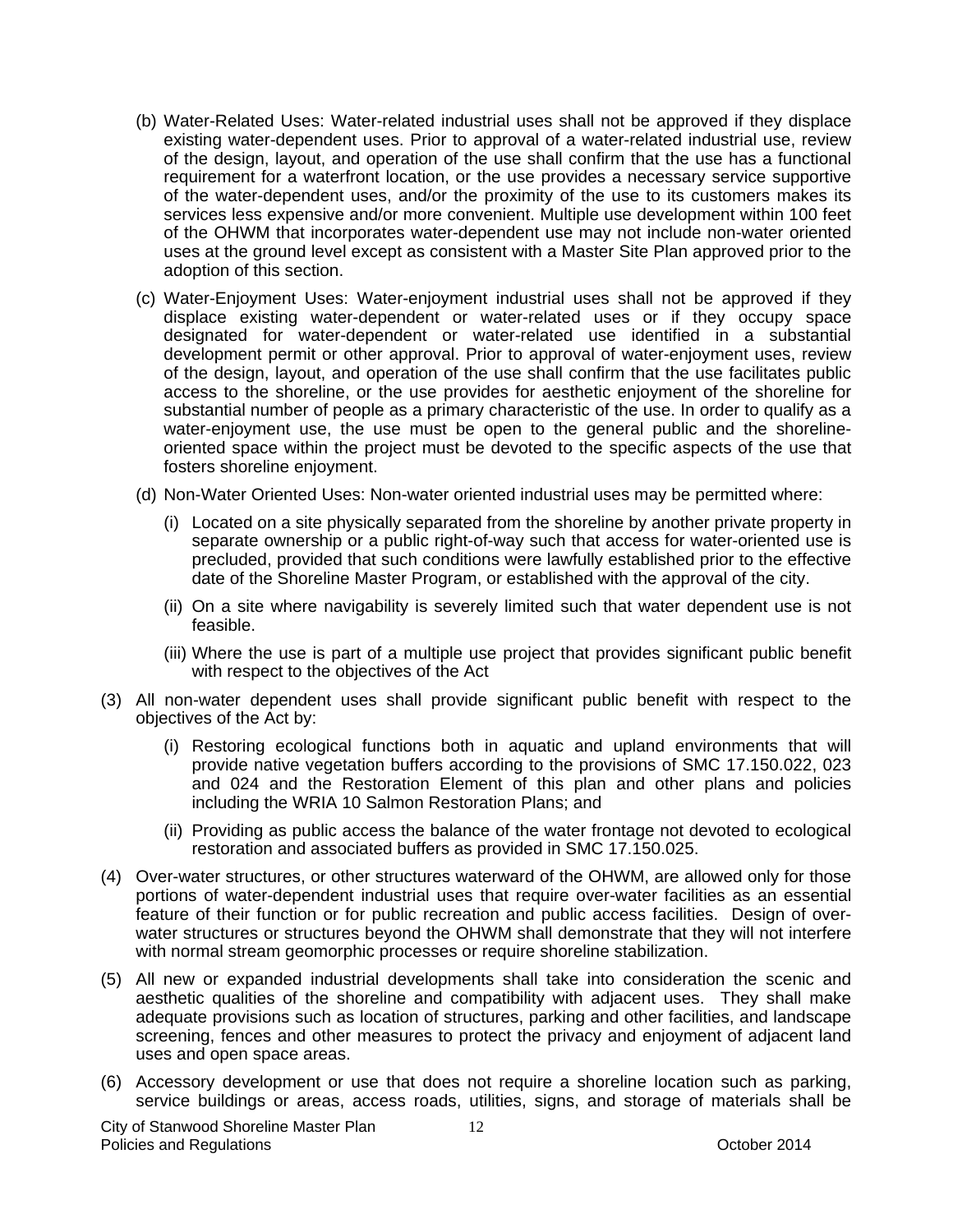located outside of SMA jurisdiction wherever feasible. Siting within SMA jurisdiction should be limited to facilities required to serve approved water-oriented uses and/or developments and should be located inland away from the land/water interface and landward of water-oriented developments.

- (7) Signs for all development and uses must comply with the City of Stanwood Sign Code and this program.
- (8) Guidelines for industrial use shall include the following:

**Stillaguamish River Reaches A and B** include the easterly portion of the reach zoned industrial and includes lands cut off from the river by the railroad spur with no requirement for water-oriented development. Land with water frontage is subject to the preference for water dependent and water oriented use.

**Stillaguamish River Reach C** on the Twin City Food site contains an existing nonconforming use important to the economic base of the city. As long as the use continues, no requirements for water oriented use are applicable. If the use is redeveloped in the future, provisions for the preference for water dependent and water oriented use will be applied.

**Stillaguamish River Reach D** from Twin City Foods to Irvine Slough: Private parcels facing SR 532 have no access to the river because of the intervening city owned parcel along the river. There is no requirement for water-oriented development. Development which takes advantage of visual access to the river is encouraged, in coordination with the public access and enhancement features of the city-owned parcel.

**Stillaguamish River Reach E** east of Irvine Slough to the city limits is subject to the preference for water dependent and water oriented use.

**Stillaguamish River Reach F** consisting of the sewage treatment facility public is not subject to other use preferences as an Essential Public Facility.

#### **17.150.054 Recreational Development**

- (1) Recreation facilities within SMA jurisdiction are preferred that are water-oriented or provide public access to the water.
- (2) Recreation facilities should prevent concentration of use pressure at a few points by encouraging the development of a combination of areas and linear access (parking areas and easements for example), when providing public access as provided in SMC 17.150.025.
- (3) Accessory use facilities such as restrooms and parking areas shall be set back from Critical Area buffers and shall be outside SMA jurisdiction if feasible.
- (4) A zone of native vegetation shall be provided adjacent to the edge of the water of the maximum practical extent consistent with provisions for public access and water oriented facilities.
- (5) Recreation areas should include chemical-free management except spot spraying for weed control of sufficient width to assure that fertilizers, pesticides, herbicides and other chemicals are not discharged into the water. Management of native vegetation is preferred in this area.
- (6) Recreational development shall provide non-motorized access to the shoreline such as pedestrian and bicycle paths and shall provide signs indicating the public's right of access to shoreline areas. Motorized vehicular access is prohibited except as essential for water dependent uses such as boat launch ramps and maintenance.
- (7) Recreational facilities shall provide adequate parking to prevent parking overflow to adjacent private land or public streets in residential neighborhoods.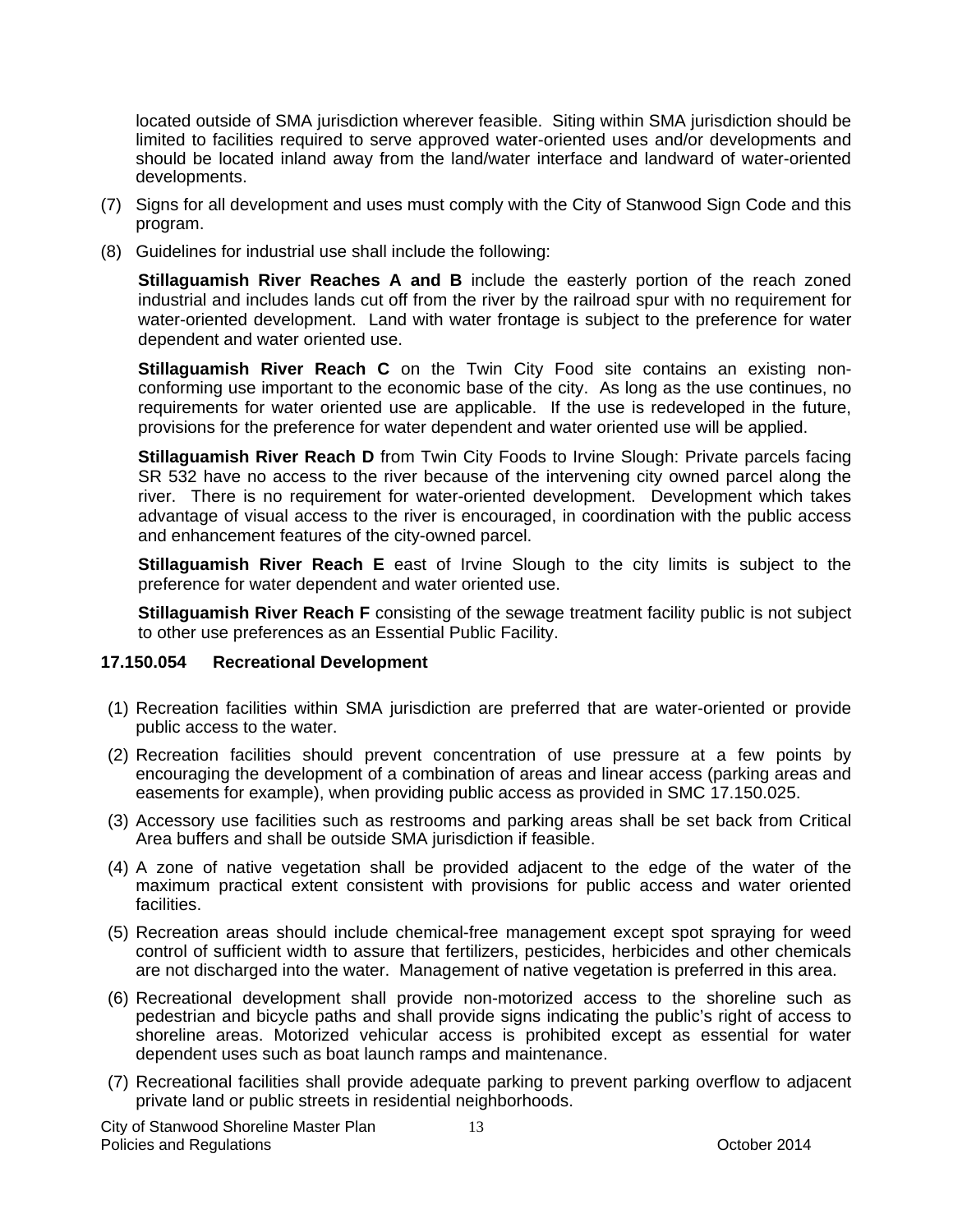(8) Recreational facilities shall make adequate provisions, such as landscape screening, fences and other measures to protect the privacy and enjoyment of adjacent land uses and open space areas.

### **17.150.055 Residential Development**

- (1) Residential development should be permitted only where there are adequate provisions for utilities, circulation and access.
- (2) Any new residential subdivision or other residential development shall meet all policies and regulations of this program, the zoning code, the subdivision code and other applicable policies and regulations.
- (3) Any new residential subdivision or other residential development shall demonstrate that a primary residence can be built and maintained on each new lot that:
	- (a) Does not require new structural shoreline stabilization;
	- (b) Does not require a variance or modification of any standard within the SMP;
	- (c) Does not require modification of Critical Area buffers;
	- (d) Does not cause foreseeable risk from geological conditions during the life of the development
	- (e) Does not require new flood hazard control measures not currently incorporated in the applicable Flood Hazard Management Plan or result in increased flood hazard to other property; and
	- (f) Does not result in an unmitigated net loss of ecological functions.
- (4) Transportation and utility facilities to serve new residential subdivision or other residential development should be located outside of SMP jurisdiction if feasible and as far from the water's edge as feasible.
- (5) Any new residential subdivision or other residential development should be clustered if feasible to provide the maximum possible area of natural or restored native vegetation adjacent to the shoreline.
- (6) Residential development including over-water structures is prohibited.
- (7) Public access to and along the affected shoreline shall be provided in compliance with SMC 17.150.025
- (8) Boating facilities are prohibited in or adjacent to new residential development. Residents shall be served by public facilities and marinas and other moorage serving regional needs.

### **17.150.056 Transportation Facilities**

- (1) Where other options are available and feasible, new roads or road expansions and rail and rail expansions should not be built within shoreline jurisdiction.
- (2) Plan, locate, and design transportation facilities where routes will minimize alteration of Critical Areas and buffers, will have the least possible adverse effect on unique or fragile shoreline features, will not result in a net loss of shoreline ecological functions or adversely impact existing or planned water-dependent uses.
- (3) New or expanded roads and railroads shall be designed to avoid and minimize impacts to shorelines area to the greatest extent feasible, including crossing through shoreline areas with the shortest, most direct route.
- (4) Design and maintain roads to minimize erosion and permit a natural movement of groundwater.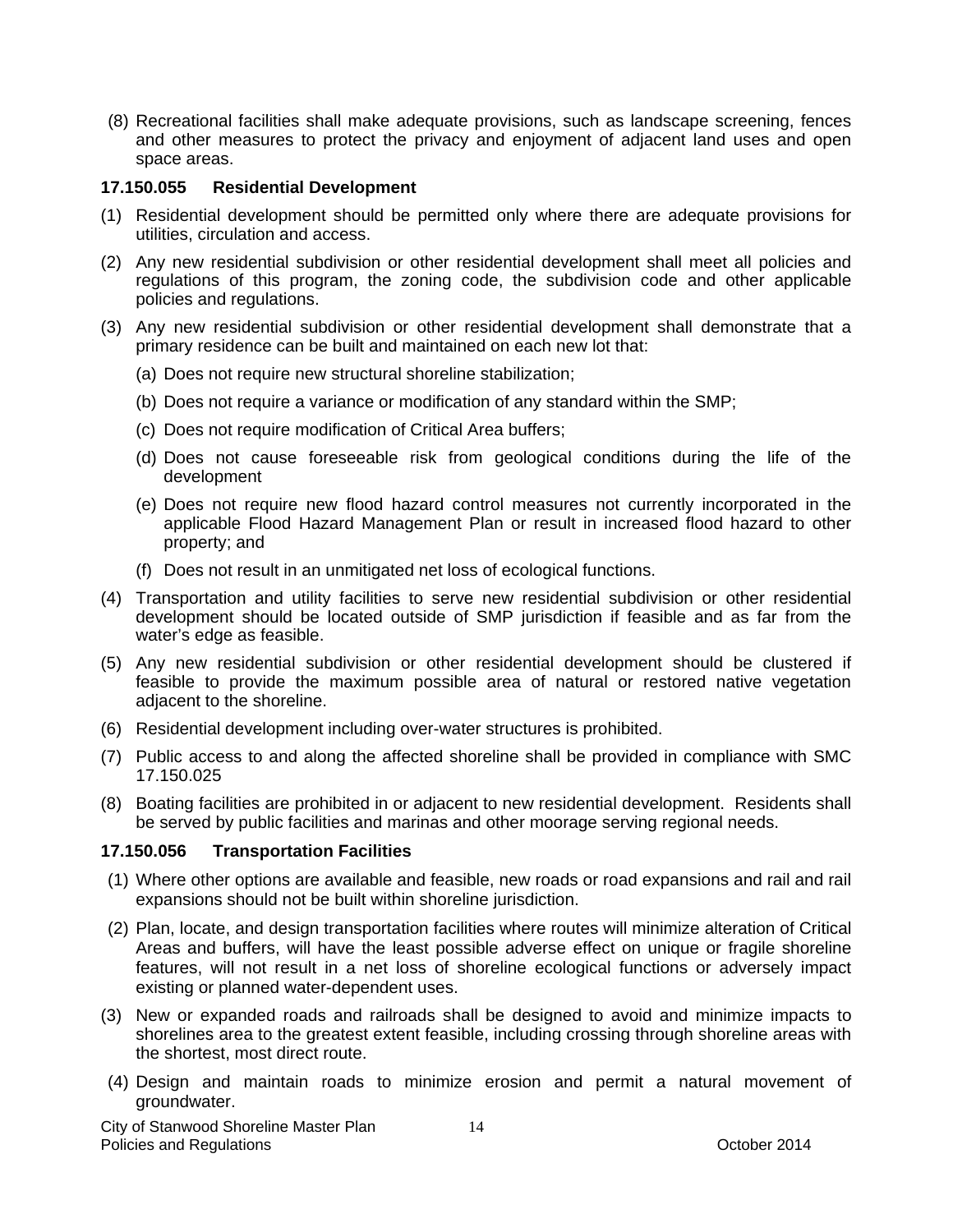- (5) New or expanded roads shall provide Public Access in accordance with SMC17.150.025 and where they afford scenic vistas, pedestrian viewpoints will be provided, particularly provision of viewpoints, rest areas and picnic facilities.
- (6) Encourage creation of trail systems adjacent to new and existing roads and railroads where feasible. Promote the use of abandoned railroad right-of-way for trail systems, especially where they would provide public access to or enjoyment of the shorelines.

### **17.150.057 Parking**

- (1) Parking facilities in shorelines are not a preferred use and shall be allowed only as necessary to support an authorized use. Parking facilities shall be located outside shoreline jurisdiction where possible. Parking in shoreline jurisdiction shall directly serve a permitted shoreline use and shall be located outside of Critical Area buffers and as far from the water/land interface as possible.
- (2) Parking facilities serving individual buildings on the shoreline shall be located landward from the principal building being served. The only exceptions to this would be when the parking facility is within or beneath the structure and adequately screened, or in cases when an alternate location would have less environmental impact on the shoreline and in all cases is prohibited over the water.
- (3) Parking facilities shall be designed and landscaped to minimize adverse impacts upon adjacent shoreline and abutting properties. Landscaping shall comply with SMC 17.145 and in addition landscaping between parking areas and public access shall provide effective screening within three years of project completion.

### **17.150.058 Utilities**

- (1) Local utility services needed to serve water-dependent and other permitted uses in the shoreline are subject to standards for ecological protection and visual compatibility.
- (2) Utility systems designed to primarily serve utility demand of the larger region shall be located outside of SMA jurisdiction, to the extent feasible, except for crossings of water bodies and other elements of shorelands by linear facilities which shall cross in a perpendicular alignment minimizing disturbance.
- (3) Linear facilities consisting of pipelines, sewers, cables and other facilities roughly parallel to the shoreline shall be discouraged except where no other feasible alternative exists. When permitted, design shall assure that maintenance of the facilities does not result in a net loss of shoreline ecological functions or significant impacts to other shoreline resources and values. At the time of replacement of such facilities that are close to their lifespan, or when such facilities are expanded, consideration shall be given to relocating outside of the shoreline as if they were new facilities.
- (4) Utility crossings of water bodies shall be attached to bridges or located in other existing facilities, if reasonably feasible. If new installations are required to cross water bodies or wetlands they should avoid disturbing banks and streambeds and shall be designed to avoid the need for shoreline stabilization. Crossings shall be tunneled or bored where reasonably feasible. Installations shall be deep enough to avoid failures or need for protection due to exposure resulting from stream bed mobilization, aggregation, or lateral migration. Underwater utilities shall be placed in a sleeve if reasonably feasible to avoid the need for excavation in the event of the need for maintenance or replacement.
- (5) New electrical distribution lines within the shoreline shall be placed underground. Distribution lines that cross water or other critical areas may be allowed to be placed above ground if:
	- (a) There is no feasible alternative route or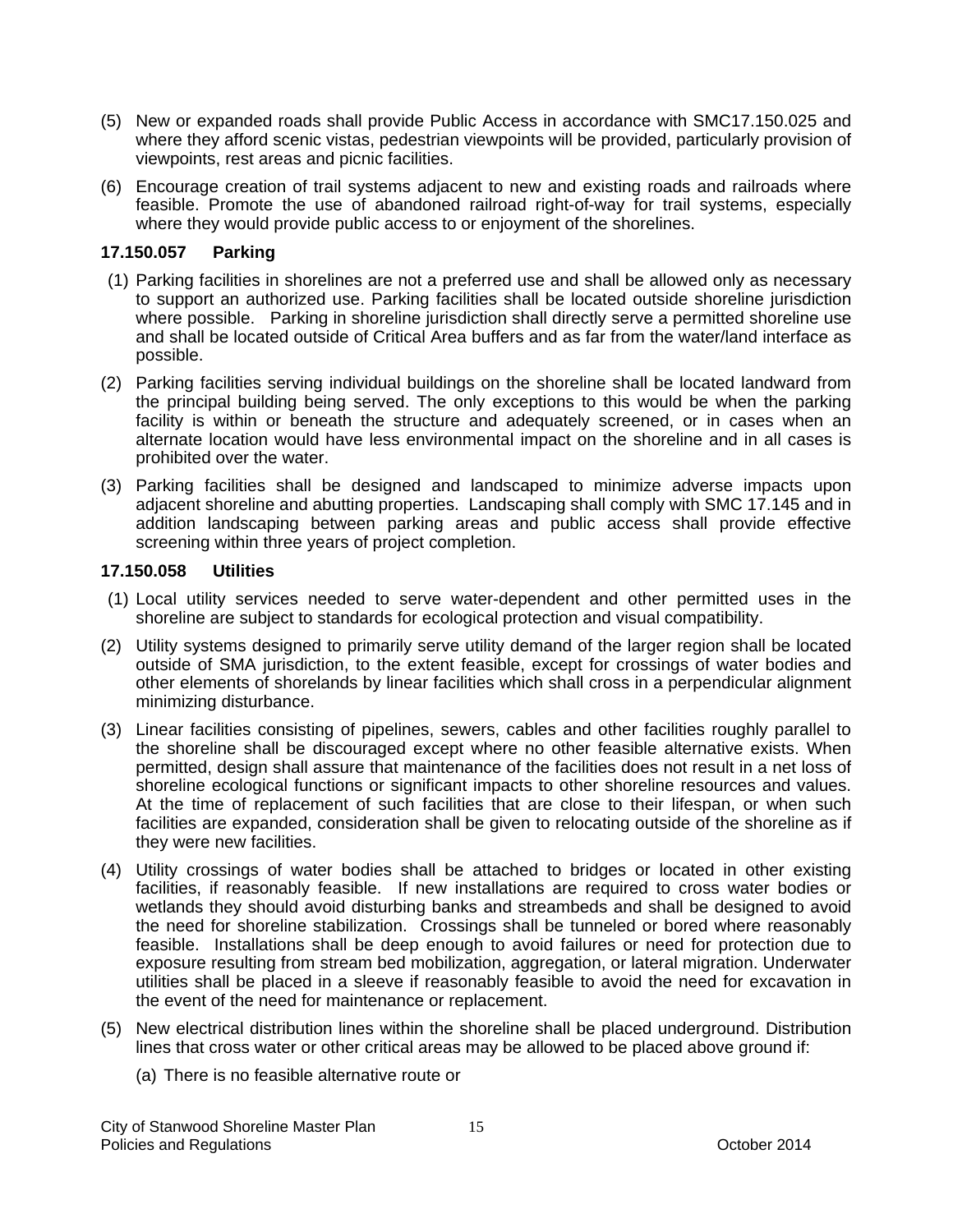- (b) Underground installation would substantially disrupt ecological functions and processes of water bodies and wetlands as horizontal drilling or similar technology that does not disturb the surface is not feasible; and
- (c) Visual impacts are minimized to the extent feasible; and
- (d) If overhead facilities require that native trees and other vegetation in a Critical Areas buffer cannot be maintained in a natural condition, compensatory mitigation is provided on or offsite.
- (6) Utility transmission lines shall be underground or underwater when economically feasible and where not significantly detrimental to the environment. Underground utility lines shall be bored where feasible and placed at an appropriate depth under the river bed in all river or stream crossings except where such lines are permanently affixed to a bridge structure.
- (7) Utility rights of way shall be managed for compatible multiple uses such as shore access, trails, and recreation whenever possible. Utility right of way acquisition should be coordinated with transportation and recreation planning. New utility corridors, or expansion of facilities on existing corridors, shall provide public access in accordance with SMC 17.150.025 Utilities shall be encouraged to provide pedestrian public access on existing utility corridors. Critical area impacts should be avoided and if they are not then these impacts will need to be mitigated.
- (8) Stormwater management facilities, including detention / retention / treatment ponds, vaults, media filtration facilities, and lagoons or infiltration basins, may be permitted within SMA jurisdiction if:
	- (a) The facility does not displace vegetation or otherwise adversely impact a Critical Area buffer, or is located in a portion of a buffer previously disturbed; or
	- (b) The facility replaces an existing facility within SMP jurisdiction and results in a net reduction of impacts.
- (9) Stormwater, wastewater, or water supply pump stations; and stormwater discharge facilities such as dispersion trenches, level spreaders, and outfalls, may be located in the shoreline jurisdiction if:
	- (a) Due to topographic or other physical constraints there are no feasible locations for these facilities outside the shoreline;
	- (b) The facility minimizes and compensates for impacts to Critical Area buffers. Stormwater management facilities are limited to stormwater dispersion outfalls and bioswales and may be allowed within the outer twenty-five percent (25%) of the buffer of Category III or IV wetlands only, provided that"
		- (i) No other location is feasible; and
		- (ii) The location of such facilities will not degrade the functions or values of the wetland; and
		- (iii) Stormwater management facilities are not allowed in buffers of Category I or II wetlands; and
	- (c) Any discharge facility is designed and maintained to prevent erosion or other adverse impacts.

### **17.150.060 Shoreline Administration**

### **17.150.061 Procedure**

All shoreline permits shall be processed in accordance with SMC 17.80.130 Table of Land Use Procedures.

City of Stanwood Shoreline Master Plan Policies and Regulations **Provides** and Regulations **Contains a Container and Contains a Contains a Contains a Contains a Contains a Contains a Contains a Contains a Contains a Contains a Contains a Contains a Contains a C**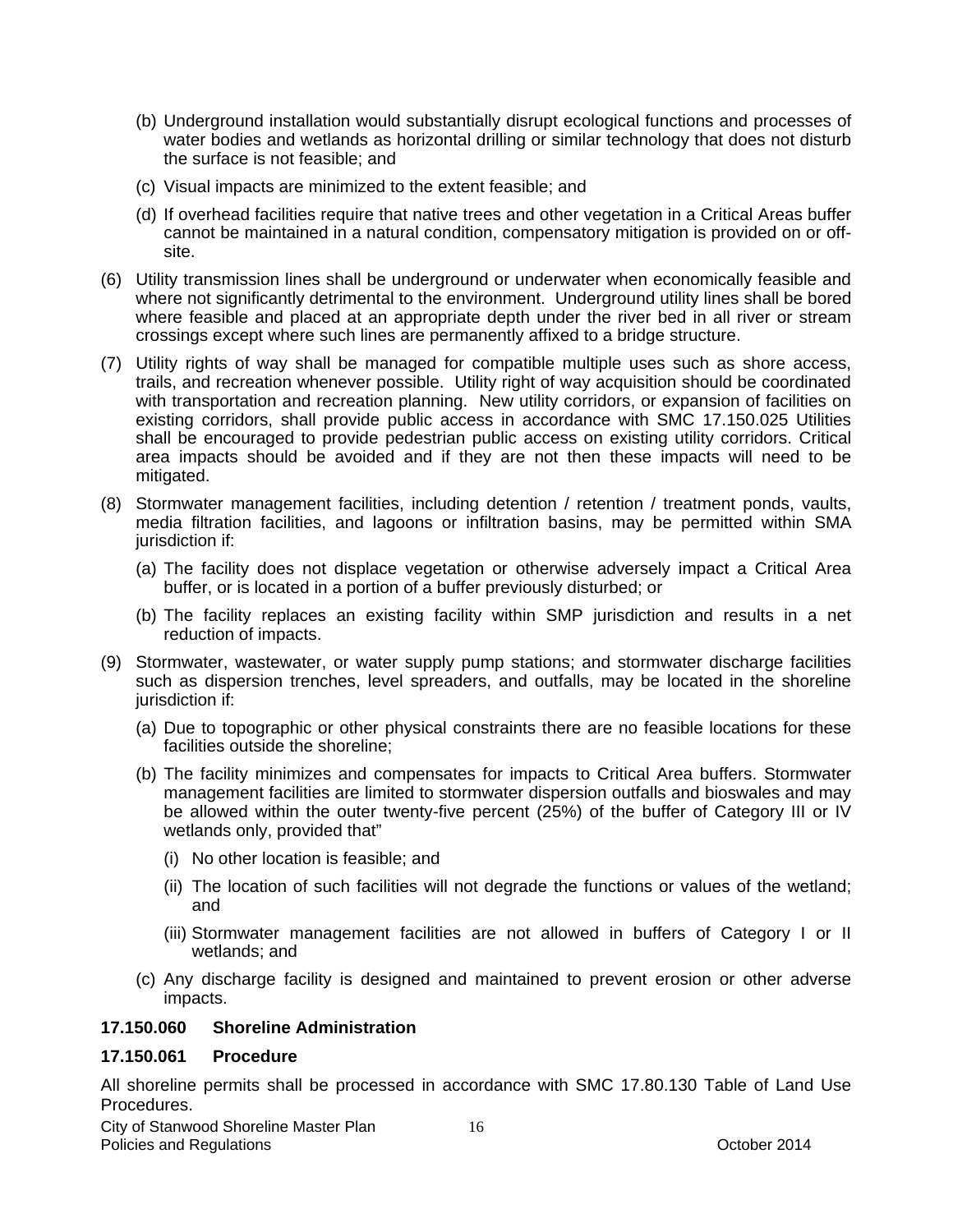The city will coordinate on issues relating to ecological conditions, functions and processes and on wetland and ordinary high water delineations with the Department of Ecology, the Department of Natural Resources and the Department of Fish and Wildlife as well as other agencies with permit authority over a project to the extent that agencies are timely in their response and coordination does not interfere with meeting timelines for permit review in SMC 17.80.031.

### **17.150.062 Development Compliance:**

- (1) All uses and developments within the jurisdiction of the Shoreline Management Act shall be planned and carried out in a manner that is consistent with the Shoreline Master Program and the policies of the Act as required by RCW 90.58.140(1), regardless of whether a shoreline permit, statement of exemption, shoreline variance, or shoreline conditional use permit is required. The city shall assure compliance with the provisions of the Shoreline Master Program for all permits and approvals processed by the city.
- (2) Regulation of private property to implement any Program goals such as public access and protection of ecological functions must be consistent with all relevant constitutional and other legal limitations. These include, but are not limited to, property rights guaranteed by the United States Constitution and the Washington State Constitution, applicable federal and state case law, and state statutes, such as RCW 34.05.328 and 43.21C.060.
- (3) Compliance with the provisions of this chapter does not constitute compliance with other federal, state, and local regulations and permit requirements that may be required (for example, , Hydraulic Permit Act (HPA) permits, U.S. Army Corps of Engineers Section 404 permits, Washington State Department of Ecology Water Quality Certification (Section 401) National Pollution Discharge Elimination System permits). The applicant is responsible for complying with these requirements, apart from the process established in this chapter.

### **17.150.063 Shoreline Overlay:**

Shoreline regulations shall apply as an overlay and in addition to development regulations, including but not limited to zoning, environmental regulations, development standards, subdivision regulations, and other regulations established by the city.

- (1) Allowed uses shall be limited by the general polices and specific regulations regarding use preferences for water-dependent and water-oriented uses. Allowed uses may be specified and limited in specific shoreline permits. In the case of non-conforming development, the use provisions of this code shall be applied to any change of use, including occupancy permits.
- (2) In the event of any conflict between Shoreline policies and regulations and any other regulations of the city, Shoreline policies and regulations shall prevail unless other regulations provide greater protection of the shoreline natural environment and aquatic habitat.
- (3) All regulations applied within the shoreline shall be liberally construed to give full effect to the objectives and purposes for which they have been enacted. Shoreline Master Program policies, found in the city's Comprehensive Plan, establish intent for the shoreline regulations in addition to RCW 90.58 and Chapter 173 of the Washington Administrative Code 173-26 and 173-27.

### **17.150.064 Non-Conforming Situations**

In addition to the Provisions of Chapter 17.25.170(3), the following provisions shall apply within SMA jurisdiction:

Within Shoreline Management Act jurisdiction, a variance from the buffer or setback must be processed as a shoreline variance.

### **17.150.065 Extension or enlargement of nonconforming situation s**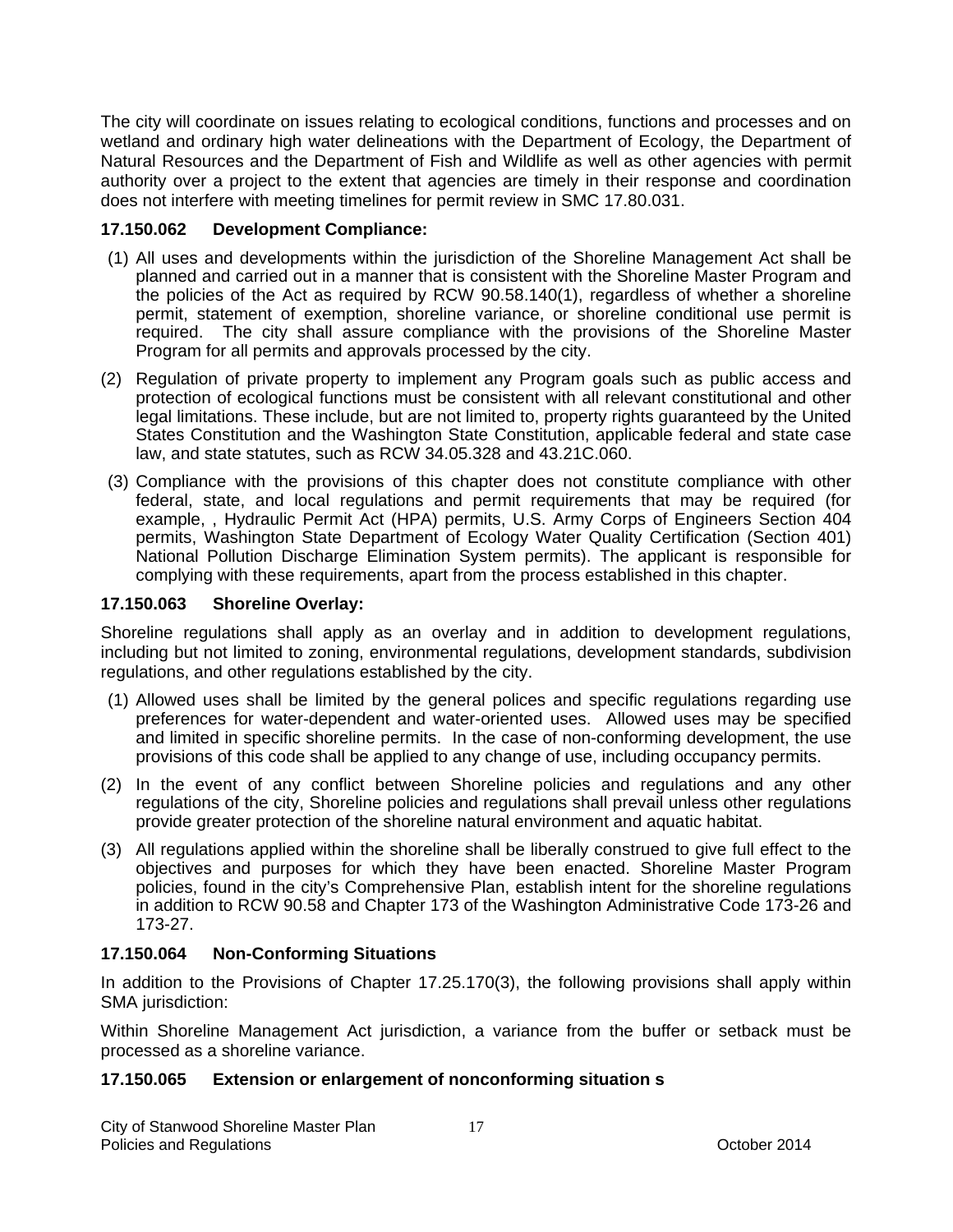In addition to the Provisions of Chapter 17.25.180, the following provisions shall apply within SMA jurisdiction:

- (1) The expansion or enlargement may not increases its degree of nonconformity in relation to the provisions of the Shoreline Master Program
- (2) The expansion or enlargement may not result in enlargement of the building footprint or impervious area in a Critical Area buffer that extends further toward the water unless necessary to meet minimum standards of life-safety codes; or
- (3) The expansion or enlargement may not result in a net loss of ecological functions;

### **17.150.066 Change in use of property where a nonconforming situation exists**

In addition to the Provisions of Chapter 17.25.200, the following provisions shall apply within SMA jurisdiction:

- The change in use may not increases its degree of nonconformity in relation to the use provisions of the Shoreline Master Program.
- (1) The change in use may not result in a net loss of ecological functions;

### **17.150.067 Exemption from Substantial Development Permit:**

A substantial development permit shall be required for all proposed use and development of shorelines unless the proposal is specifically exempt pursuant to RCW 90.58.140(1). The following shall not be considered substantial developments for the purpose of this Master Program and are exempt from obtaining a Shoreline Substantial Development Permit (SSDP), provided that any additional exemptions established by legislative amendment of the statute shall constitute exemptions without amendment to this code. An exemption from an SSDP is not an exemption from compliance with the Act or the Shoreline Master Program, or from any other regulatory requirements.

- (1) Governor's Certification: Any project with a certification from the Governor pursuant to chapter 80.50 RCW.
- (2) Projects Valued at \$6,416 or less: Any development of which the total cost or fair market value does not exceed six thousand four hundred sixteen dollars (\$6,416.00) if such development does not materially interfere with the normal public use of the water or shorelines of the state. The \$6,416 level is subject to adjustment for inflation by the office of financial management every five years beginning July 1, 2007.
- (3) Maintenance and Repair: Normal maintenance or repair of existing structures or developments, including damage by accident, fire or elements.
	- (a) "Normal maintenance" includes those usual acts to prevent a decline, lapse, or cessation from a lawfully established condition.
	- (b) Normal repair" means to restore a development to a state comparable to its original condition, including but not limited to its size, shape, configuration, location and external appearance, within a reasonable period after decay or partial destruction, except where repair causes substantial adverse effects to the shoreline resource or environment.
	- (c) Replacement of a structure or development may be authorized as repair where such replacement is the common method of repair for the type of structure or development and the replacement structure or development is comparable to the original structure or development including, but not limited to, its size, shape, configuration, location and external appearance and the replacement does not cause substantial adverse effects to shoreline resources or environment.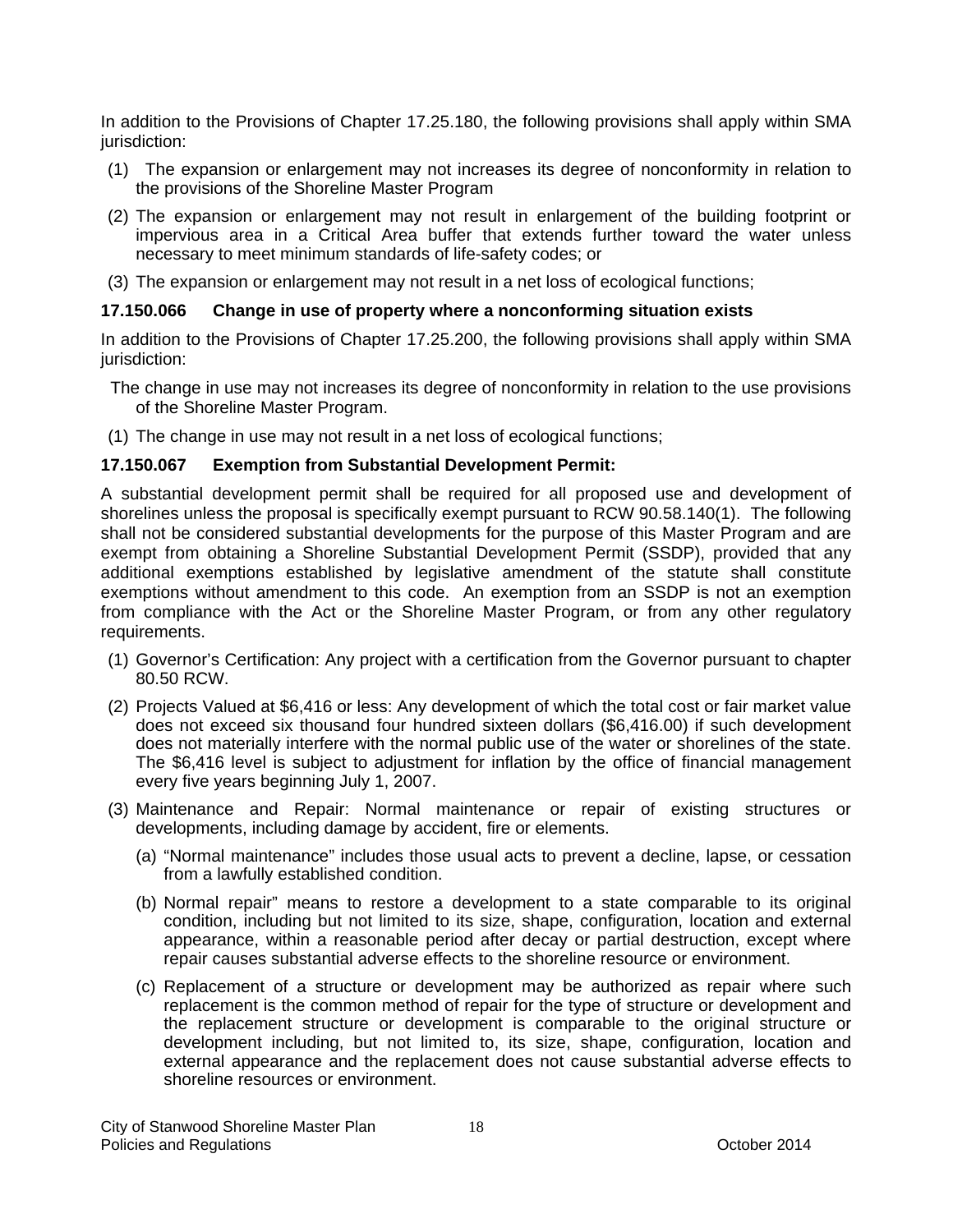- (4) Emergency Construction: Emergency construction necessary to protect property from damage by the elements.
	- (a) An "emergency" is an unanticipated and imminent threat to public health, safety, or the environment which requires immediate action within a time too short to allow for full compliance with the Shoreline Master Program.
	- (b) Emergency construction does not include development of new permanent protective structures where none previously existed. Where new protective structures are deemed to be the appropriate means to address the emergency situation, upon abatement of the emergency situation, the new structure shall be removed or any permit which would have been required, absent an emergency, pursuant to chapter 90.58 RCW, chapter 173 -27 WAC or this Shoreline Program shall be obtained.
	- (c) All emergency construction shall be consistent with the policies of chapter 90.58 RCW and the Shoreline Master Program.
	- (d) In general, flooding or other seasonal events that can be anticipated and may occur, but that are not imminent, are not an emergency.
- (5) Agricultural Construction or Practices: Construction and practices normal or necessary for farming, irrigation, and ranching activities, including agricultural service roads and utilities on shorelands, and the construction and maintenance of irrigation structures, including but not limited to head gates, pumping facilities, and irrigation channels. A feedlot of any size, all processing plants, other activities of a commercial nature, alteration of the contour of the shorelands by leveling or filling, other than that which results from normal cultivation, shall not be considered normal or necessary farming or ranching activities. A feedlot shall be an enclosure or facility used or capable of being used for feeding livestock hay, grain, silage, or other livestock feed, but shall not include land for growing crops or vegetation for livestock feeding and/or grazing, nor shall it include normal livestock wintering operations.
- (6) Construction of Single-Family Residence and Accessory Buildings: Construction on shorelands by an owner, lessee or contract purchaser of a single family residence for his own use or for the use of his family, which residence does not exceed a height of 35 feet above average grade level as defined in WAC 173-27-030, and which meets all requirements of the State agency or local government having jurisdiction thereof, other than requirements imposed pursuant to this Section.
	- (a) "Single family" residence means a detached dwelling designed for and occupied by one (1) family including those structures and developments within a contiguous ownership which are a normal appurtenance. An "appurtenance" is necessarily connected to the use and enjoyment of a single family residence and is located landward of the OHWM and the perimeter of a wetland.
	- (b) Construction authorized under this exemption shall be located landward of the OHWM.
- (7) Construction of Non-Commercial Docks: Construction of a dock, including a community dock designed for pleasure craft only, for the private noncommercial use of the owner, lessee, or contract purchaser of single and multi-family residences.

This exception applies if

(a) the fair market value of the dock does not exceed ten thousand dollars (\$10,000.00); however, if subsequent construction having a fair market value exceeding two thousand five hundred dollars (\$2,500.00) occurs within five (5) years of completion of the prior construction, the subsequent construction shall require a substantial development permit; and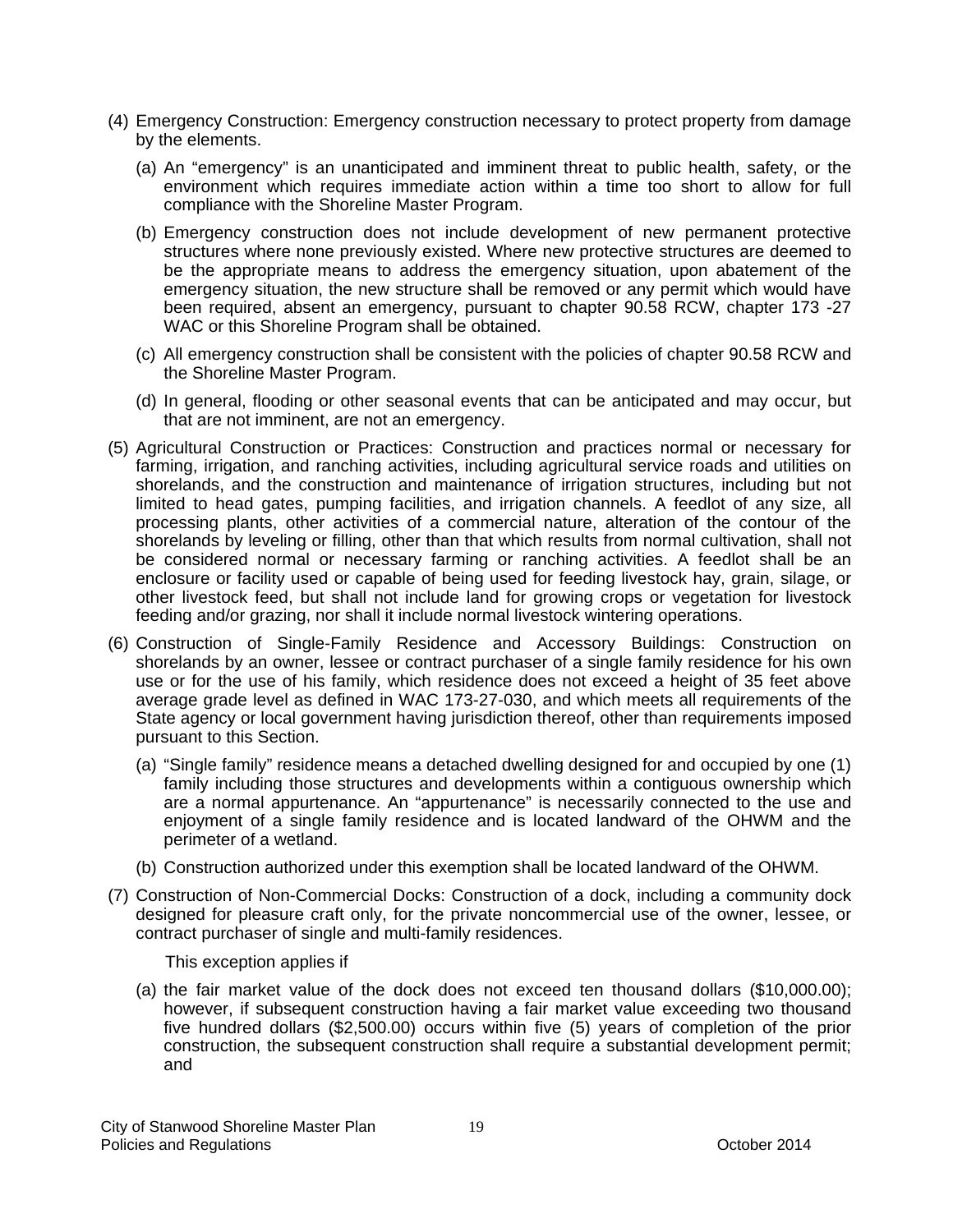- (b) A dock is a landing and moorage facility for watercraft and does not include recreational decks, storage facilities, or other appurtenances.
- (c) The dock meets all requirements of this code. A private dock generally is prohibited.
- (8) Construction Authorized by the Coast Guard: Construction or modification, by or under the authority of the Coast Guard or a designated port management authority, of navigational aids such as channel markers and anchor buoys.
- (9) Operation, Maintenance, or Construction Related to Irrigation: Operation, maintenance, or construction of canals, waterways, drains, reservoirs, or other facilities that now exist or are hereafter created or developed as part of an irrigation system for the primary purpose of making use of system waters, including return flow and artificially stored groundwater for the irrigation of lands.
- (10) Marking of Property Lines on State-Owned Lands: The marking of property lines or corners on State-owned lands when such marking does not interfere with the normal public use of the surface of the water.
- (11) Operation and Maintenance of Agricultural Drainage or Dikes: Operation and maintenance of any system of dikes, ditches, drains, or other facilities existing on September 8, 1975 which were created, developed, or utilized primarily as a part of an agricultural drainage or diking system.
- (12) Activities Necessary for Permit Application: Site exploration and investigation activities that are prerequisites to preparation of an application for development authorization under the Shoreline Master Program, if:
	- (a) the activity does not interfere with the normal public use of the surface waters;
	- (b) the activity will have no significant adverse impact on the environment including, but not limited to, fish, wildlife, fish or wildlife habitat, water quality, and aesthetic values;
	- (c) the activity does not involve the installation of a structure, and upon completion of the activity the vegetation and land configuration of the site are restored to conditions existing before the activity;
	- (d) a private entity seeking development authorization under the Shoreline Master Program first posts a performance bond or provides other evidence of financial responsibility to the director to ensure that the site is restored to pre-existing conditions; and
	- (e) the activity is not subject to the permit requirements of RCW 90.58.550.
- (13) Removal or Control of noxious Weeds: The process of removing or controlling an aquatic noxious weed, as defined in RCW 17.26.020, through the use of an herbicide or other treatment methods applicable to weed control that are recommended by a final environmental impact statement published by the Department of Agriculture or the Department of Ecology jointly with other State agencies under chapter 43.21C RCW.
- (14) Watershed Restoration Projects: Watershed restoration projects as defined below:
	- (a) "Watershed restoration project" means a public or private project authorized by the sponsor of a watershed restoration plan that implements the plan or a part of the plan and consists of one or more of the following activities:
		- (i) A project that involves less than ten (10) miles of stream reach, in which less than twenty five (25) cubic yards of sand, gravel, or soil is removed, imported, disturbed, or discharged, and in which no existing vegetation is removed except as minimally necessary to facilitate additional plantings.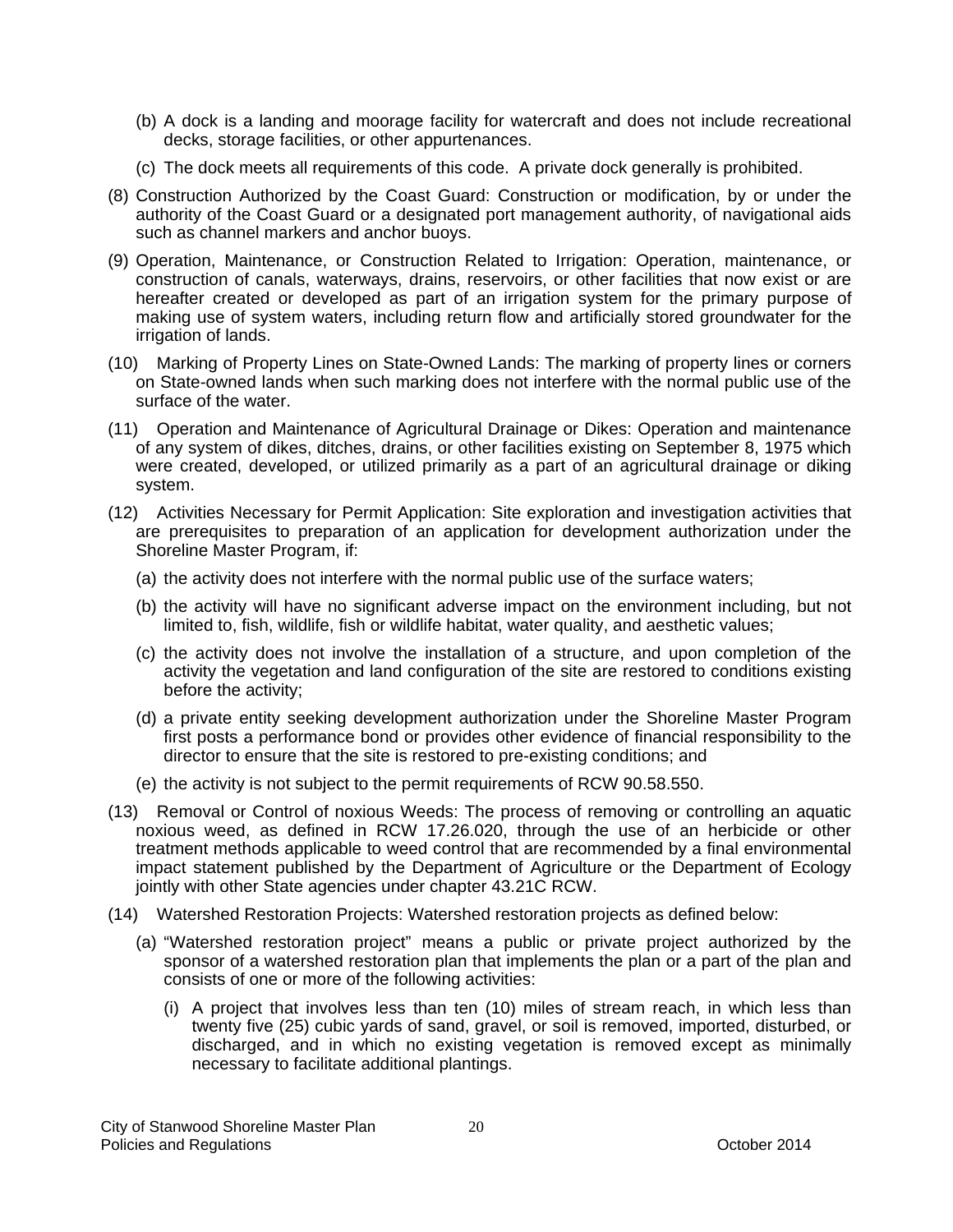- (ii) A project for the restoration of an eroded or unstable stream bank that employs the principles of bioengineering, including limited use of rock as a stabilization only at the toe of the bank, and with primary emphasis on using native vegetation to control the erosive forces of flowing water.
- (iii) A project primarily designed to improve fish and wildlife habitat, remove or reduce impediments to migration of fish, or enhance the fishery resource available for use by all of the citizens of the State, provided that any structure other than a bridge or culvert or in-stream habitat enhancement structure associated with the project is less than two hundred (200) square feet in floor area and is located above the OHWM of the stream.
- (b) "Watershed restoration plan" means a plan developed or sponsored by a state department, a federally recognized Indian Tribe, a city, a county, or a conservation district, for which agency and public review has been conducted pursuant to chapter 43.21C RCW, the State Environmental Policy Act. The watershed restoration plan generally contains a general program and implementation measures or actions for the preservation, restoration, re-creation, or enhancement of the natural resources, character, and ecology of a stream, stream segment, drainage area, or watershed.
- (15) Projects to Improve Fish and Wildlife Passage or Habitat: A public or private project, the primary purpose of which is to improve fish or wildlife habitat or fish passage, when all of the following apply:
	- (a) The project has been approved in writing by the Department of Fish and Wildlife as necessary for the improvement of the habitat or passage and appropriately designed and sited to accomplish the intended purpose.
	- (b) The project has received hydraulic project approval by the Department of Fish and Wildlife pursuant to chapter 75.20 RCW.
	- (c) The director has determined that the project is consistent with this Master Program.
- (16) Hazardous Substance Remediation: Hazardous substance remedial actions pursuant to WAC 173-27-040(3).
- (17) Projects on Lands Not Subject to Shoreline Jurisdiction Prior to Restoration: Actions on land that otherwise would not be under the jurisdiction of the Shoreline Management Act except for a change in the location of OHWM or other criteria due to a shoreline restoration project creating a landward shift in the ordinary high water mark that brings the land under the jurisdiction of the Act approved in accordance with SMC 17.150.073
- (18) All of the above exemptions are subject to the following regulations:
	- (a) Exemptions shall be construed narrowly. Only those developments that meet the precise terms of one or more of the listed exemptions may be granted exemptions from the substantial development permit process.
	- (b) The burden of proof that a development or use is exempt is on the applicant/proponent of the exempt development action.
	- (c) If any part of a proposed development is not eligible for exemption, then a substantial development permit is required for the entire project.

### **17.150.068 Exemption Certification Procedures**

- (1) Any person claiming exemption from the permit requirements of this Master Program as a result of the exemptions specified in this Section shall make application for an exemption certificate to the director in the manner prescribed by the city.
- (2) Any development which occurs within the regulated shorelines of the state, whether it requires a permit or not, must be consistent with the intent of the state law.

City of Stanwood Shoreline Master Plan Policies and Regulations **Provides** and Regulations **Containers Provides** and **Provident Provides COLOR**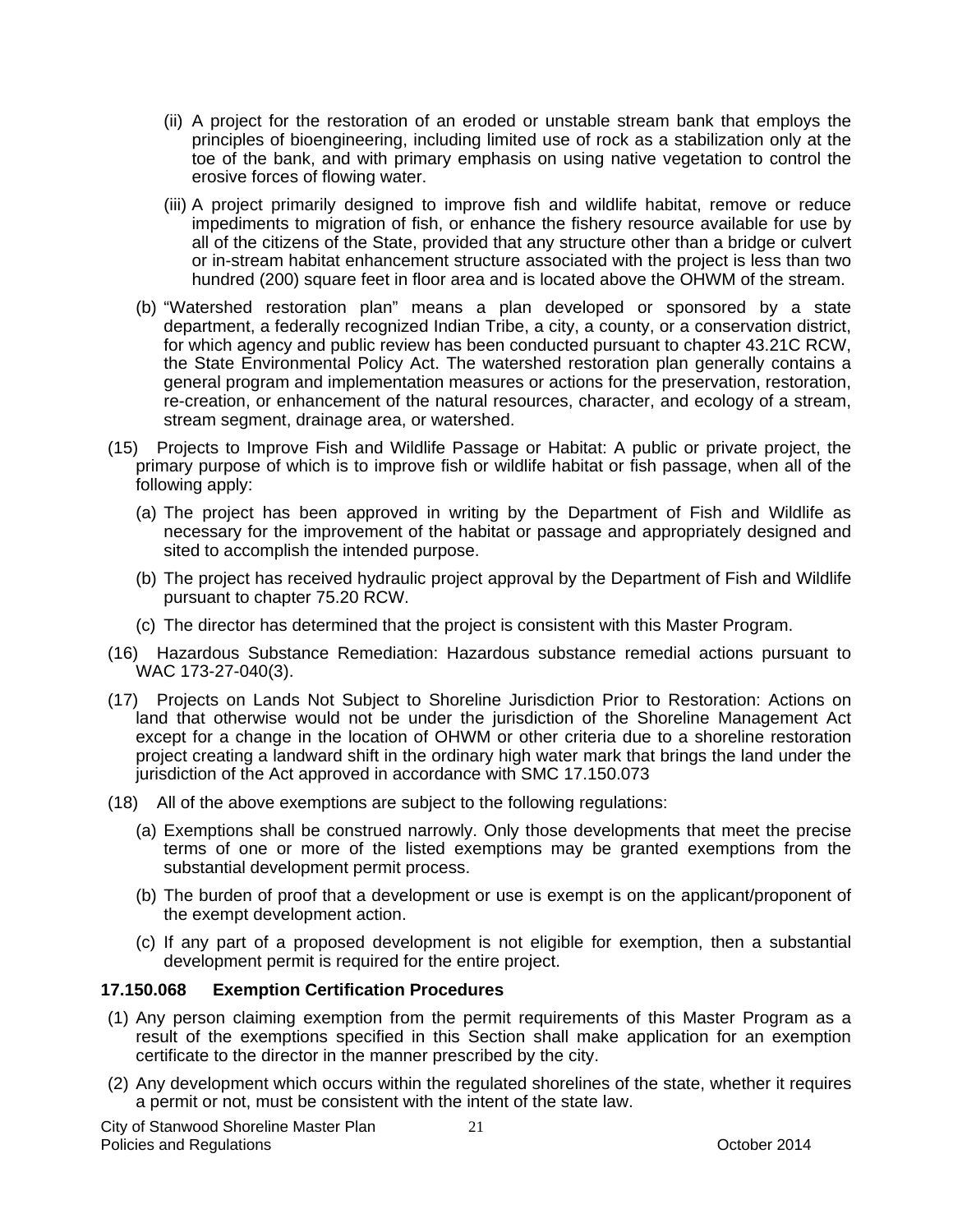- (3) The city may attach conditions to the approval of exempted developments and/or uses as necessary to assure consistency of the project with the Shoreline Management Act and the Shoreline Master Program.
- (4) If any part of a proposed development is not eligible for exemption, then a shoreline permit is required for the entire proposed development project.

### **17.150.069 Land Division:**

Prior to approval of any land division, such as short subdivisions, long plats, and boundary line adjustments within shoreline jurisdiction, the city shall document compliance with bulk and dimensional standards as well as policies and regulations of the Shoreline Master Program and attach appropriate conditions and/or mitigating measures to such approvals to ensure the design, development activities, and future use associated with such lands are consistent with the Shoreline Master Program.

### **17.150.070 Approval Criteria**

In order to approve any development within SMP jurisdiction, the city must find that a proposal is consistent with the following criteria:

- (1) All regulations of the Shoreline Master Program appropriate to the shoreline designation and the type of use or development proposed shall be met, except those bulk and dimensional standards that have been modified by approval of a shoreline variance.
- (2) All policies of the Shoreline Master Program appropriate to the shoreline area designation and the type of use or development activity proposed shall be considered and substantial compliance demonstrated, except those bulk and dimensional standards that have been modified by approval of a shoreline variance. A reasonable proposal that cannot fully conform to these policies may be permitted, provided it is demonstrated to the Reviewing Official that the proposal is clearly consistent with the overall goals, objectives and intent of the Shoreline Master Program.

### **17.150.071 Written Findings Required**

All permits or statements of exemption issued for development or use within shoreline jurisdiction shall include written findings prepared by the Reviewing Official, including compliance with bulk and dimensional standards and policies and regulations of the Shoreline Master Program. The Reviewing Official may attach conditions to the approval of exempt developments and/or uses as necessary to assure consistency of the project with the Act and the Program.

### **17.150.072 Building Permit Compliance:**

For all development within shoreline jurisdiction, the Building Official shall not issue a building permit for such development until compliance with the Shoreline Master Program has been documented. If a shoreline substantial development permit is required, no permit shall be issued until all comment and appeal periods have expired. Any permit issued by the Building Official for such development shall be subject to the same terms and conditions that apply to the shoreline permit.

### **17.150.073 Restoration Project Relocation of OHWM**

The city may grant relief from Shoreline Master Program development standards and use regulations when the following apply:

(1) A shoreline restoration project causes, or would cause, a landward shift in the ordinary high water mark, resulting in the following: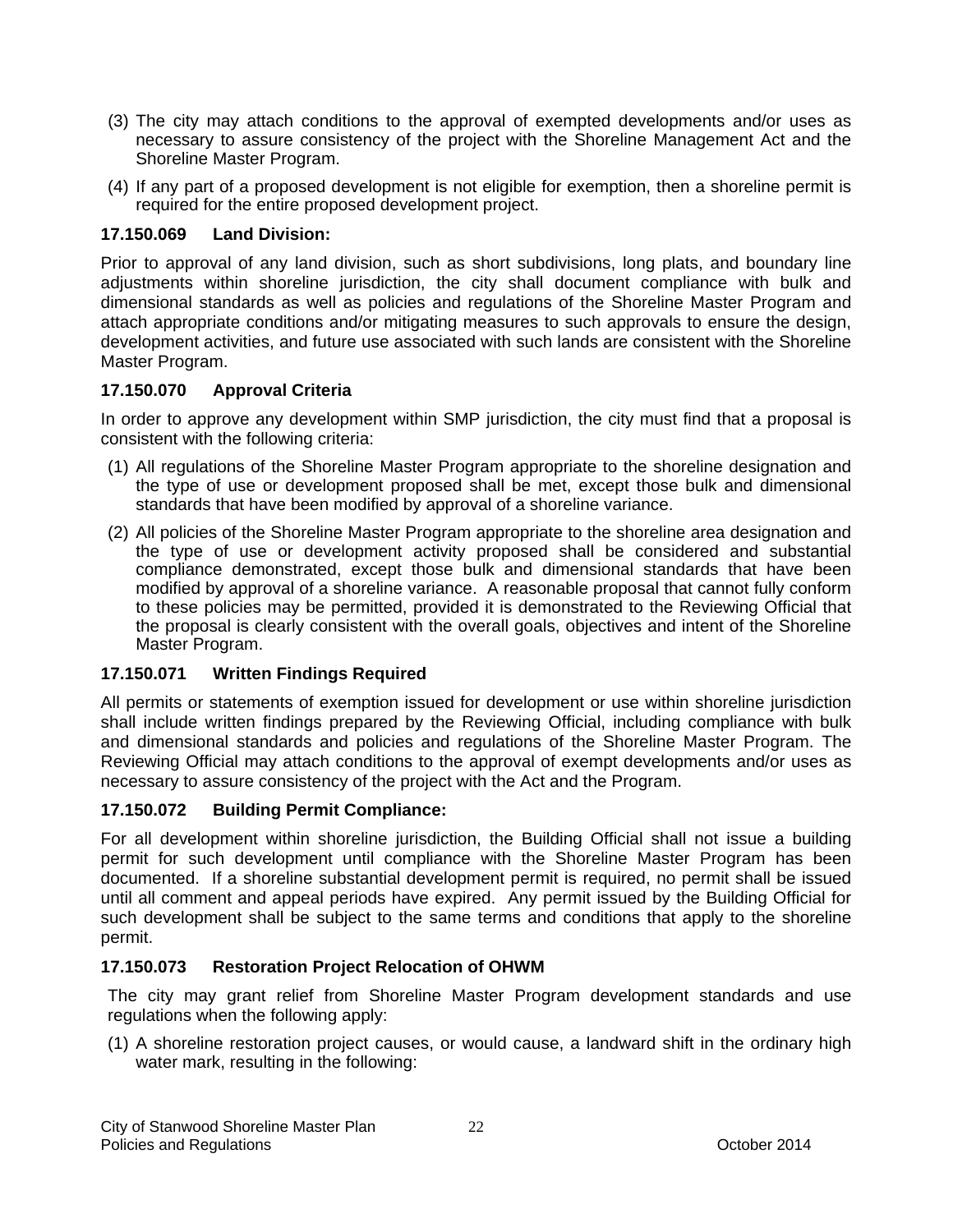- (a) Land that had not been regulated under this chapter prior to construction of the restoration project is brought under shoreline jurisdiction; or
- (b) Additional regulatory requirements apply due to a landward shift in required shoreline buffers or other regulations of the applicable Shoreline Master Program; and
- (c) Application of Shoreline Master Program regulations would preclude or interfere with use of the property permitted by local development regulations, thus presenting a hardship to the project proponent.
- (2) The proposed relief meets all of the following criteria:
	- (a) The proposed relief is the minimum necessary to relieve the hardship.
	- (b) After granting the proposed relief, there is net environmental benefit from the restoration project.
	- (c) Granting the proposed relief is consistent with the objectives of the shoreline restoration project and consistent with the Shoreline Master Program.
	- (d) Where a shoreline restoration project is created as mitigation to obtain a development permit, the project proponent required to perform the mitigation is not eligible for relief under this section.
- (3) The application for relief must be submitted to the Department of Ecology for written approval or disapproval. This review must occur during the Ecology's normal review of a shoreline substantial development permit, conditional use permit, or variance. If no such permit is required, then Ecology shall conduct its review when the local government provides a copy of a complete application and all supporting information necessary to conduct the review.
	- (a) Except as otherwise provided in Subsection 4 of this section, the Department of Ecology shall provide at least 20-days notice to parties that have indicated interest to Ecology in reviewing applications for relief under this section, and post the notice on to their website.
	- (b) The Department of Ecology shall act within 30 calendar days of close of the public notice period, or within 30 days of receipt of the proposal from the local government if additional public notice is not required.
- (4) The public notice requirements of Subsection 3 of this section do not apply if the relevant shoreline restoration project was included in a Shoreline Master Program or shoreline restoration plan as defined in WAC 173-26-201, as follows:
	- (a) The restoration plan has been approved by the Ecology under applicable Shoreline Master Program guidelines; and
	- (b) the shoreline restoration project is specifically identified in the Shoreline Master Program or restoration plan or is located along a shoreline reach identified in the Shoreline Master Program or restoration plan as appropriate for granting relief from shoreline regulations; and
	- (c) the Shoreline Master Program or restoration plan includes policies addressing the nature of the relief and why, when, and how it would be applied.

### **17.150.074 Shoreline Permit Application Procedures**

- (1) Public Notice: Three (3) copies of a notice of development application shall be posted prominently on the property concerned and in conspicuous public places within three hundred (300) feet thereof. The notice of development application shall also be mailed to property owners within three hundred (300) feet of the boundaries of the subject property.
- (2) Standard Public Comment Time: Each notice of development application shall include a statement that persons desiring to present their views with regard to said application may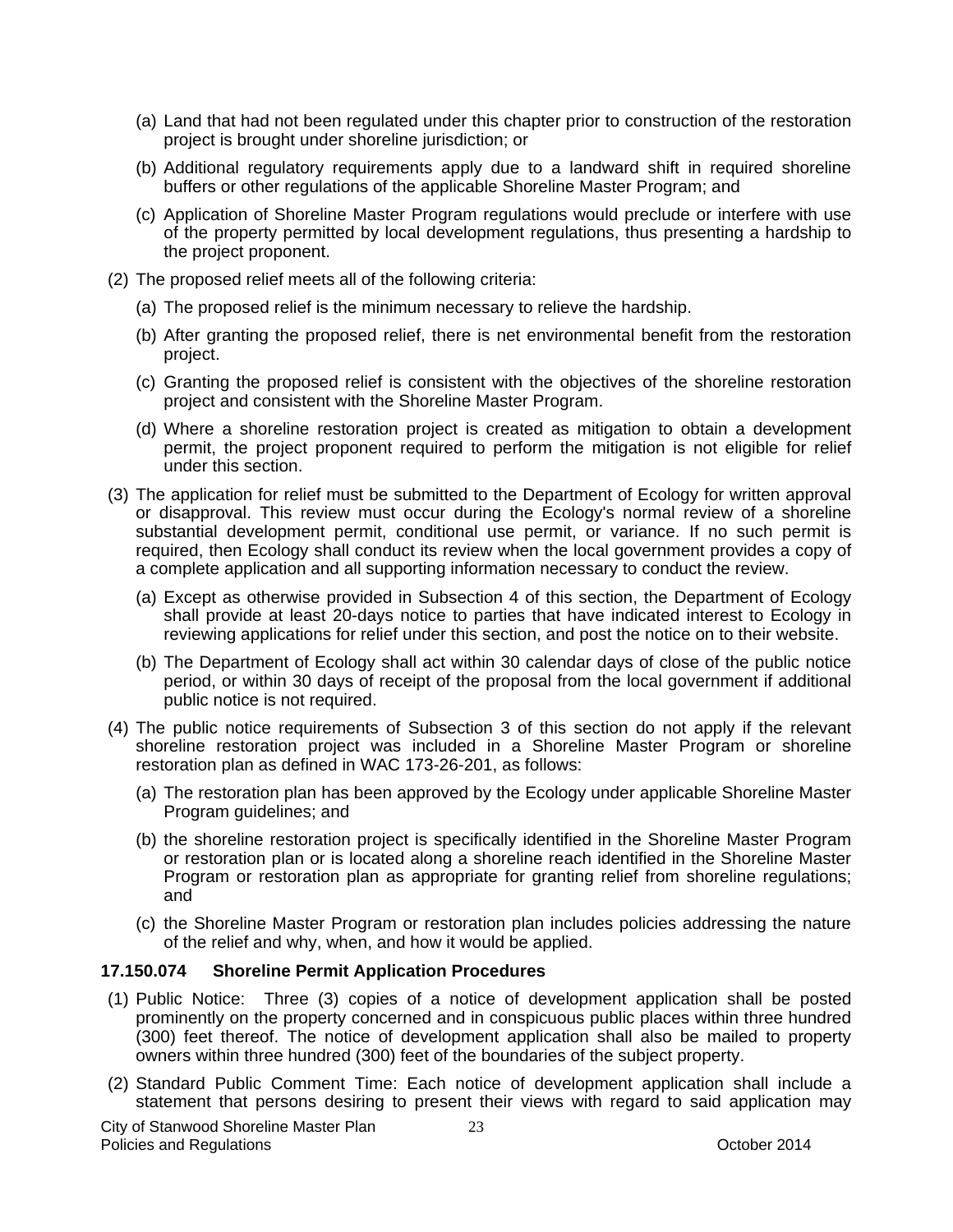submit their views in writing or notify the city in writing of their interest within fourteen (14) days from the date of the notice of application.

(3) Special Public Comment Time: Notice of development application for a substantial development permit regarding a limited utility extension as defined in RCW 90.58.140 (11)(b) or for the construction of a bulkhead or other measures to protect a single family residence and its appurtenant structures from shoreline erosion shall include a fourteen (14) day comment period. Such notification or submission of views to the director shall entitle those persons to a copy of the action taken on the application.

### **17.150.075 Conditional Approval**

Should the applicable reviewer find that any application does not substantially comply with criteria imposed by the Master Program and the Shoreline Management Act of 1971, he/she may deny such application or attach any terms or condition which he/she deems suitable and reasonable to effect the purpose and objective of this Master Program.

### **17.150.076 Surety Devices**

The director may require the applicant to post a surety device in favor of the city to assure full compliance with any terms and conditions imposed on any shoreline permit. Said surety device shall be in an amount to reasonably assure the city that any deferred improvement will be carried out within the time stipulated and in accordance with approved plans.

### **17.150.077 Conditional Use**

**The objective of a conditional use provision** is to provide more control and flexibility for implementing the regulations of the Master Program. With provisions to control undesirable effects, the scope of allowed uses can be expanded.

Decision Criteria: Uses classified as conditional uses can be permitted only after consideration and by meeting such performance standards that make the use compatible with other permitted uses within that area. A conditional use permit may be granted subject to the Hearing Examiner determining compliance with each of the following conditions:

- (1) The use must be compatible with other permitted uses within that area.
- (2) The use will not interfere with the public use of public shorelines.
- (3) Design of the site will be compatible with the surroundings and the city's Master Program.
- (4) The use shall be in harmony with the general purpose and intent of the city's Master Program.
- (5) The use meets the conditional use criteria in WAC 173-27-160.

### **17.150.078 Variances:**

A development may be granted which is at variance with the criteria established in the SMP where, owing to special conditions pertaining to the specific piece of property, the literal interpretation and strict application of the criteria established in the SMP would cause undue and unnecessary hardship or practical difficulties. A variance may be required for a use that does not require a substantial development permit but which may not be approved because it does not comply with the provisions of the SMP.

Decision Criteria: The fact that the applicant might make a greater profit by using his property in a manner contrary to the intent of the Master Program is not, by itself, sufficient reason for a variance. The Hearing Examiner must find each of the following: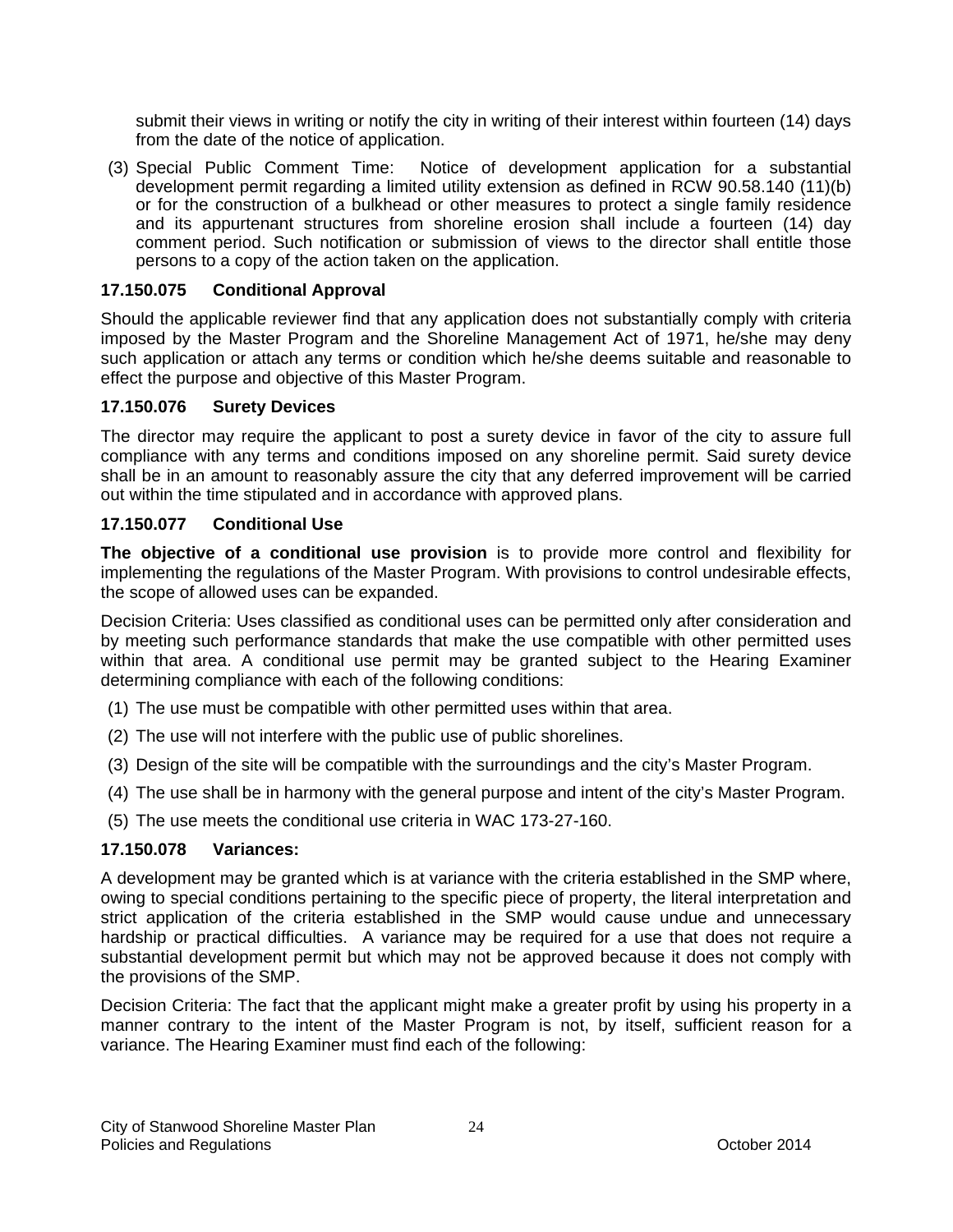- (1) Exceptional or extraordinary circumstances or conditions applying to the subject property, or to the intended use thereof, that do not apply generally to other properties on shorelines in the same vicinity.
- (2) The variance permit is necessary for the preservation and enjoyment of a substantial property right of the applicant possessed by the owners of other properties on shorelines in the same vicinity.
- (3) The variance permit will not be materially detrimental to the public welfare or injurious to property on the shorelines in the same vicinity.
- (4) The variance granted will be in harmony with the general purpose and intent of this Master Program.
- (5) The public welfare and interest will be preserved. If more harm will be done to the area by granting the variance than would be done to the applicant by denying it, the variance shall be denied, but each property owner shall be entitled to the reasonable use and development of his lands as long as such use and development is in harmony with the general purpose and intent of the Shoreline Management Act of 1971, and the provisions of this Master Program.
- (6) The proposal meets the variance criteria in WAC 173-27-170.

### **17.150.079 Time Requirements for Shoreline Permits**

- (1) The time requirements of this Section shall apply to all substantial development permits and to any development authorized pursuant to a variance or conditional use permit authorized under the Shoreline Master Program.
- (2) No construction pursuant to such permit shall begin or be authorized and no building, grading or other construction permits or use permits shall be issued by the city until 21 days from the date a substantial development permit was filed with the Department of Ecology and the Attorney General, or until all review proceedings are completed as were initiated within the twenty one (21) days of the date of filing. Filing shall occur in accordance with RCW 90.58.140(6) and WAC 173-27-130.
- (3) No permits and construction pursuant to a conditional use permit or variance shall begin or be authorized until 21 days from the date of notification of approval by the Department of Ecology, or until all review proceedings are completed as were initiated within the twenty one (21) days of the date of filing. Filing shall occur in accordance with RCW 90.58.140(6) and WAC 173-27-130.
- (4) Unless a different time period is specified in the shoreline permit as authorized by RCW 90.58.143, construction activities, or a use or activity for which a permit has been granted pursuant to this Master Program, must be commenced within two (2) years of the effective date of a shoreline permit, or the shoreline permit shall terminate and a new permit shall be necessary. However, the director may authorize a single extension for a period not to exceed one year based on reasonable factors if a request for extension has been filed with the city before the expiration date and notice of the proposed extension is given to parties of record and the Department of Ecology. Construction activities or commencement of construction means that construction applications must be submitted, permits must be issued, and foundation inspections must be approved and completed.
- (5) A permit authorizing construction shall extend for a term of no more than five (5) years after the effective date of a shoreline permit, unless a longer period has been specified pursuant to RCW 90.58.143 and Subsection F of this Section. If an applicant files a request for an extension prior to expiration of the shoreline permit, the director shall review the permit and upon a showing of good cause may authorize a single extension of the shoreline permit for a period of up to one year. Otherwise said permit shall terminate. Notice of the proposed permit extension shall be given to parties of record and the Department of Ecology. To maintain the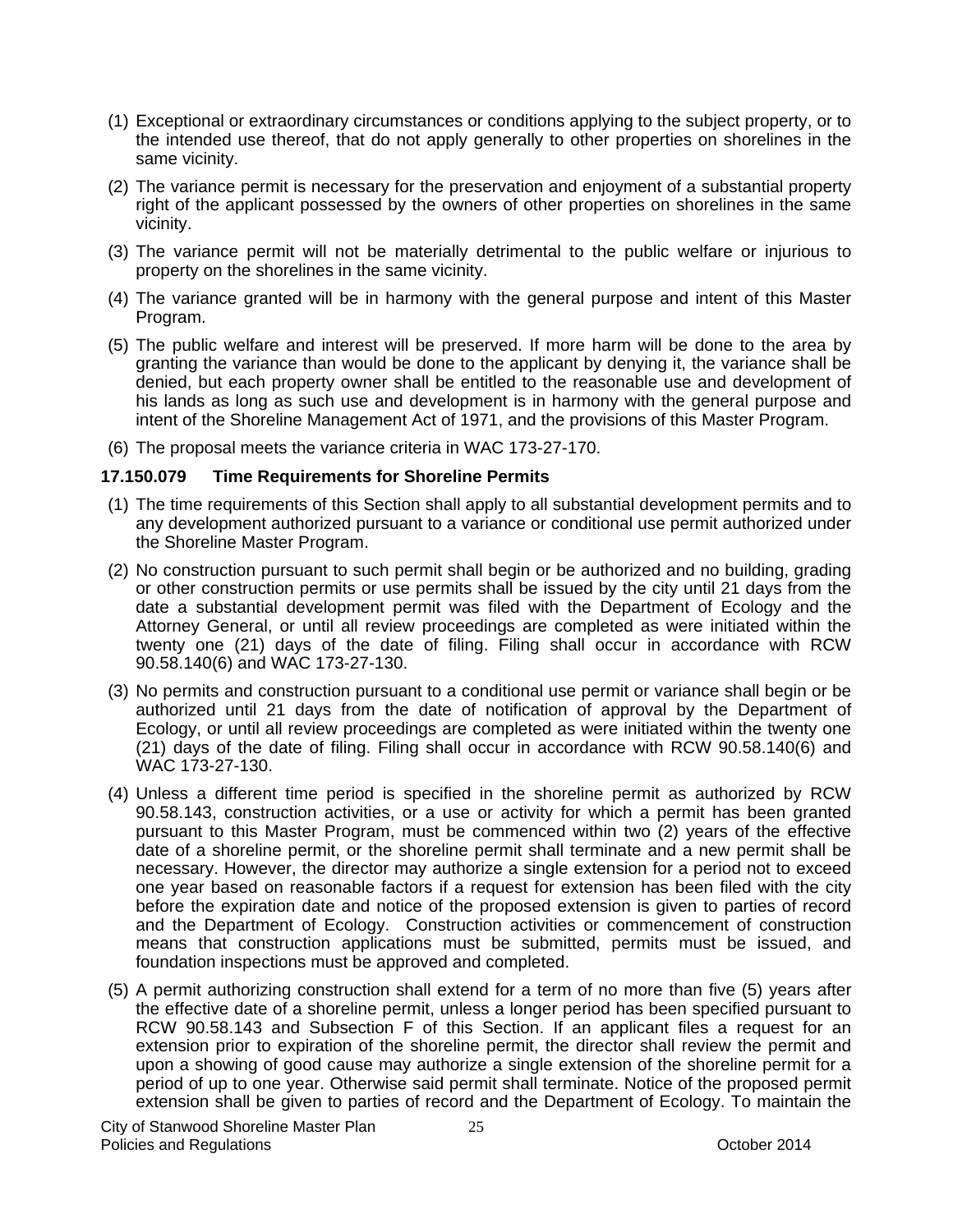validity of a shoreline permit, it is the applicant's responsibility to maintain valid construction permits in accordance with adopted Building Codes.

- (6) If it is determined that standard time requirements of Subsections 4 and 5 should not be applied, the Hearing Examiner, upon a finding of good cause, may establish shorter time limits, provided that as a part of action on a conditional use or variance permit the approval of the Department of Ecology shall be required. "Good cause" means that the time limits established are reasonably related to the time actually necessary to perform the development on the ground and complete the project that is being permitted.
- (7) For purposes of determining the life of a shoreline permit, the effective date of a substantial development permit, shoreline conditional use permit, or shoreline variance permit shall be the date of filing as provided in RCW 90.58.140(6). The permit time periods do not include the time during which a use or activity was not actually pursued due to the pendency of appeals or legal actions, or due to the need to obtain any other government permits and approvals for the development that authorize the development to proceed.
- (8) It is the responsibility of the applicant to inform the director of the pendency of other permit applications filed with agencies other than the city, and of any related administrative or legal actions on any permit or approval. If no notice of the pendency of other permits or approvals is given to the city prior to the expiration date established by the shoreline permit or the provisions of this Section, the expiration of a permit shall be based on the effective date of the shoreline permit.
- (9) If the granting of a shoreline permit by the city is appealed to the Shoreline Hearings Board, and the Shoreline Hearings Board has approved the granting of the permit, and an appeal for judicial review of the Shoreline Hearings Board decision is filed, construction authorization may occur subject to the conditions, time periods, and other provisions of RCW 90.58.140(5)(b).

### **17.150.080 Rulings to State**

Any ruling on an application for a substantial development permit under authority of this Master Program, whether it is an approval or denial, shall, with the transmittal of the ruling to the applicant, be filed concurrently with the Department of Ecology and the Attorney General by the director. Filing shall occur in accordance with RCW 90.58.140(6) and WAC 173-27-130.

### **17.150.081 Appeals**

Any person aggrieved by the granting, denying, or rescinding of a permit on shorelines of the state pursuant to RCW 90.58.140 may seek review from the shorelines hearings board by filing a petition for review within twenty-one days of the date of receipt of the decision as provided for in RCW 90.58.140(6).

### **17.150.082 Enforcement**

All provisions of this Master Program shall be enforced by the director. For such purposes, the director or his duly authorized representative shall have the power of a police officer.

#### **17.150.083 Rescission of Permits**

- (1) Any shoreline permit issued under the terms of this Master Program may be rescinded or suspended upon a finding that a permittee has not complied with conditions of the permit.
- (2) Such rescission and/or modification of an issued permit shall be initiated by serving written notice of noncompliance on the permittee, which shall be sent by registered or certified mail, return receipt requested, to the address listed on the application or to such other address as the applicant or permittee may have advised the city; or such notice may be served on the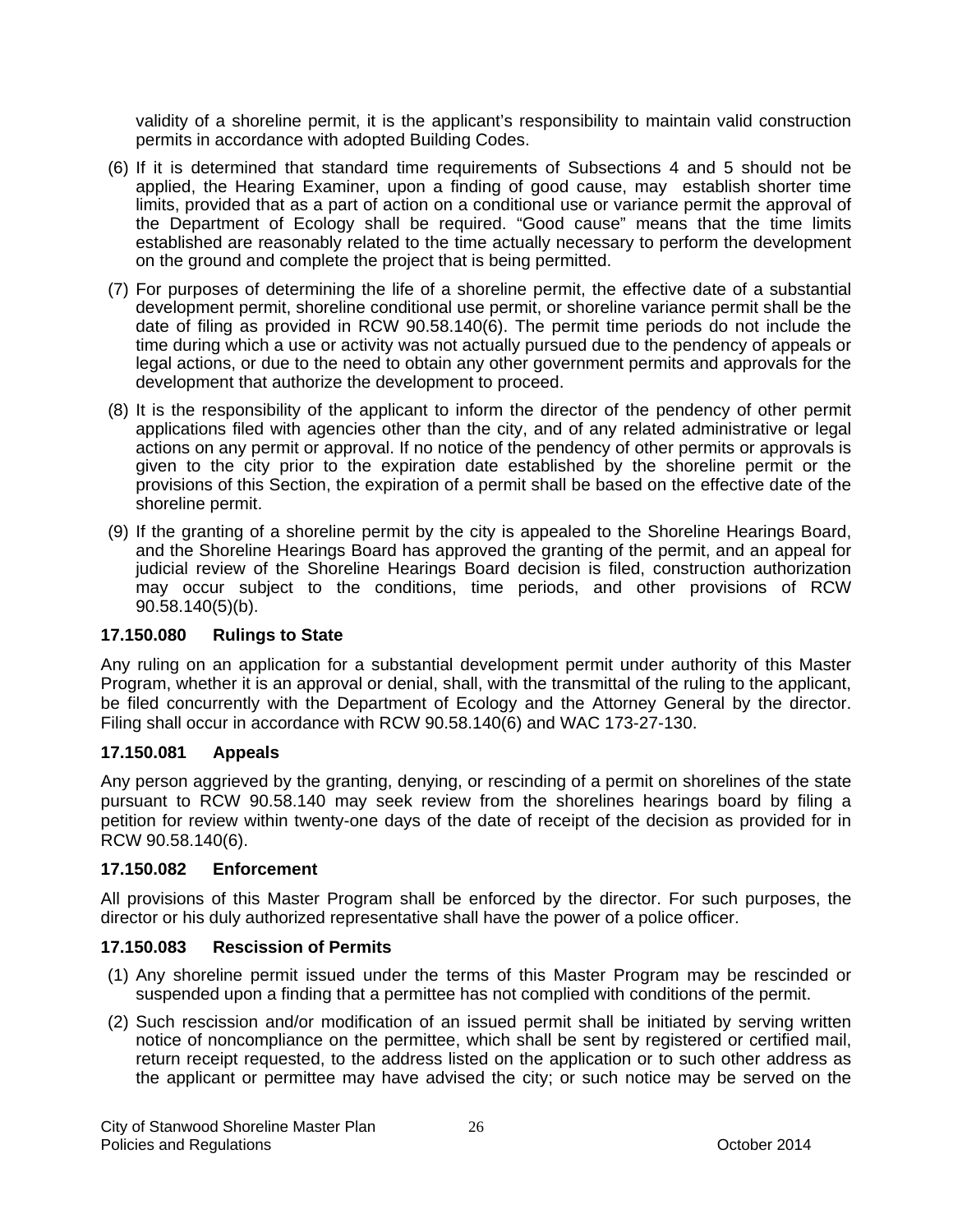applicant or permittee in person or his agent in the same manner as service of summons as provided by law.

- (3) Before any such permit can be rescinded, a public hearing shall be held by the Hearing Examiner. Notice of the public hearing shall be made in accordance with SMC 17.85. The decision of the Hearing Examiner shall be the final decision of the city on all rescinded applications. A written decision shall be transmitted to the Department of Ecology, the Attorney General's office, the applicant, and such other departments or boards of the city as are affected thereby and the legislative body of the city.
- (4) The Department of Ecology may petition the Shoreline Hearings Board for a rescission of the permit if Ecology is of the opinion that the noncompliance continues to exist thirty days after the date of the notice, and the local government has taken no action to rescind the permit, as provided by RCW 90.58.140(8).

### **17.150.084 Violations and Penalties**

- (5) Every person violating any of the provisions of this Master Program or the Shoreline Management Act of 1971 shall be punishable under conviction by a fine not exceeding one thousand dollars (\$1,000.00), or by imprisonment not exceeding 90 days, or by both such fine and imprisonment, and each day's violation shall constitute a separate punishable offense.
- (6) The City Attorney may bring such injunctive, declaratory, or other actions as are necessary to insure that no uses are made of the Shorelines of the State within the city's jurisdiction which are in conflict with the provisions and programs of this Master Program or the Shoreline Management Act of 1971, and to otherwise enforce provisions of this Section and the Shoreline Management Act of 1971.
- (7) Any person subject to the regulatory program of this Master Program who violates any provision of this Master Program or the provisions of a permit issued pursuant thereto shall be liable for all damages to public or private property arising from such violation, including the cost of restoring the affected area to its condition prior to such violation. The City Attorney shall bring suit for damages under this subsection on behalf of the city. Private persons shall have the right to bring suit for damages under this subsection on their own behalf and on behalf of all persons similarly situated. If liability has been established for the cost of restoring an area affected by violation, the Court shall make provision to assure that restoration will be accomplished within a reasonable time at the expense of the violator. In addition to such relief, including monetary damages, the Court in its discretion may award attorney's fees and costs of the suit to the prevailing party.

### **17.150.085 Shoreline Moratorium**

- (1) The City Council may adopt moratoria or other interim official controls as necessary and appropriate to implement the provisions of the Shoreline Management Act.
- (2) Prior to adopting such moratorium or other interim official controls, the City Council shall:
	- (a) Hold a public hearing on the moratorium or control within 60 days of adoption;
	- (b) Adopt detailed findings of fact that include, but are not limited to, justifications for the proposed or adopted actions and explanations of the desired and likely outcomes; and
	- (c) Notify the Department of Ecology of the moratorium or control immediately after its adoption. The notification must specify the time, place, and date of any public hearing held.
- (3) Said moratorium or other official control shall provide that all lawfully existing uses, structures, or other development shall continue to be deemed lawful conforming uses and may continue to be maintained, repaired, and redeveloped, so long as the use is not expanded, under the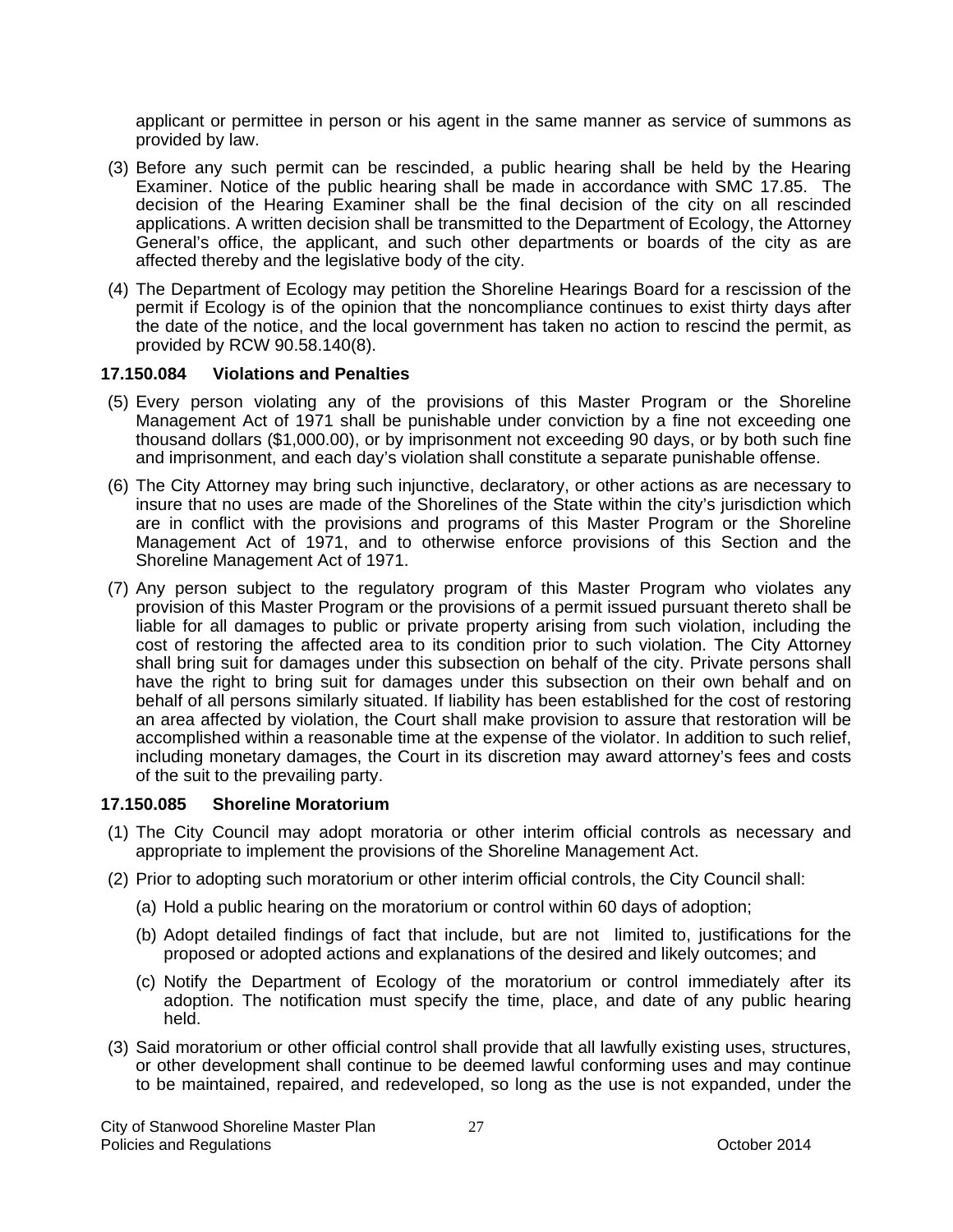terms of the land use and shoreline rules and regulations in place at the time of the moratorium.

- (4) Said moratorium or control adopted under this section may be effective for up to six months if a detailed work plan for remedying the issues and circumstances necessitating the moratorium or control is developed and made available for public review. A moratorium or control may be renewed for two six-month periods if the City Council complies with Subsection H. before each renewal.
- (5) If a moratorium or control is in effect on the date a proposed Master Program or amendment is submitted to the Department of Ecology, the moratorium or control must remain in effect until the Department's final action under RCW 90.58.090; however, the moratorium expires six months after the date of submittal if Ecology has not taken final action.

### **17.150.086 Administration rules promulgation.**

The director is authorized to adopt such rules as are necessary and appropriate to implement this chapter. The director may prepare and require the use of such forms as are necessary to its administration.

### **17.150.087 Amendments authorized.**

The provisions of the Shoreline Master Program Use Regulations or the Shoreline Environment Map may be amended as provided for in RCW 90.58.120 and 90.58.200 and Chapter 173-26 WAC.

### **17.150.088 Amendments adopted City Council.**

Adoption of an amendment to the official controls shall be adopted by the city council by ordinance after a public hearing and report by the planning commission in accordance with the procedural requirements of SMC 17.155.

### **17.150.089 Initiation of amendments**

The Shoreline Use Regulations or Map amendments thereto may be initiated by:

- (1) The adoption of a motion by the City Council requesting the planning commission to set a matter for hearing and recommendation.
- (2) The adoption of a motion by the planning commission.
- (3) Application of one or more owners of property affected by the proposal.
- (4) A department or agency of the city or governmental entity.

### **17.150.090 Burden of proof**

Proponents for Shoreline Environment Map redesignations (i.e., amendments to the Shoreline Environment Designation Map) shall bear the burden of proof for demonstrating consistency with the shoreline environment criteria of the master program, Chapter 173-26 WAC, and the goals and policies of the City of Stanwood Comprehensive Plan.

### **17.150.091 Transmittal to the Department of Ecology**

Subsequent to final action by the council adopting or amending the Shoreline Master Program or official control, said Master Program, official control, or amendment thereto shall be submitted to the Department of Ecology for approval. No such Master Program, official control, or amendment thereto shall become effective until approval by the Department of Ecology is obtained pursuant to RCW 90.58.090.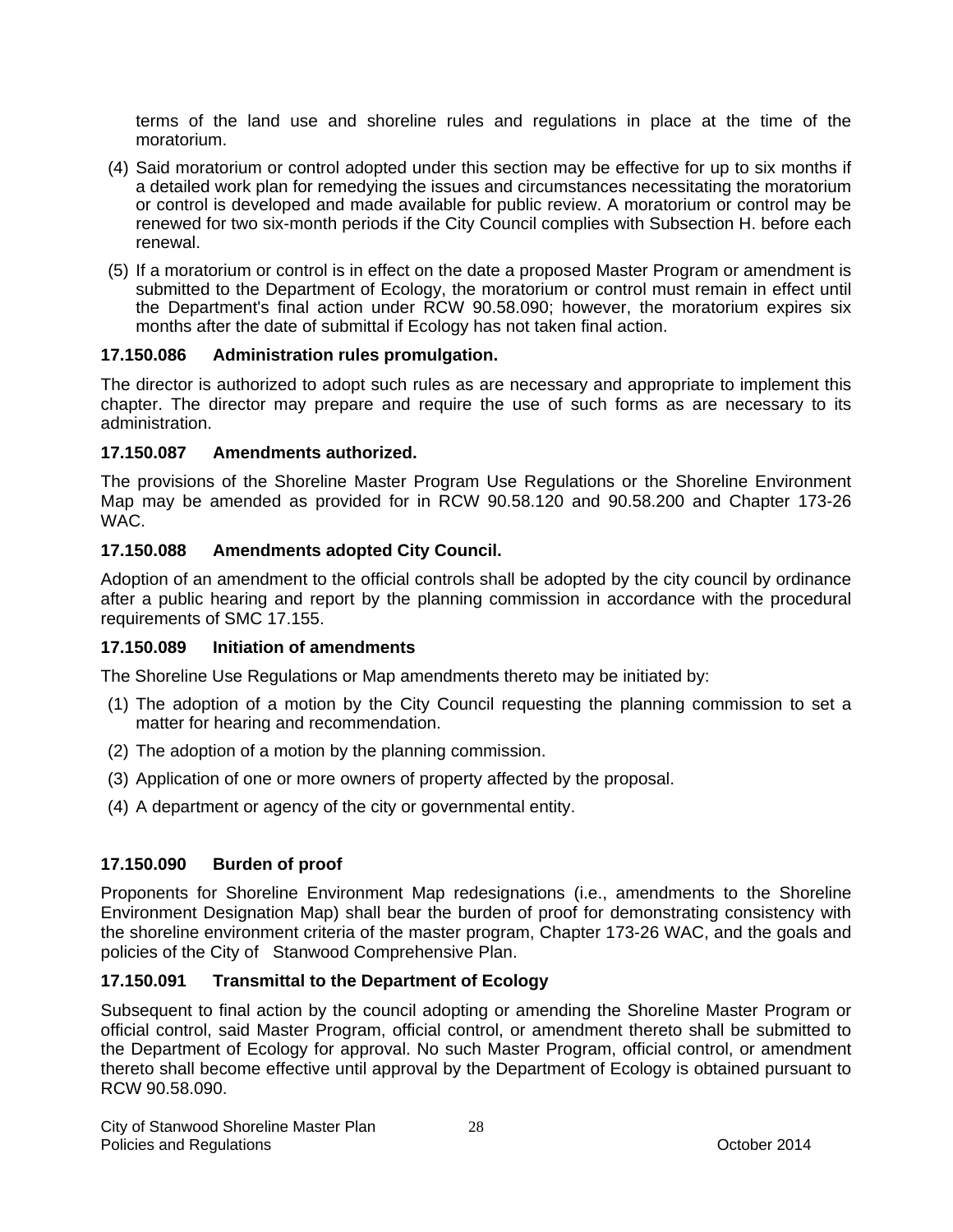# **Section III – Stanwood Municipal Code Title 17, Zoning, Chapter 17.20 Construction of Language – Definitions**

### **17.20.020 "A" definitions**

"Agriculture" or "Agricultural activities" means agricultural uses and practices including, but not limited to: Producing, breeding, or increasing agricultural products; rotating and changing agricultural crops; allowing land used for agricultural activities to lie fallow (plowed and tilled, but left unseeded); allowing land used for agricultural activities to lie dormant as a result of adverse agricultural market conditions; allowing land used for agricultural activities to lie dormant because the land is enrolled in a local, state, or federal conservation program, or the land is subject to a conservation easement; conducting agricultural operations; maintaining, repairing, and replacing agricultural equipment; maintaining, repairing, and replacing agricultural facilities, provided that the replacement facility is no closer to the shoreline than the original facility; and maintaining agricultural lands under production or cultivation.

Agricultural equipment and agricultural facilities includes, but is not limited to:

a. The following used in agricultural operations: Equipment; machinery; constructed shelters, buildings, and ponds; fences; upland finfish rearing facilities; water diversion, withdrawal, conveyance, and use equipment and facilities including but not limited to pumps, pipes, tapes, canals, ditches, and drains;

b. Corridors and facilities for transporting personnel, livestock, and equipment to, from, and within agricultural lands;

c. Farm residences and associated equipment, lands, and facilities; and

d. Roadside stands and on-farm markets for marketing fruit or vegetables.

 "Aquaculture" means the culture or farming of food fish, shellfish, or other aquatic plants and animals.

"Associated wetland" also see "Wetland, associated".

"Average grade level" means the average of the natural or existing topography of the portion of the lot, parcel, or tract of real property which will be directly under the proposed building or structure: In the case of structures to be built over water, average grade level shall be the elevation of the ordinary high water mark. Calculation of the average grade level shall be made by averaging the ground elevations at the midpoint of all exterior walls of the proposed building or structure;

### **17.20.030 "B" definitions.**

"Bioengineering" means the use of biological elements, such as the planting of vegetation, often in conjunction with engineered systems, to provide a structural shoreline stabilization measure with minimal negative impact to the shoreline ecology.

 "Boating facility" for the purposes of the Shoreline Master Program means any public or private facility for mooring, storing, or transfer of materials from vessels on the water, such as docks and piers, including on-land related facilities such as approaches and ramps and includes any private and publicly accessible launch sites or facilities. A boating facility does not include on-land accessory facilities such as parking or storage.

"Buffer" means an area adjacent to a critical area that functions to avoid loss or diminution of the ecologic functions and values of the critical area. Specifically, a buffer may: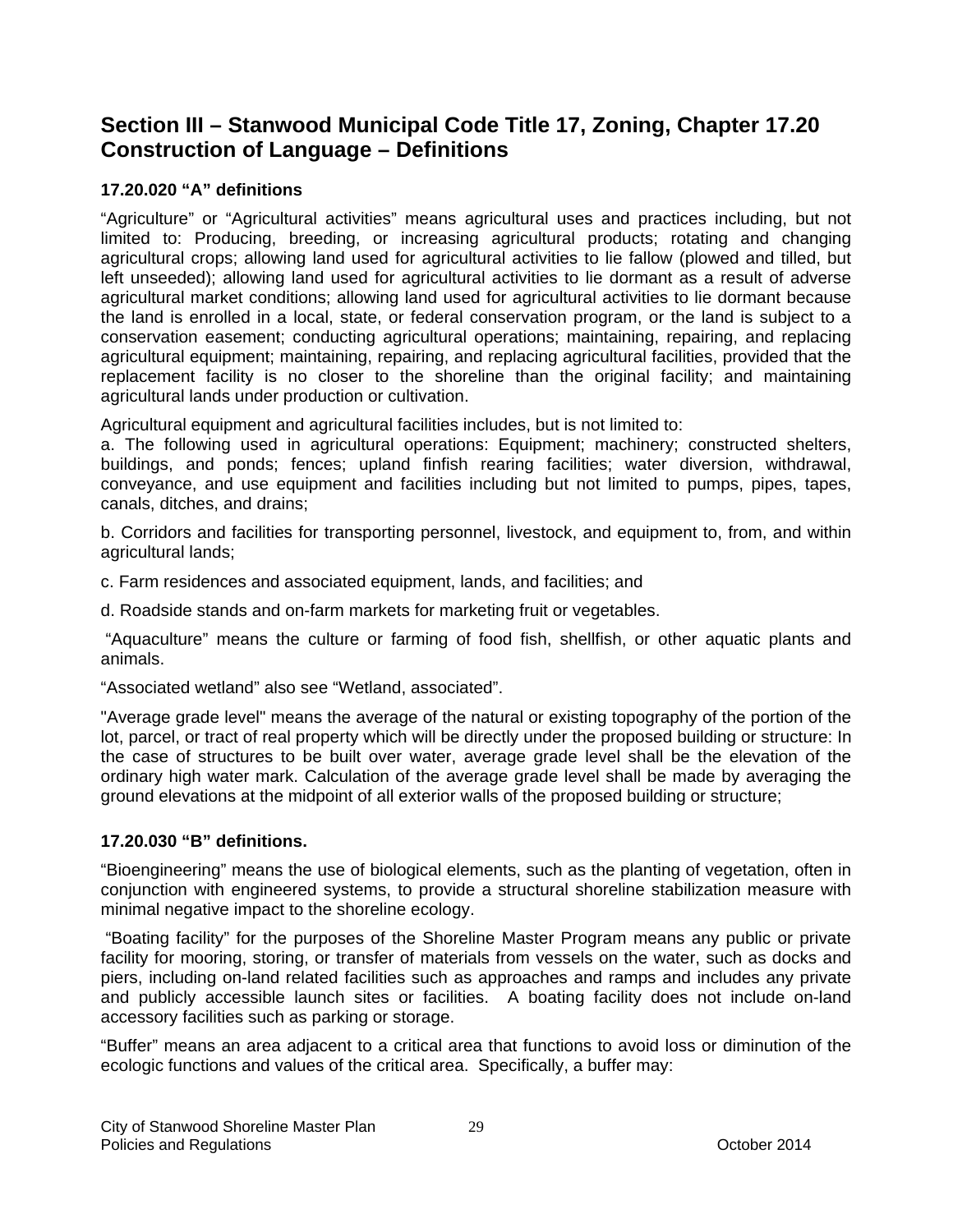- (a) Preserve the ecologic functions and values of a system, including but not limited to providing microclimate conditions, shading, input of organic material, and sediments, room for variation and changes in natural wetland, river, or stream characteristics, providing for habitat for lifecycle stages of species normally associated with the resource, and
- (b) Physically isolate a critical area such as a wetland, river, or stream from potential disturbance and harmful intrusion from surrounding uses using distance, height, visual and/or sound barriers, and generally including dense native vegetation, but also may include man-made features such as fences and other barriers;
- (c) Act to minimize risk to the public from loss of life, well-being or property damage resulting from natural disasters such as from landslide or flooding.

 "Bulkhead" means a structure of timber, concrete, steel, rock or similar substance located parallel to the shore, which has as its primary purpose to contain and prevent the loss of soil by erosion, wave, or current action.

### **17.20.040 "C" definitions.**

"Channel migration zone" means the area along a river within which the channel(s) can be reasonably predicted to migrate over time as a result of natural and normally occurring hydrological and related processes when considered with the characteristics of the river and its surroundings. For the purpose of this code the CMZ excludes areas separated from the active river channel by legally existing artificial structures that are likely to restrain channel migration, including but not limited to flood control facilities, transportation facilities, and structures built above or constructed to remain intact through the one hundred-year flood.

 "Cumulative impacts" are the results of incremental actions when added to past, present, and reasonably foreseeable future actions. Cumulative impacts can be deemed substantial and subject to mitigation conditions even though they may be comprised of individual actions having relatively minor impacts.

### **17.20.050 "D" definitions**

Development.

(1) For the purposes of Chapter 17.120 SMC, Critical Areas – Frequently Flooded Areas – Specific Standards, "development" means any manmade change to improved or unimproved real estate, including but not limited to buildings or other structures, mining, dredging, filling, grading, paving, excavation or drilling operations or storage of equipment or materials located within the area of special flood hazard.

(2) For the purposes of Chapter 17.150 SMC, Shoreline Management, "development" means a use consisting of the construction or exterior alteration of structures; dredging; drilling; dumping; filling; removal of any sand, gravel, or minerals; bulkheading; driving or piling; placing of obstructions; or any project of a permanent or temporary nature which interferes with the normal public use of the surface of the waters overlying lands subject to the act at any stage of water level.

 $(2)$   $(3)$  Except for purposes of Chapter 17.120 SMC, Critical Areas – Frequently Flooded Areas – Specific Standards and Chapter 17.150 SMC, Shoreline Management, "development" means: the placement, erection, or removal of any fill, solid material, or structure on land, in or under the water; discharge or disposal of any dredged material or of any liquid or solid waste; or the grading, removing, dredging, mining, or extraction of any materials, including mineral resources; the construction, reconstruction, removal, demolition or alteration of the size of any structure; or the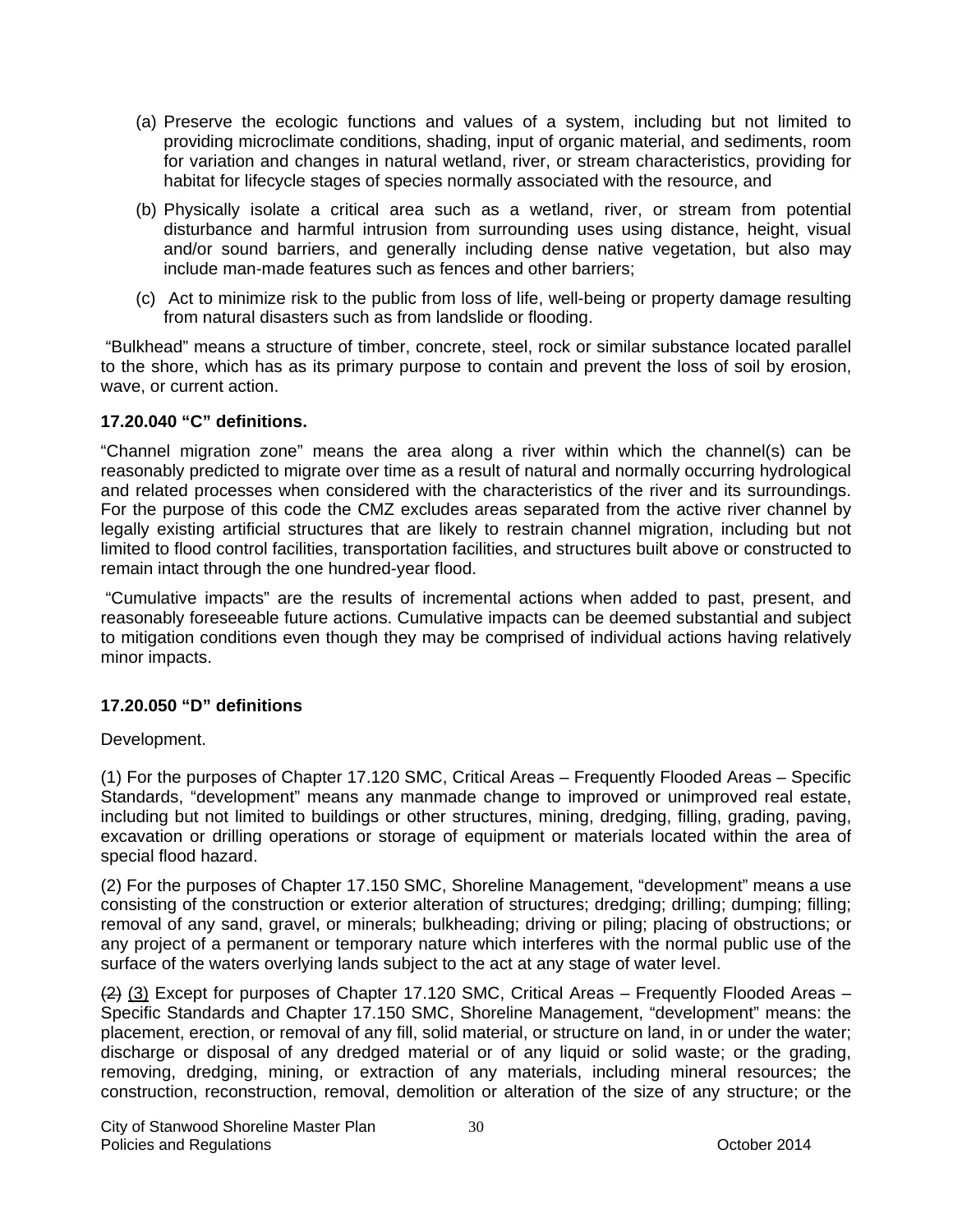removal or harvesting of vegetation. Development shall not be defined or interpreted to include activities related to or undertaken in conjunction with the cultivation, use, or subdivision of land for agricultural purposes that do not disturb the coastal waters or sea, or any improvement made in the interior of any structure.

"Dredging" means the removal of earth, sand, gravel, silt, or debris from below the OHWM of any river, stream, pond, late or other water body and beneath the area of seasonal saturation of any wetland.

### **17.20.060 "E" definitions**

"Ecological function" means the work performed or role played by the physical, chemical, and biological processes that contribute to the maintenance of the aquatic and terrestrial environments that constitute an element of a natural ecosystem.

### **17.20.070 "F" definitions.**

"Fair market value" means the open market bid price for conducting construction the work, using the equipment and facilities, and purchase of the goods, services and materials necessary to accomplish the development. This would normally equate to the cost of hiring a contractor to undertake the development from start to finish, including the cost of labor, materials, equipment and facility usage, transportation and contractor overhead and profit. The fair market value of the development shall include the fair market value of any donated, contributed or found labor, equipment or materials.

 "Feasible" means that an action, such as a development project, mitigation, or restoration requirement, meets all of the following conditions:

- (a) The action can be accomplished with technologies and methods that have been used in the past in similar circumstances, or studies or tests have demonstrated in similar circumstances that such approaches are currently available and likely to achieve the intended results;
- (b) The action provides a reasonable likelihood of achieving its intended purpose; and
- (c) The action does not physically preclude achieving the project's primary intended legal use.

In cases where these guidelines require certain actions unless they are infeasible, the burden of proving infeasibility is on the applicant. In determining an action's infeasibility, the City may weigh the action's relative public costs and public benefits, considered in short- and long-term time frames.

 "Fill" means the addition of soil, sand, rock, gravel, sediment, earth retaining structure, or other material to an area waterward of the OHWM, in wetlands, or on shorelands in a manner that raises the elevation or creates dry land.

"Floodway" means the channel of a river or other watercourse and the adjacent land areas that has been established in Federal Emergency Management Agency (FEMA) Flood Insurance Rate Maps (FIRM) or floodway maps.

### **17.20.080 "G" definitions.**

City of Stanwood Shoreline Master Plan "Geotechnical report or geotechnical analysis" means a scientific study or evaluation conducted by a qualified expert that includes a description of the ground and surface hydrology and geology, estimates of susceptible to erosion, sliding, earthquake, or other geological events, and the extent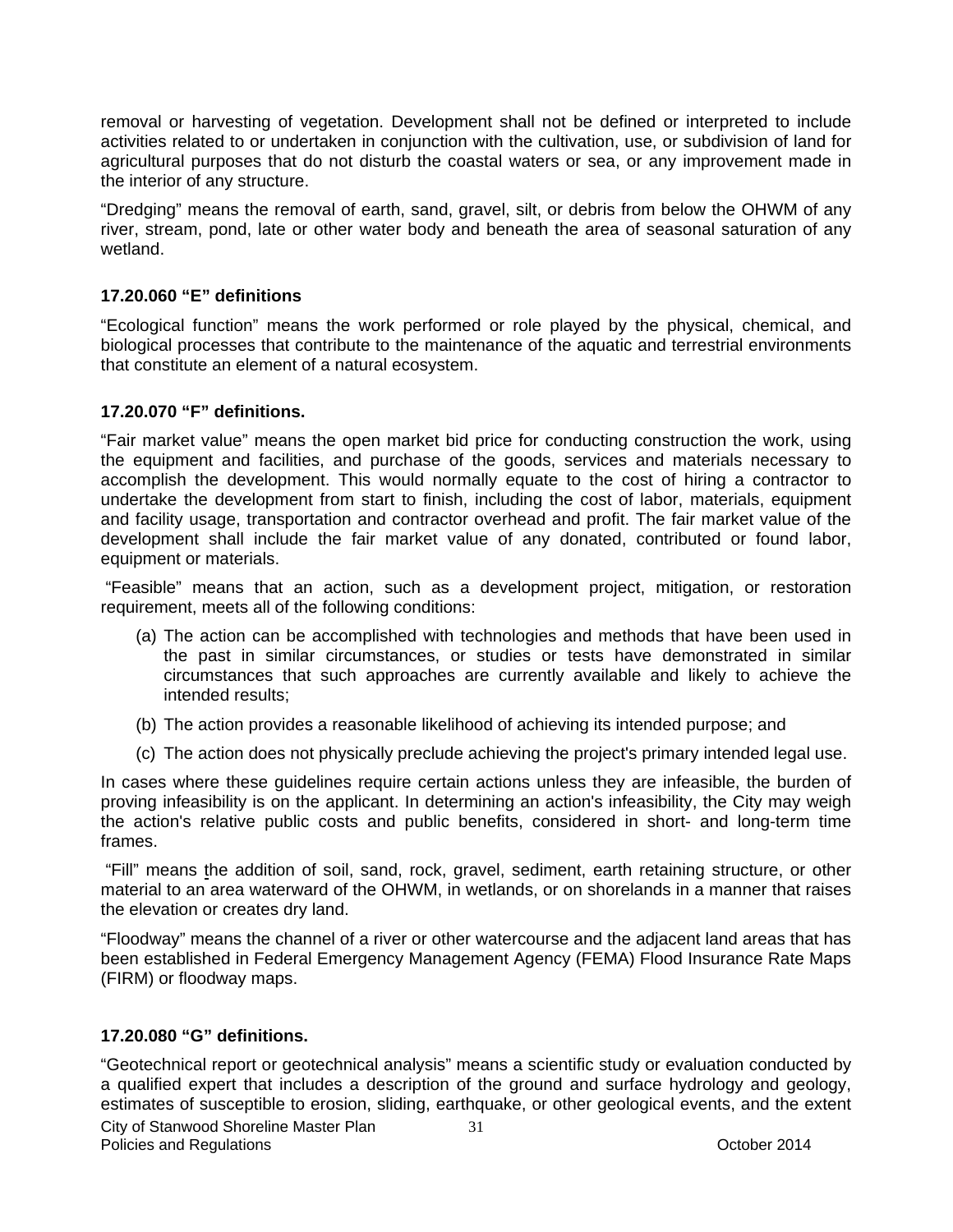of risk to the health and safety of persons and property. Such a report shall include conclusions and recommendations regarding the effect of the proposed development on geologic conditions, the adequacy of the site to be developed, the impacts of the proposed development, alternative approaches to the proposed development, and measures to mitigate potential site-specific and cumulative geological and hydrological impacts of the proposed development, including the potential adverse impacts to adjacent and down-current properties. Geotechnical reports shall conform to accepted technical standards and must be prepared by qualified professional engineers or geologists who have professional expertise about the regional and local geology and processes.

"Grading" means the movement or redistribution of the soil, sand, rock, gravel, sediment, or other material on a site in a manner that alters the natural contour of the land.

### **17.20.090 "H" definitions.**

"Height in Shoreline Management Act jurisdiction" is measured from average grade level to the highest of a structure: Provided, That television antennas, chimneys, and similar appurtenances shall not be used in calculating height, except where such appurtenances obstruct the view of the shoreline of a substantial number of residences on areas adjoining such shorelines, or the applicable master program specifically requires that such appurtenances be included: Provided further, That temporary construction equipment is excluded in this calculation.

### **17.20.130 "L" definitions.**

 "Local utility" means public or private utilities normally servicing a neighborhood or defined subarea in the City, e.g., telephone exchanges; sanitary sewer; stormwater facilities; distribution lines, electrical distribution less than fifty five (55) kV, telephone, cable TV, etc.

### **17.20.140 "M" definitions.**

"Marina" means any commercial or private facility consisting of docks or piers serving five or more vessels.

 "Mining" means the removal of sand, gravel, soil, minerals, and other earth materials for commercial and other uses.

 "Multiple use" within an area subject to the jurisdiction of the Shoreline Management Act means a combination of compatible uses within one development, in which water-oriented and non-wateroriented uses are included.

### **17.20.150 "N" definitions.**

"Nonconforming use, structure or site" means a utilization of land or structures or both, legally established prior to the effective date of this code, which would not be permitted as a new use in the zone in which it is located under the terms of this code or which does not meet current standards for setbacks, buffers, vegetation conservation, landscaping, public access, screening or other regulations in which it is located due to changes in regulations or annexation. (Ord. 929 Ch. 5, 1995).

"No net loss of ecological functions" is the maintenance of existing ecological processes and functions at the level that existed at the time of approval of relevant policies and regulations.

(a) No net loss of ecological functions on the level of the city means that the ecological processes and functions are maintained within a watershed or other functional catchment area. Regulations may result in localized cumulative impacts or loss of some localized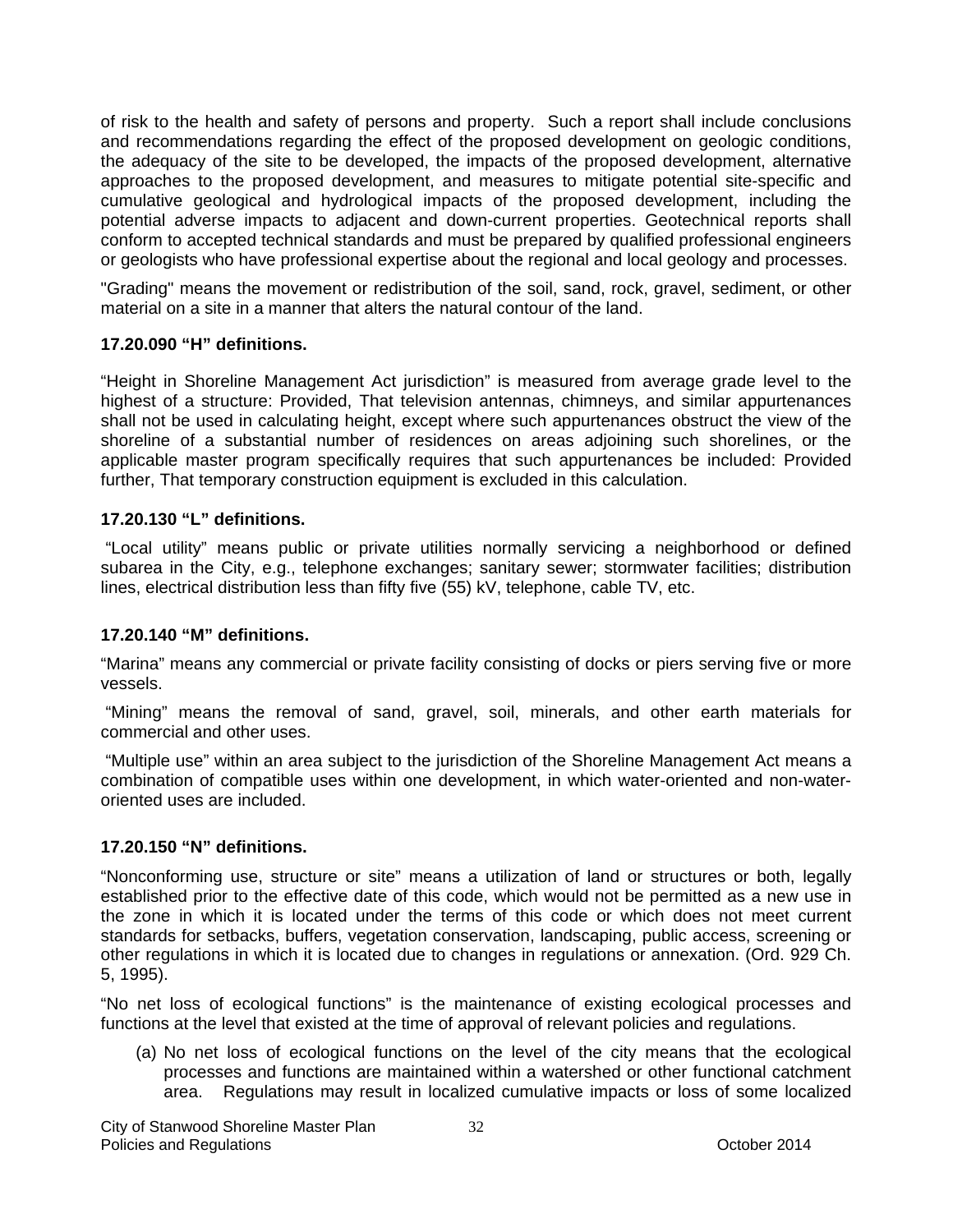ecological processes and functions, as long as the ecological processes and functions of the system are maintained. Maintenance of system ecological processes and functions may require compensating measures that offset localized degradation.

- (b) On a project basis, no net loss means that permitted use or alteration of a site will not result in on-site or off-site deterioration of the existing condition of ecological functions that existed prior to initiation of use or alterations as a direct or indirect result of the project.
- (c) No net loss is achieved both through avoidance and minimization of adverse impacts as well as compensation for impacts that cannot be avoided. Compensation may include onsite or off-site restoration of ecological functions to compensate for localized degradation.

"Non-Water-Dependent Use" means those uses which are not water-dependent.

"Non-Water-Oriented Use" means those uses which are not water-dependent, water-related, or water-enjoyment.

### **17.20.160 "O" definitions.**

 "Open space" means an area that is intended to provide light and air, view, use or passage of persons or animals which is almost entirely unobstructed by buildings, paved areas, or other manmade structures and is designed or preserved for environmental, habitat, scenic or recreational purposes.

 "Ordinary high water mark" means the mark on all lakes, streams, and tidal water that will be found by examining the bed and banks and ascertaining where the presence and action of waters are so common and usual, and so long continued in all ordinary years, as to mark upon the soil a character distinct from that of the abutting upland, in respect to vegetation as that condition exists on June 1, 1971, as it may naturally change thereafter, or as it may change thereafter in accordance with permits issued by a local government or the department: PROVIDED, that in any area where the ordinary high water mark cannot be found, the ordinary high water mark adjoining salt water shall be the line of mean higher high tide and the ordinary high water mark adjoining freshwater shall be the line of mean high water.

### **17.20.170 "P" definitions.**

"Pier" means docks and similar structures consisting of a fixed or floating platform extending from the shore over the water. This definition does not include overwater trails.

"Public access" means physical and/or visual approach to and along the shoreline available to the general public.

### **17.20.190 "R" definitions.**

"Recreation areas or facilities" means any privately or publicly owned passive or active facility that provides for activities undertaken for pleasure or relaxation and for the refreshment of the mind and body that takes place in the outdoors or in a facility dedicated to the use including walking, fishing, photography, viewing, and bird-watching and may include parks, playgrounds, sports fields, paths and trails, beaches, or other recreation areas or facilities.

### **17.20.200 "S" definitions.**

"Shorelands or shoreland areas" means those lands under the jurisdiction of the Shoreline Management Act extending landward for two hundred feet in all directions as measured on a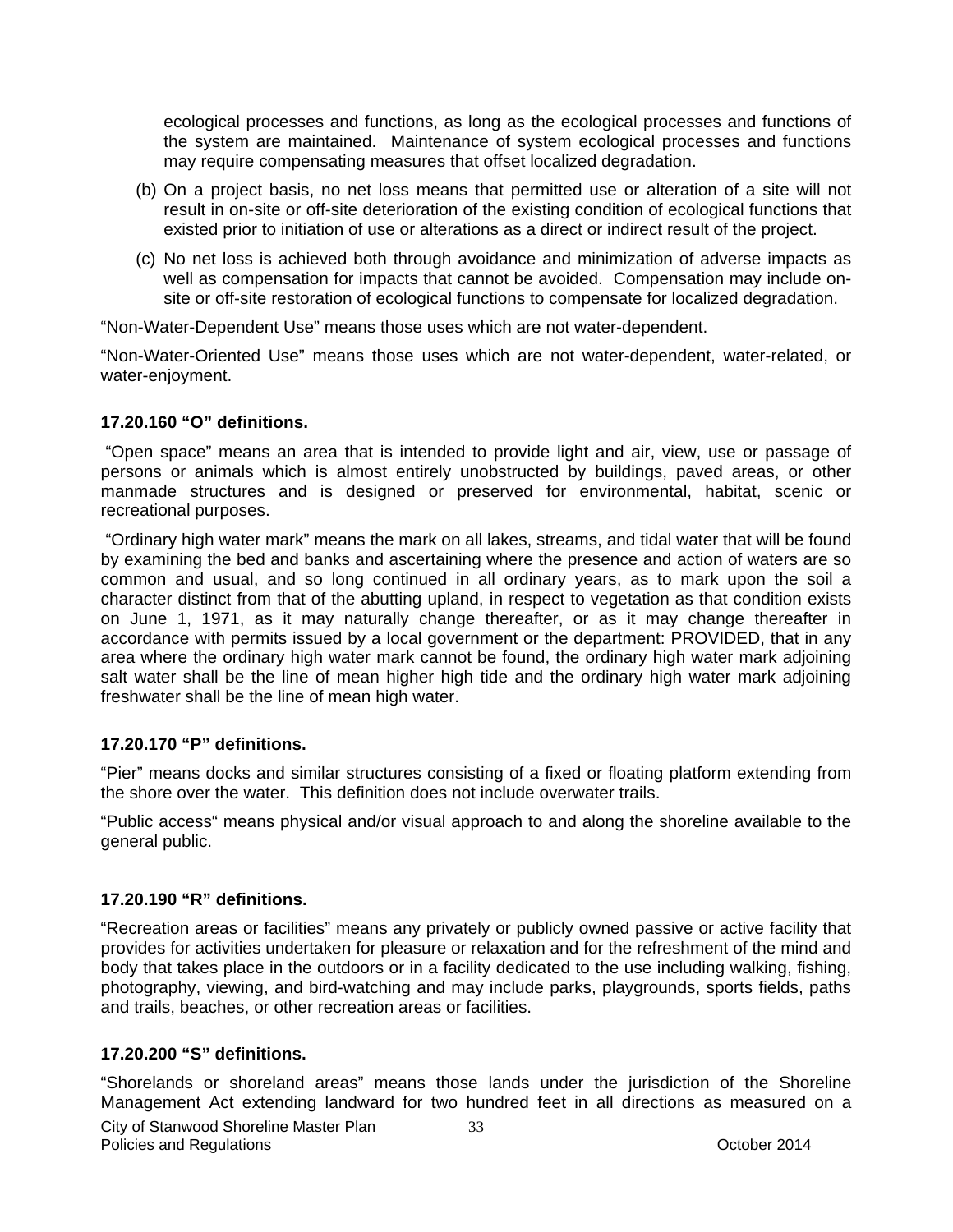horizontal plane from the ordinary high water mark; floodways and contiguous floodplain areas landward two hundred feet from such floodways; and all wetlands and river deltas associated with the streams, lakes, and tidal waters that are subject to the provisions of the Shoreline Management Act RCW 90.58; the same to be designated as to location by the Department of Ecology.

"Shoreline areas" mean all "shorelines of the state" and "shorelands."

 "Shoreline Stabilization" means structural and nonstructural methods to address erosion impacts to property and dwellings, businesses, or structures caused by natural processes, such as currents, floods, tides, wind, or wave action.

 "Should" means, in areas that are subject to the provisions of the Shoreline Management Act RCW 90.58; that a particular action is required unless there is a demonstrated, compelling reason, based on policy of the Shoreline Management Act and this chapter, against taking the action. The Director, in consultation with the DOE, shall make the determination about whether or not an applicant has demonstrated that there is a compelling reason against taking an action.

### **17.20.240 "W" definitions.**

 "Water-dependent use" means a use or portion of a use which cannot exist in a location that is not adjacent to the water and which is dependent on the water by reason of the intrinsic nature of its operations.

 "Water-enjoyment use" means a recreational use or other use that facilitates public access to the shoreline as a primary characteristic of the use; or a use that provides for aesthetic enjoyment or recreational use of the shoreline for a substantial number of people as a general characteristic of the use and which through location, design, and operation ensures the public's ability to enjoy the aesthetic and physical qualities of the shoreline. In order to qualify as a water-enjoyment use, the use must be open to the general public and the shoreline-oriented space within the project must be devoted to the specific aspects of the use that fosters shoreline enjoyment.

 "Water-oriented use" means a use that is water-dependent, water-related, or water-enjoyment, or a combination of such uses.

 "Water-related use" means a use or portion of a use which is not intrinsically dependent on a waterfront location, but whose economic viability is dependent upon a waterfront location because:

- (a) The use has a functional requirement for a waterfront location such as the arrival or shipment of materials by water or the need for large quantities of water; or
- (b) The use provides a necessary service supportive of the water-dependent uses and the proximity of the use to its customers makes its services less expensive and/or more convenient.

 "Wetlands" or "wetland areas" means those areas that are inundated or saturated by surface or groundwater at a frequency and duration sufficient to support, and that under normal circumstances do support, a prevalence of vegetation adapted for life in saturated soil conditions. Wetlands generally include swamps, marshes, bogs and similar areas. Wetlands do not include those artificial wetlands intentionally created from non-wetland sites, including, but not limited to, irrigation and drainage ditches, grass-lined swales, canals, detention facilities, wastewater treatment facilities, farm ponds, and landscape amenities, or those wetlands created after July 1, 1990, that were unintentionally created as a result of the construction of a road, street, or highway. Wetlands may include those artificial wetlands intentionally created from nonwetland areas to mitigate the conversion of wetlands. For identifying and delineating a regulated wetland, the methodology specified by the Department of Ecology shall be utilized.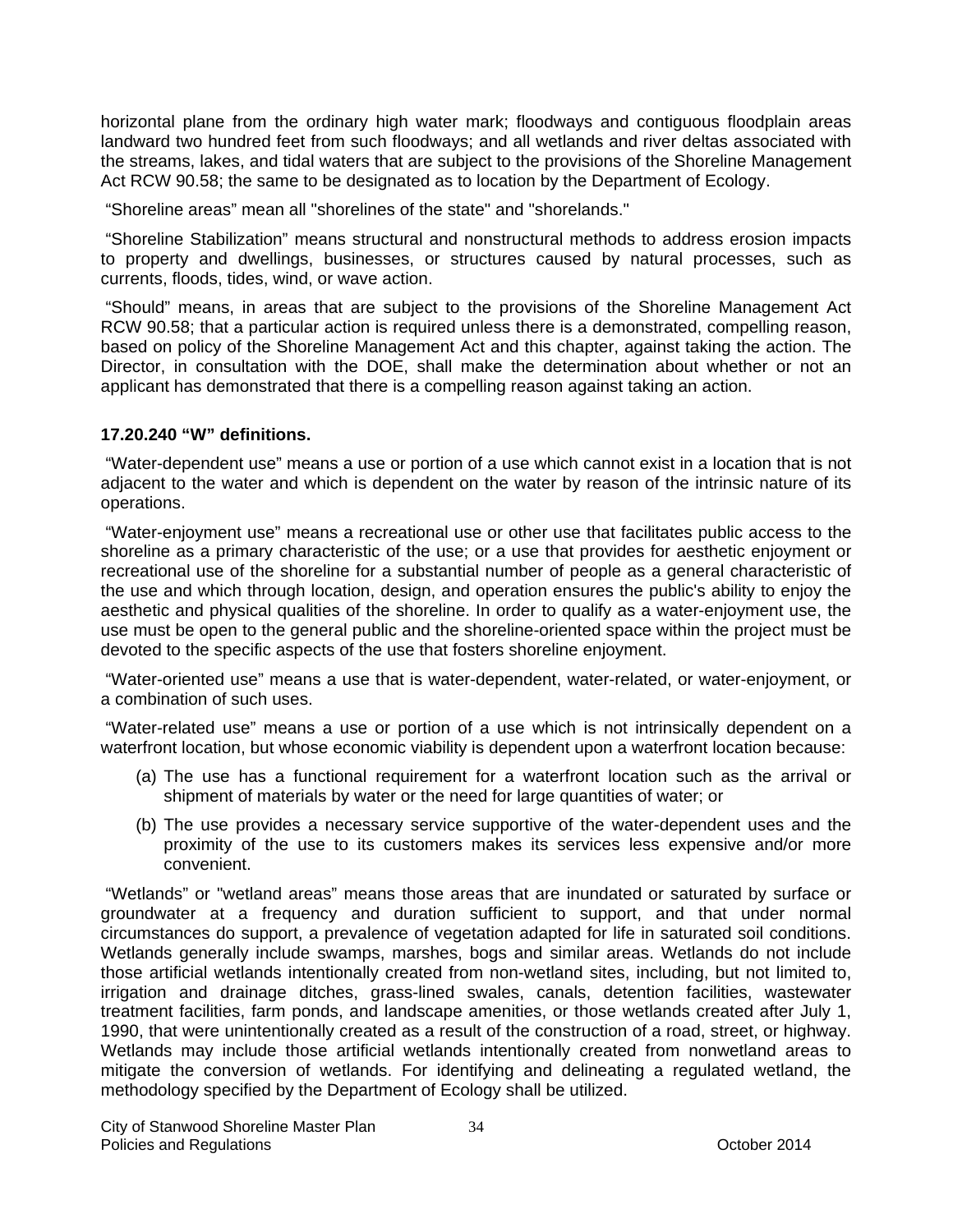"Wetland, associated jurisdictional" means those wetlands that are in proximity to and either influence or are influenced by tidal waters or a lake or stream subject to the Shoreline Management Act.

## **Section IV – Stanwood Municipal Code Title 17, Zoning, Chapter 17.114 Critical Areas, General Provisions**

### **17.114.030 Relationship to other regulations.**

- (1) Any individual critical area adjoined by another type of critical area shall have the buffer and meet the requirements that provide the most protection to the critical areas involved. When any provision of this chapter or other provisions of the zoning code or any existing regulation, easement, covenant, or deed restriction conflicts with this chapter, that which provides more protection to the critical areas shall apply.
- (2) Compliance with the provisions of this chapter does not constitute compliance with other federal, state, and local regulations and permit requirements that may be required (for example, Shoreline Substantial Development Permits, Hydraulic Permit Act (HPA) permits, U.S. Army Corps of Engineers Section 404 permits, National Pollution Discharge Elimination System permits). The applicant is responsible for complying with these requirements, apart from the process established in this chapter. (Ord. 1164 § 4, 2004). The city will coordinate conditions with other agencies to the extent feasible within the requirements of these regulations. It is the applicant's responsibility to obtain all required all local, state, and federal authorizations before beginning work.

### **17.114.120 Exception – Public agency and utility.**

(3) Hearing Examiner Review. The hearing examiner shall review the application and planning director's recommendation, and conduct a public hearing pursuant to the provisions of Chapter 17.85 SMC. Within the jurisdiction of the Shoreline Management Act the application shall be processed as a Shoreline Conditional Use subject to Ecology concurrence. The hearing examiner shall approve, approve with conditions, or deny the request based on the proposal's ability to comply with all of the public agency and utility exception criteria in subsection (4) of this section.

### **17.114.130 Exception – Reasonable use**

(6) This section shall not be applied within the jurisdiction of the Shoreline Management Act (RCW 90.58).

### **17.114.140 Allowed permitted activities**.

- (4)(a) Permit Requests Subsequent to Previous Critical Area Review. Development permits and approvals that involve both discretionary land use approvals (such as subdivisions, rezones, or conditional use permits), and construction approvals (such as building permits) if all of the following conditions have been met:
	- (iii) There is no new information available that is applicable to any critical area review of the site or particular critical area, following agency verification, and if a wetland delineation was prepared, no more than 5 years has elapsed, or a report confirming the validity of the delineation is submitted;

### **SMC 17.114.140 Allowed permitted activities**.

(4)(d) Minor Utility Projects.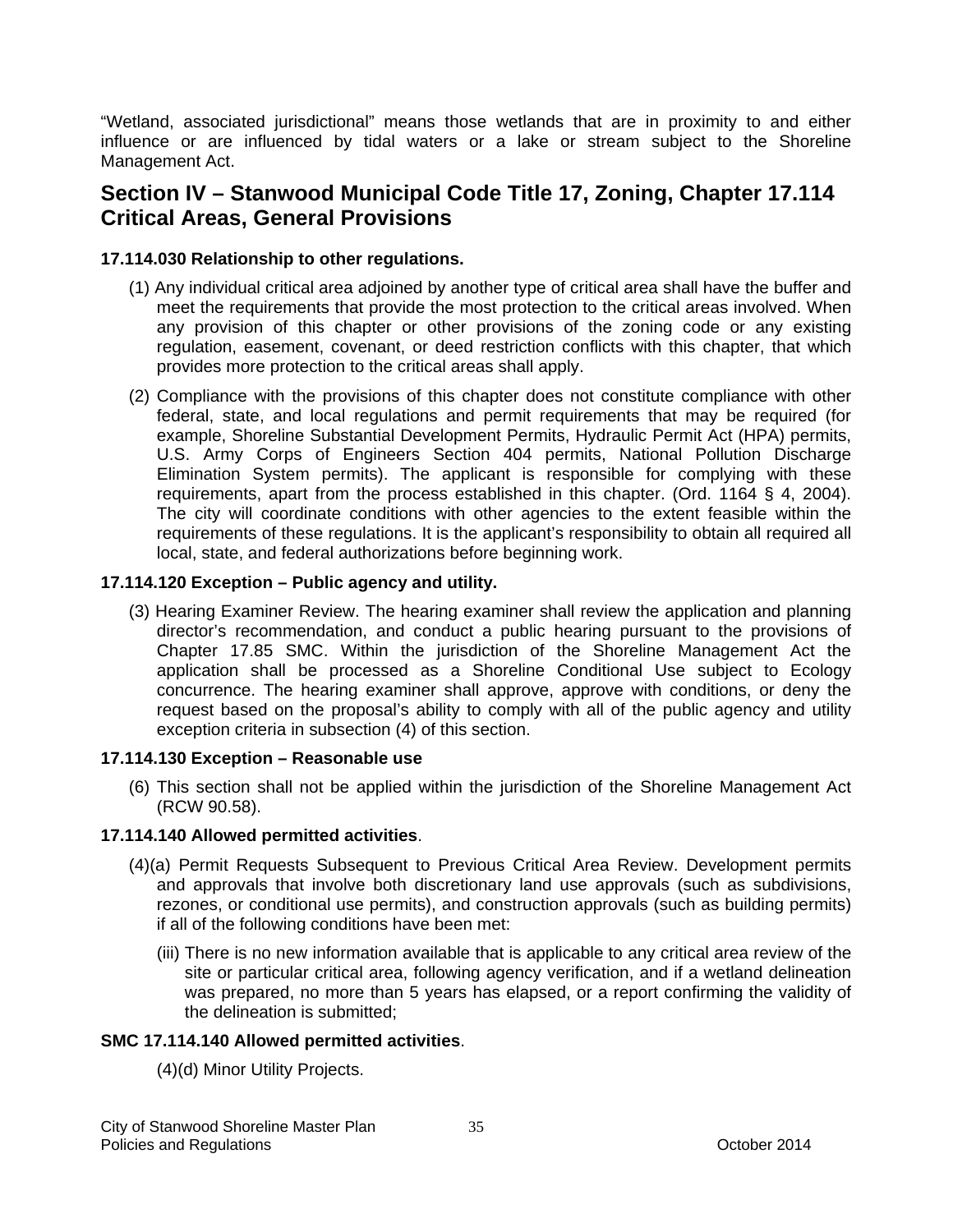- (iv) Required state or federal permits for work in wetlands or below OHWM have been obtained, or the permit may be issues subject to a condition that permit be obtained before work is initiated.
- (4)(e) Public and Private Pedestrian Trails. Public and private pedestrian trails, except in wetlands, fish and wildlife habitat conservation areas and associated buffers, subject to the following:
	- (iii) Trails should be limited to the outer twenty-five percent (25%) of the buffer. Trails shall be located to avoid removal of significant trees. Unavoidable impacts within the critical area buffer shall be mitigated through buffer averaging or other compensatory mitigation;
	- (iv) Trails should be located generally parallel the perimeter of wetlands or streams, except for public access to the water's edge and should avoid significant trees;
	- (v) Trails within buffers should be no more than 5 feet wide and built of pervious materials for pedestrian use only except where city plans call for multi-use trails to serve multiple non-motorized modes of travel.

### **17.114.150 Critical area report – Review process.**

(1) Submittal. Prior to the city's consideration of any proposed activity not found to be exempt under SMC 17.114.110 or allowed pursuant to SMC 17.114.140, the applicant shall submit to the planning department a complete critical area identification form provided by the city containing at a minimum the information required in 17.114.160 (a)-(e). The director may require additional information if needed to make the requested determination.

### **17.114.150 Critical area report – Review process.**

- (3)(b) Decision on Identification Form.
	- (ii) Critical areas present, but no impact waiver. If the director determines that there are critical areas within or adjacent to the project area, but that the information required in 17.114.160 (a)-(e) and evaluation of the project based on best available science shows that the proposed activity is unlikely to degrade the functions or values of the critical area, the planning director may waive the remaining requirements for a critical area report. A waiver may be granted if there is substantial evidence that all of the following requirements will be met:

#### **17.114.160 (3) Critical area report – Requirements.**

- (3) Minimum Report Contents.
	- (a) The name and contact information of the applicant, a description of the proposal, and identification of the permit requested;
	- (b) A copy of the site plan for the development proposal including:
		- (i) A map to scale depicting critical areas, buffers, the development proposal, and any areas to be altered (eg. cleared, filled or graded); and
		- (ii) A description of the proposed stormwater management plan for the development and consideration of impacts to drainage alterations;
	- (c) The dates, names, and qualifications of the persons preparing the report and documentation of any fieldwork performed on the site.
	- (d) Identification and characterization of all critical areas, wetlands, water bodies, and buffers within or adjacent to the proposed project area;(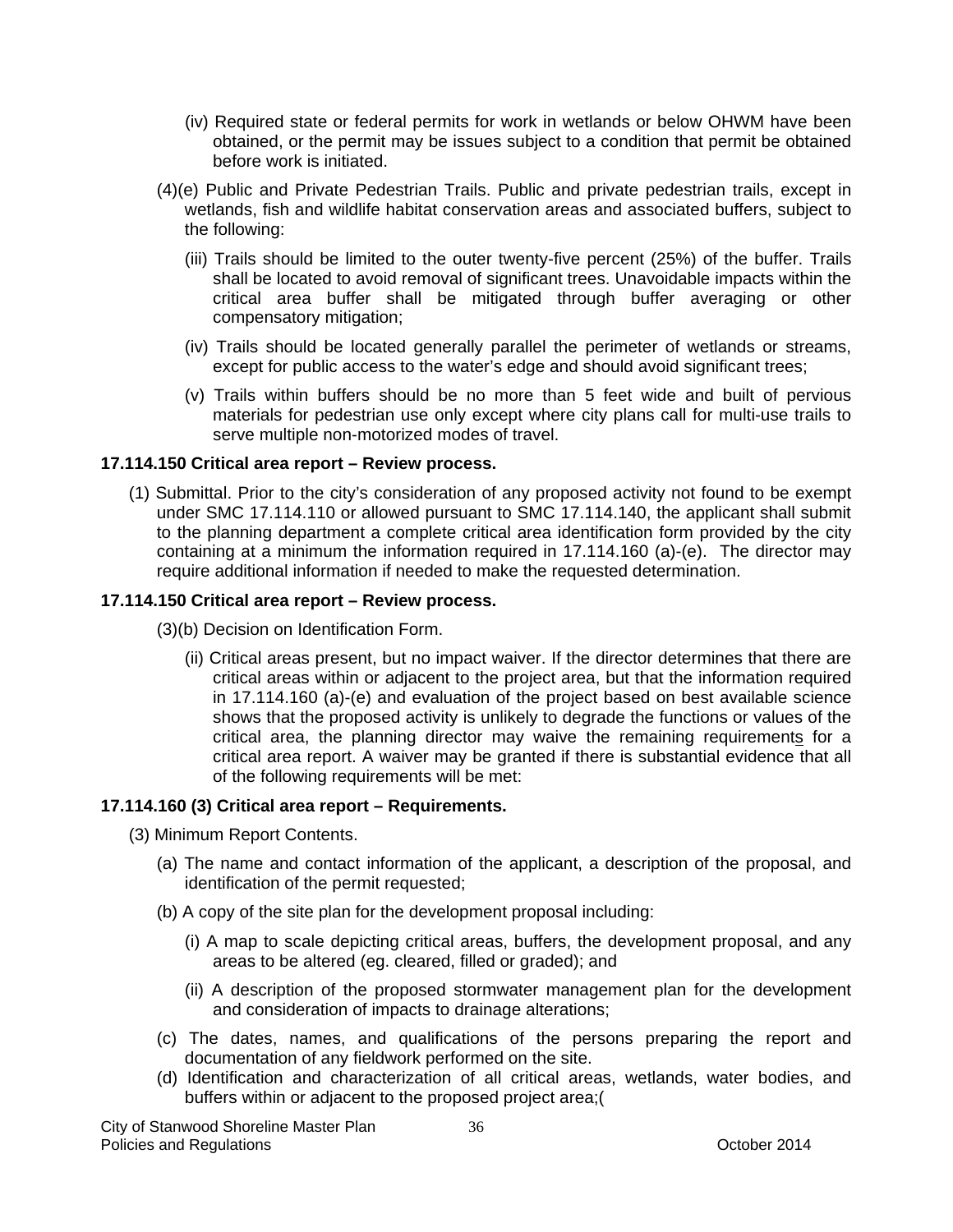- (e) A statement specifying the accuracy of the report, and all assumptions made and relied upon;
- (f) An assessment of the probable cumulative impacts to critical areas resulting from development of the site and the proposed development;
- (g) An analysis of site development alternatives including a no development alternative;
- (h) A description of reasonable efforts made to apply mitigation sequencing pursuant to SMC 17.114.180(4), Mitigation Sequencing, to avoid minimize, and mitigate impacts to critical areas;
- (i) Plans for adequate mitigation, as needed, to offset any unavoidable impacts, in accordance with SMC 17.114.190, Mitigation plan requirements, including, but not limited to:
	- (i) Measures to mitigate the impacts of any proposed development within or adjacent to a critical area or buffer on the critical area; and
	- (ii) Measures to mitigate the impacts of any proposed alteration of a site outside of a critical area or buffer which may lead to impacts on the critical area or buffer such as change in runoff patterns, change in groundwater patterns or adverse proximity impacts on habitat or other functions.
- (j) A discussion of the performance standards applicable to the critical area and proposed activity;
- (k) Mapped location of Ordinary High Water Marks (OHWM). OHWM shall be based on a field investigation at the time of an application.
- (l) Any additional information required for the critical area as specified in Chapters 17.115 through 17.135 SMC.

### **17.114.160 Critical area report – Requirements.**

(4) Unless otherwise provided, a critical area report may be supplemented by or composed, in whole or in part, of any reports or studies required by other laws and regulations or previously prepared for and applicable to the development proposal site, that meet the substantive requirements of this part, as approved by the director. (Ord. 1164 § 4, 2004).

### **17.114.170 Critical area report – Modifications to requirements.**

- (1) Limitations to Study Area. The director may limit the required geographic area of the critical area report as appropriate if:
	- (a) The applicant, with assistance from the city, cannot obtain permission to access properties adjacent to the project area and there is reasonable evidence that no critical areas exist on the adjacent properties; or
	- (b) The proposed activity will affect only a limited part of the subject site and is outside of critical area buffers.

### **17.114.180 Mitigation requirements.**

(1) The applicant shall avoid all impacts that degrade the functions and values of a critical area or areas to the maximum extent feasible. Unless otherwise provided in this chapter, if alteration to the critical area is unavoidable, all adverse impacts to critical areas and buffers resulting from a development proposal or alteration shall be mitigated using the best available science in accordance with an approved critical area report and SEPA documents, so as to result in no net loss of critical area functions and values.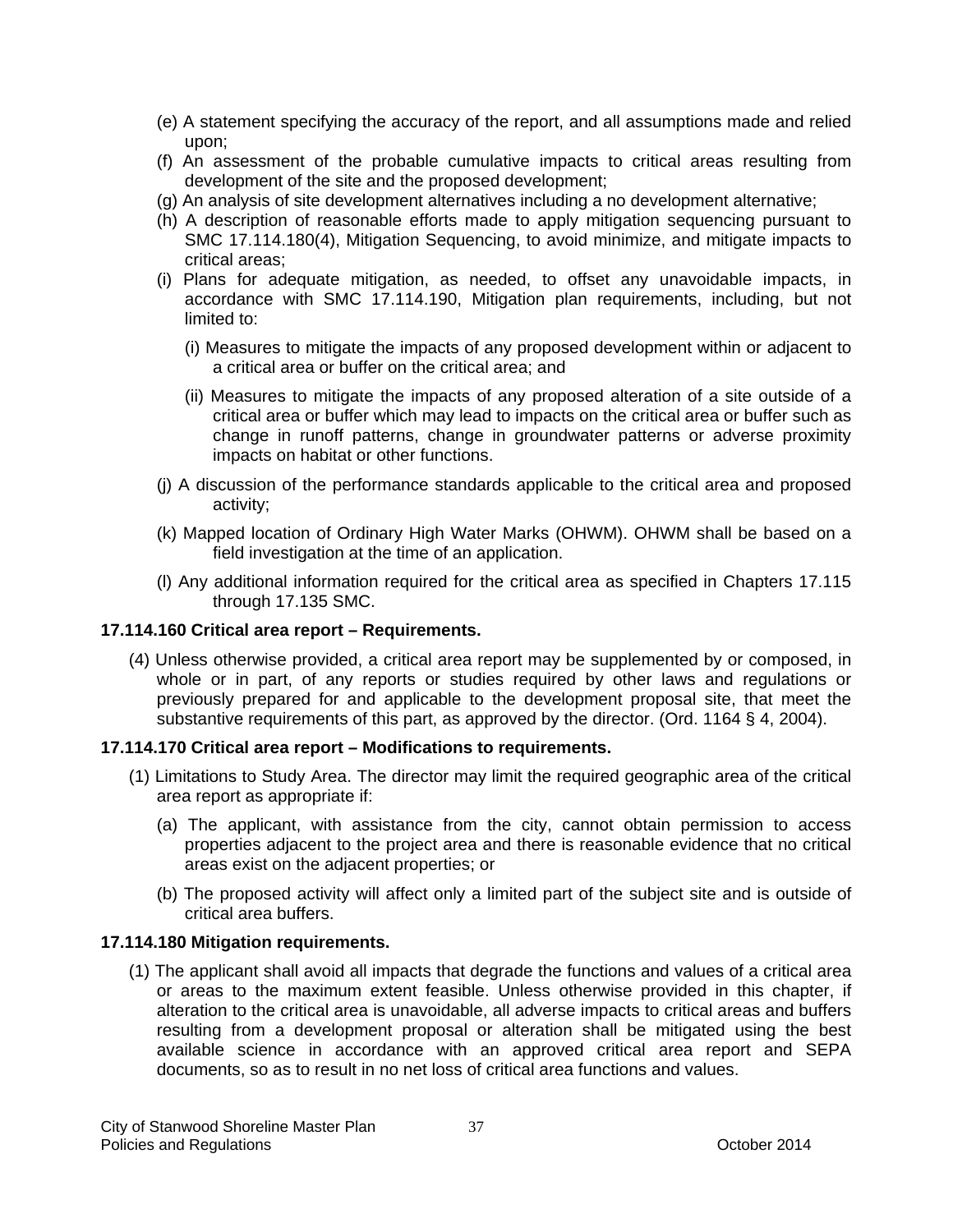- (2) Mitigation shall be in kind and on-site, when possible, and sufficient to maintain the functions and values of the critical area, and to prevent risk from a hazard posed by a critical area. Off-site or out-of-kind mitigation may be approved only in case where it provides significant ecological benefit based in a watershed or catchment approach.
- (3) Mitigation shall not be implemented until after city approval of a critical area report that includes a mitigation plan, and mitigation shall be in accordance with the provisions of the approved critical area report.
- (4) Mitigation Sequencing. Applicants shall demonstrate that all reasonable efforts have been examined with the intent to avoid and minimize impacts to critical areas. When an alteration to a critical area is proposed, such alteration shall be avoided, minimized, or compensated for in the following sequential order of preference:
	- (a) Avoiding the impact altogether by not taking a certain action or parts of an action;
	- (b) Minimizing impacts by limiting the degree or magnitude of the action and its implementation, by using appropriate technology, or by taking affirmative steps, such as project redesign, relocation, or timing, to avoid or reduce impacts;
	- (c) Rectifying the impact to critical areas, including wetlands, critical aquifer recharge areas, frequently flooded areas, and habitat conservation areas by repairing, rehabilitating, or restoring the affected environment to the historical conditions or the conditions existing at the time of the initiation of the project;
	- (d) Reducing or eliminating the impact over time by preservation and maintenance during the life of the action and where appropriate reduce a hazard by restoring or stabilizing the hazard area through engineered or other methods where preservation would maintain an unacceptable level of risk;
	- (e) Compensating for the impact to wetlands, critical aquifer recharge areas, and habitat conservation areas by replacing, enhancing, or providing substitute resources or environments;
	- (f) Monitoring the required compensation and taking remedial or corrective action when necessary; and
	- (g) Mitigation for individual actions may include a combination of the above measures.
- (5) The city may encourage, facilitate, and approve innovative mitigation projects that are based on the best available science. Conducting mitigation as part of a cooperative process does not reduce or eliminate the required replacement ratios. Advance mitigation or approved in-lieu fee mitigation sites, or mitigation banking are examples of alternative mitigation projects allowed under the provisions of this section wherein one or more applicants, or an organization with demonstrated capability, may undertake a mitigation project together if it is demonstrated that all of the following circumstances exist:
	- (a) Creation or enhancement of a larger system of critical areas and open space is preferable to the preservation of many individual habitat areas;
	- (b) The group demonstrates the organizational and fiscal capability to act cooperatively;
	- (c) The group demonstrates that long-term management of the habitat area will be provided; and
	- (d) There is a clear potential for success of the proposed mitigation at the identified mitigation site.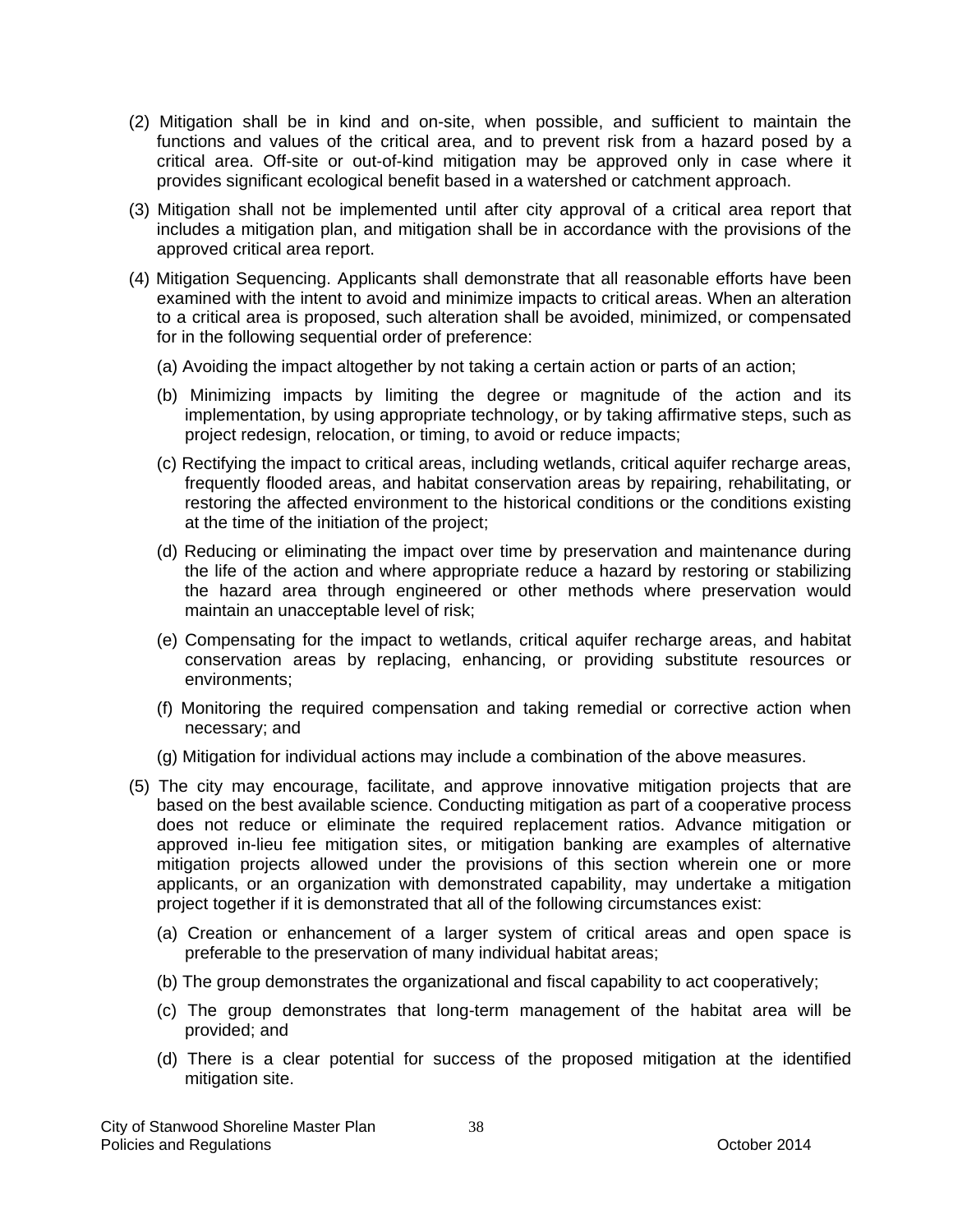(e) Any mitigation bank or approved in-lieu fee mitigation site utilized shall be eligible for use approved in accordance with RCW 90.84 as applicable.

### **17.114.190 Mitigation plan requirements.**

When wetland mitigation is required, the applicant shall submit for approval by the city a mitigation plan as part of the critical area report. The mitigation plan shall be consistent with the Washington Department of Ecology Guidelines Wetland Mitigation in Washington State – Part 2: Developing Mitigation Plans--Version 1, (Ecology Publication #06-06-011b, Olympia, WA, March 2006 or as revised and include:

### **17.114.190 Mitigation plan requirements.**

- (4) Monitoring Program. The mitigation plan shall include a program for monitoring construction of the compensation project and for assessing a completed project. A protocol shall be included outlining the schedule for site monitoring and how the monitoring data will be evaluated to determine if the performance standards are being met. A monitoring report shall be submitted as needed to document milestones, successes, problems, and contingency actions of the compensation project. The compensation project shall be monitored for a period necessary to establish that performance standards have been met, but not for a period less than five years.
	- (a) Compensatory mitigation projects shall be monitored for a minimum of five years with monitoring plans submitted for years 0, 1, 2, 3 and 5.
	- (b) Compensatory mitigation projects planting shrubs and trees shall be monitored for a minimum of 10 years with monitoring plans submitted for years 0, 1, 2, 3, 5, and 10.

### **17.114.230 Notice on title.**

(2) This notice on title shall not be required for a development proposal by a public agency, unless the property includes a critical areas mitigation site. Mitigation sites and their associated buffers shall be recorded as a notice to title by public agencies.

### **17.114.240 Native growth protection areas or tracts.**

- (1) Unless otherwise required in this chapter, native growth protection areas (NGPA) shall be used in development proposals for subdivisions, short subdivisions, planned unit developments, and binding site plans and shall be established by filing of an easement instrument including a legal description and site plan on building permits not involving a plat or similar approval. Said NGPA shall delineate and protect those contiguous critical areas and buffers listed below:
- (a) All landslide hazard areas and buffers;
- (b) All wetlands and buffers;
- (c) All habitat conservation areas
- (d) All other lands to be protected from alterations, including critical area mitigation sites, as conditioned by project approval.

# **Section V – Stanwood Municipal Code Title 17, Zoning, Chapter 17.125 Critical Areas, Wetlands**

### **17.125.040 Wetland designation.**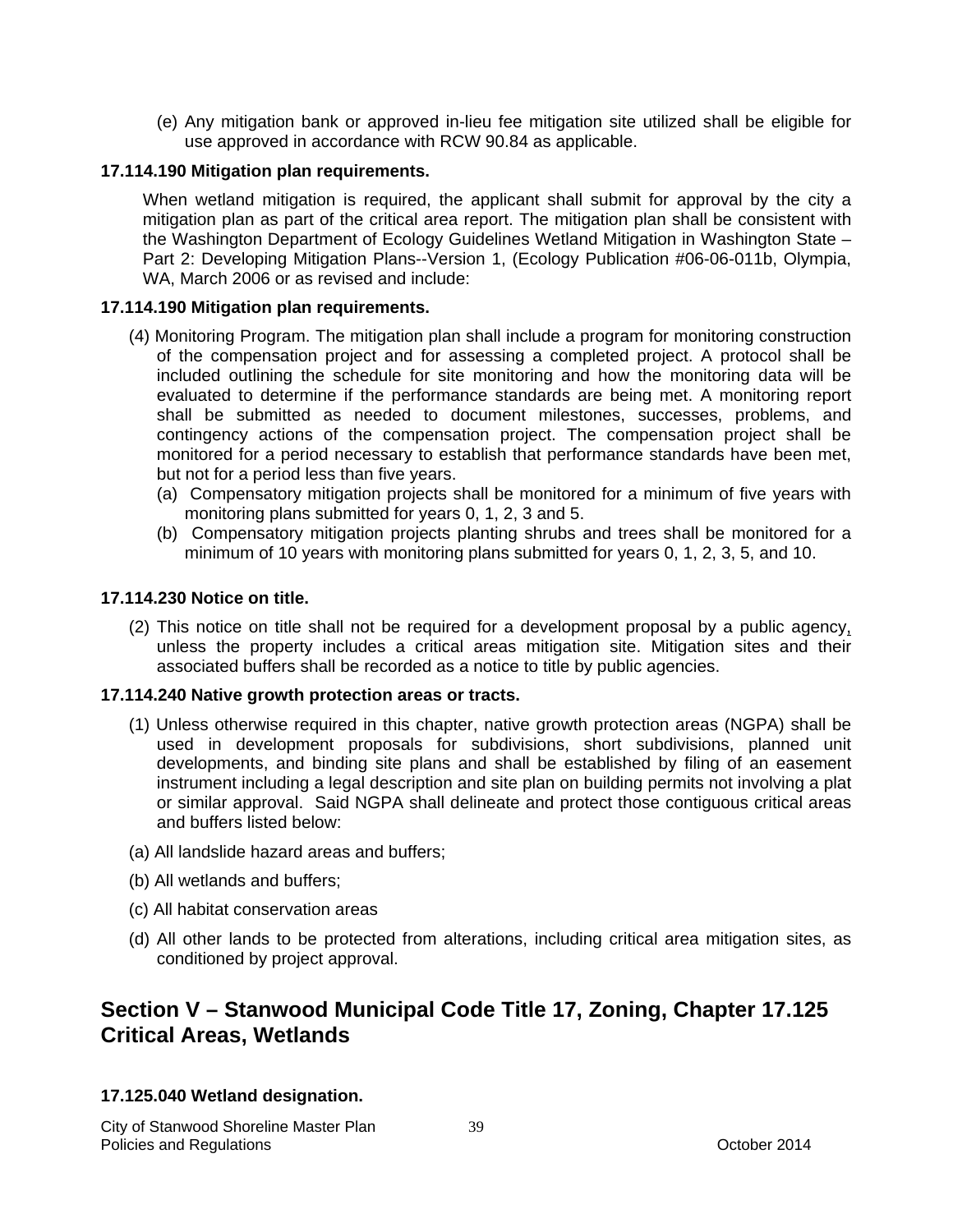Wetlands are those areas delineated in accordance with the standards listed in WAC 173-22- 035. All areas within the city of Stanwood that meet the wetland designation criteria regardless of any formal identification, are hereby designated critical areas and are subject to the provisions of this chapter. (Ord. 1164 § 4, 2004).

### **17.125.060 Standard buffer width requirements.**

Buffers shall be required for all wetlands regulated by this chapter. Required wetland buffer widths are as stated in this section.

| (1) Required widths for wetland buffers are identified in the following table: |  |
|--------------------------------------------------------------------------------|--|
|--------------------------------------------------------------------------------|--|

| <b>Wetland Buffer Requirements</b>                             |                                    |                                                                                   |                                                                            |                                                                            |  |
|----------------------------------------------------------------|------------------------------------|-----------------------------------------------------------------------------------|----------------------------------------------------------------------------|----------------------------------------------------------------------------|--|
| <b>Wetland Category</b>                                        | Standard<br><b>Buffer</b><br>Width | Additional<br>buffer width if<br>wetland scores<br>$21 - 25$<br>habitat<br>points | Additional<br>buffer width if<br>wetland<br>scores 26-29<br>habitat points | Additional<br>buffer width if<br>wetland<br>scores 30-36<br>habitat points |  |
| Ŀ<br><b>Category</b>                                           |                                    |                                                                                   |                                                                            |                                                                            |  |
| <b>Based on total score</b>                                    | 75 ft                              | 105 ft                                                                            | 165 ft                                                                     | 225 ft                                                                     |  |
| Category I:<br><b>Bogs</b>                                     | 190 ft                             | N/A                                                                               | N/A                                                                        | 225 ft                                                                     |  |
| Category<br>Ŀ<br><b>Natural</b><br>Heritage<br><b>Wetlands</b> | 190 ft                             | N/A                                                                               | N/A                                                                        | 225 ft                                                                     |  |
| Ŀ<br>Category<br><b>Coastal Lagoons</b>                        | 150 ft                             | N/A                                                                               | 165 ft                                                                     | 225 ft                                                                     |  |
| Ŀ.<br>Category<br><b>Forested</b>                              | 75 ft                              | 105 ft                                                                            | 165 ft                                                                     | 225 ft                                                                     |  |
| ŀ.<br>Category<br><b>Estuarine</b>                             | 150 ft                             | N/A                                                                               | N/A                                                                        | N/A                                                                        |  |
| II:<br>Category<br><b>Based on score</b>                       | 75 ft                              | 105 ft                                                                            | 165 ft                                                                     | 225 ft                                                                     |  |
| II:<br>Category<br><b>Interdunal Wetlands</b>                  | 110 ft                             | N/A                                                                               | 165 ft                                                                     | 225 ft                                                                     |  |
| Category III (all)                                             | 60 ft                              | 105 ft                                                                            | 165 ft                                                                     | N/A                                                                        |  |
| Category IV (all)                                              | 40 ft                              | N/A                                                                               | N/A                                                                        | N/A                                                                        |  |

(5) Site development standards for lands adjacent to buffers shall be implemented as provided below to reduce proximity impacts. If mitigation site development standards are not implemented then a 33% increase in the width of buffers is required.

40 **Disturbance Activities That May Cause Measures to Minimize Impacts Disturbance**  Lights Parking lots, warehouses, Direct lights away from wetland manufacturing, commercial, residential Noise Manufacturing, commercial, Place activity that generates noise away from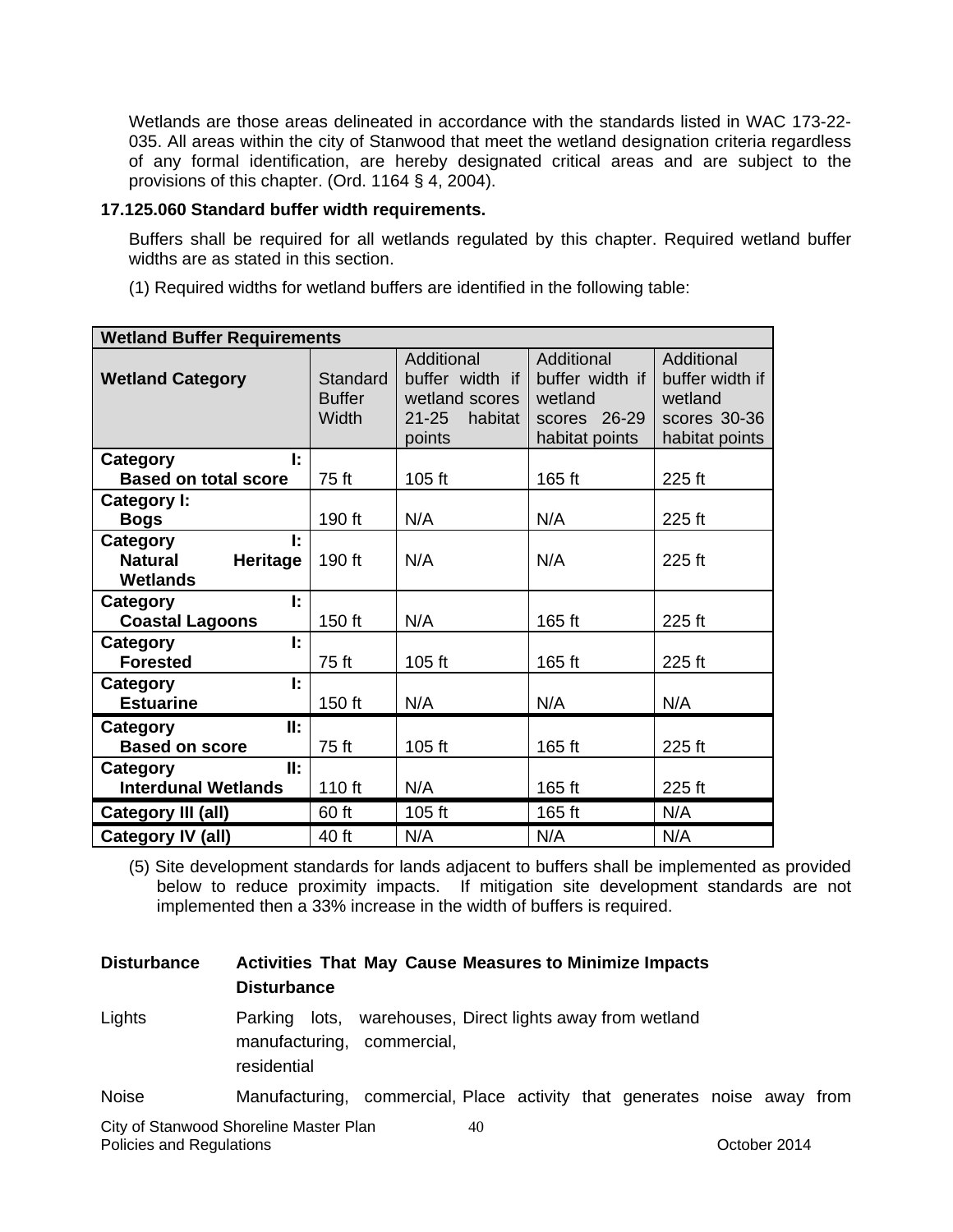|                                                                                                                   | residential                             | wetland<br><b>Activities</b><br>generate relatively<br>that<br>continuous<br>disruptive noise above 65 dBA shall establish a<br>noise barrier at the edge of the buffer capable of<br>reducing noise levels as close as feasible to<br>background levels                   |  |
|-------------------------------------------------------------------------------------------------------------------|-----------------------------------------|----------------------------------------------------------------------------------------------------------------------------------------------------------------------------------------------------------------------------------------------------------------------------|--|
| <b>Toxic Runoff</b><br>Parking<br>lots,<br>manufacturing,<br>application<br>areas,<br>agricultural<br>landscaping |                                         | roads, Route all new untreated runoff away from wetland;<br>residential Establish covenants or other agreements limiting<br>of use of pesticides within 150 feet of wetland;<br>pesticides, Implement integrated pest management program                                   |  |
| Regime                                                                                                            | lawns, tilling                          | Change in Water Any impermeable surface, Infiltrate or treat, detain and disperse into buffer<br>and new runoff from impervious surfaces and new<br>lawn.                                                                                                                  |  |
| Pets<br>Humans                                                                                                    | and Residential areas                   | Install fencing or plant dense vegetation and install<br>educational signage to delineate buffer edge and<br>to discourage disturbance of wildlife by humans<br>and pets Place wetlands and its buffers in a<br>separate tract or protect with a conservation<br>easement. |  |
| Dust                                                                                                              | <b>Tilled fields</b>                    | Best management practices for dust control                                                                                                                                                                                                                                 |  |
| <b>Disruption</b><br>corridors<br>connections                                                                     | of Existing<br>degraded<br>or condition | buffer Non-native plants to be removed and replaced with<br>native vegetation per an approved planting plan;<br>and restoration to be bonded and monitored per<br>SMC 17.114.190.<br>Other as further defined<br>by DOE<br>wetlands<br>guidance documents                  |  |

#### (6) Buffer Exclusion

An area within the standard buffers may be excluded if the area is functionally and effectively disconnected from the wetland by a road, railroad or other substantially developed surface of sufficient width and with use characteristics such that buffer functions are not provided. The equivalent of the area excluded shall be provided elsewhere adjacent to the wetland through buffer averaging provisions not subject to the limit on area or width. Where the entire area excluded cannot feasibly be provided, other mitigation may be approved to provide equivalent function. This provision shall not apply to such a facility within a development proposal or contiguous ownership that can be feasibly relocated to accommodate standard buffers.

(7) Reach Based Alternative buffer width requirements

Within Shoreline Management Act Jurisdiction the director may implement the reach based alternative buffer standards in SMC 17.130.60(6) without a variance.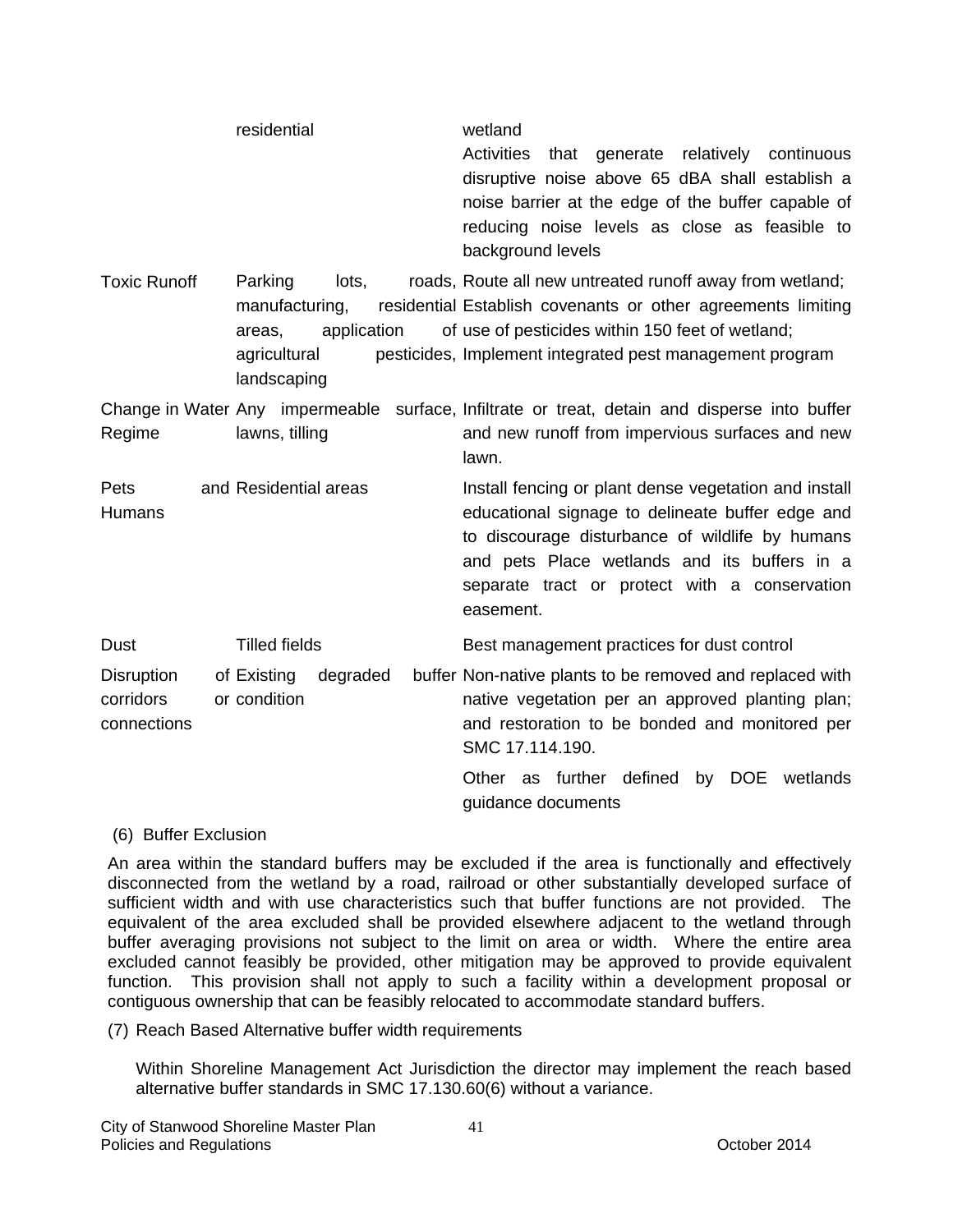### **17.125.080 Critical area report – Specific requirements for wetlands.**

- A critical area report is required for any development activity allowed under this section and SMC 17.125.100. In addition to the general requirements of SMC 17.114.160, the following are required as part of the critical areas study
	- (1) A map drawn to scale or survey showing the following information:
	- (a) The edge of the wetland based on methods described in the current federal delineation manual and applicable regional supplement as specified by the Washington State Department of Ecology;
	- (3) A description and illustration of proposed development activities allowed within the wetlands or buffers and the features incorporated into adjacent development that reduces impacts;
	- (6) The wetlands categories based Ecology's current wetland rating system for Western Washington including the wetland rating forms and required figures.
	- (7) A mitigation plan consistent with the Washington Department of Ecology Guidelines Wetland Mitigation in Washington State – Part 2: Developing Mitigation Plans--Version 1, (Ecology Publication #06-06-011b, Olympia, WA, March 2006 or as revised.

### **17.125.090 Mitigation plan requirements**

(1)(a) Wetland acreage shall be replaced at the following ratios when proposed on-site or offsite within the same subdrainage basin ("Stillaguamish floodplain"):

| <b>Wetland Mitigation Type and Replacement Ration</b> |                                    |                |             |  |  |  |
|-------------------------------------------------------|------------------------------------|----------------|-------------|--|--|--|
| and<br>Category<br><b>Type of Wetland</b>             | Creation<br>or<br>Re-establishment | Rehabilitation | Enhancement |  |  |  |
| Category I:<br>Mature<br>Forested                     | 6:1                                | 12:1           | 24:1        |  |  |  |
| Category I:<br>Based on functions $ 4:1$              |                                    | 8:1            | 16:1        |  |  |  |
| Category II:                                          | 3:1                                | 6:1            | 12:1        |  |  |  |
| Category III:                                         | 2:1                                | 4:1            | 8:1         |  |  |  |
| Category IV:                                          | 1.5:1                              | 3:1            | 6:1         |  |  |  |

- (2) The mitigation plan shall:
- (a) Include a baseline study that analyzes the existing functional values of the wetlands and buffer, functional values that will be lost, and the system's functional values after mitigation. The applicant may choose to use Calculating Credits and Debits for Compensatory Mitigation in Western Washington - Operational Draft, or as amended, for the assessment of mitigation functional replacement.

## **Section VI – Stanwood Municipal Code Title 17, Zoning, Chapter 17.130 Critical Areas, Fish and Wildlife Conservation Areas**

### **17.130.050 Classification of streams**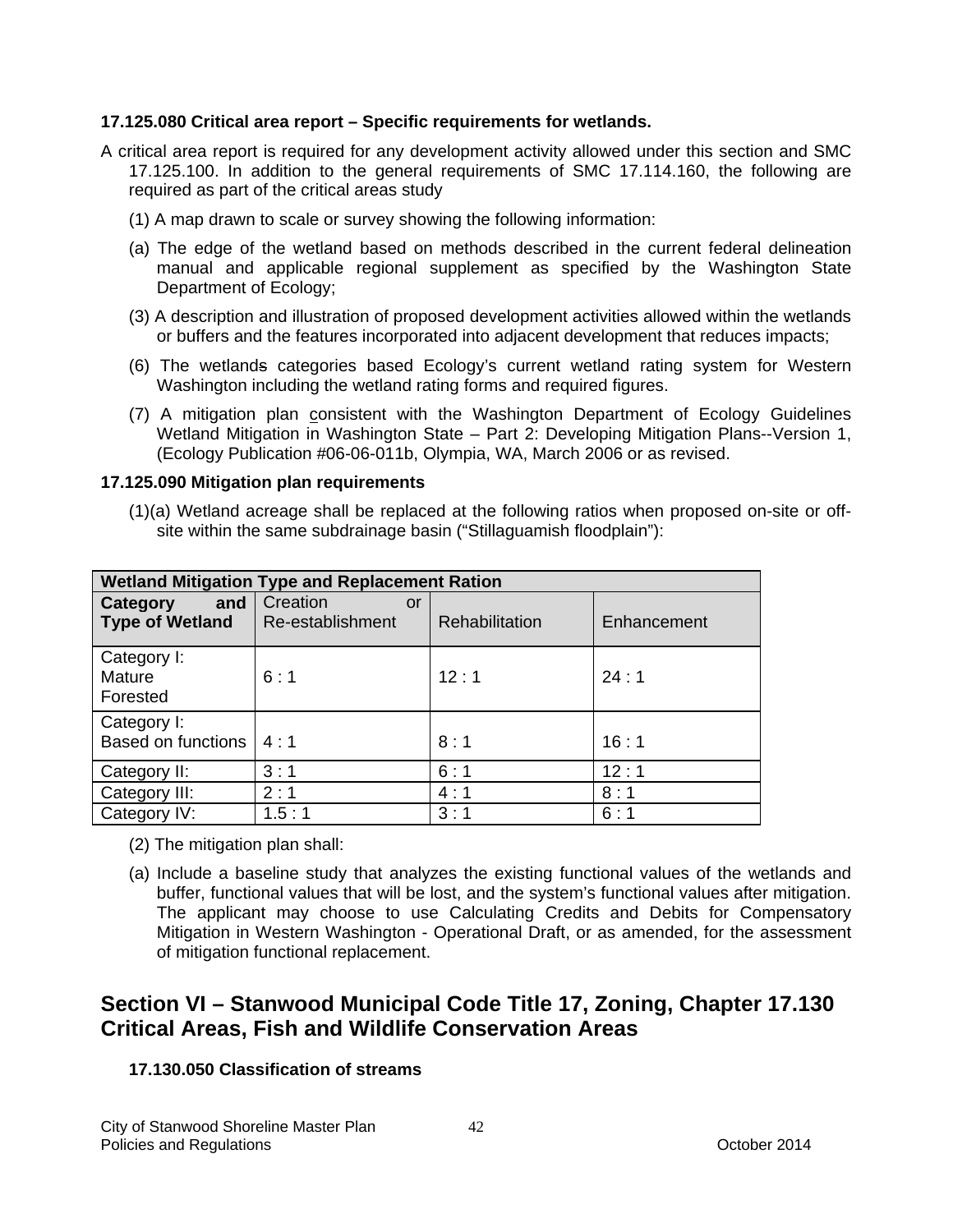The stream typing system as provided in WAC 222-16-030k as hereafter amended, shall be utilized for stream classification. The Department of Natural Resources stream classification maps shall be used to determine classification, unless the critical areas report provides a basis for reclassification. The director may consult with the Department of Natural Resources and Washington Department of Fish and Wildlife to gain concurrence on any change in classification.

- (1) "Type S Water" means all waters, within their bankfull width, as inventoried as "shorelines of the state" under chapter 90.58 RCW and the rules promulgated pursuant to chapter 90.58 RCW including periodically inundated areas of their associated wetlands.
- (2) "Type F Water" means segments of natural waters other than Type S Waters, which are within the bankfull widths of defined channels and periodically inundated areas of their associated wetlands, or within lakes, ponds, or impoundments having a surface area of 0.5 acre or greater at seasonal low water and which in any case contain fish habitat or are described by one of the following four categories:
	- (a) Waters, which are diverted for domestic use by more than 10 residential or camping units or by a public accommodation facility licensed to serve more than 10 persons, where such diversion is determined by the department to be a valid appropriation of water and the only practical water source for such users. Such waters shall be considered to be Type F Water upstream from the point of such diversion for 1,500 feet or until the drainage area is reduced by 50 percent, whichever is less;
	- (b) Waters, which are diverted for use by federal, state, tribal or private fish hatcheries. Such waters shall be considered Type F Water upstream from the point of diversion for 1,500 feet, including tributaries if highly significant for protection of downstream water quality. The department may allow additional harvest beyond the requirements of Type F Water designation provided the department determines after a landowner-requested on-site assessment by the department of fish and wildlife, department of ecology, the affected tribes and interested parties that:
		- (i) The management practices proposed by the landowner will adequately protect water quality for the fish hatchery; and
		- (ii) Such additional harvest meets the requirements of the water type designation that would apply in the absence of the hatchery;
	- (c) Waters, which are within a federal, state, local, or private campground having more than 10 camping units: Provided, That the water shall not be considered to enter a campground until it reaches the boundary of the park lands available for public use and comes within 100 feet of a camping unit, trail or other park improvement;
	- (d) Riverine ponds, wall-based channels, and other channel features that are used by fish for off-channel habitat. These areas are critical to the maintenance of optimum survival of fish. This habitat shall be identified based on the following criteria:
		- (i) The site must be connected to a fish habitat stream and accessible during some period of the year; and
		- (ii) The off-channel water must be accessible to fish.
- (3) "Type Np Water" means all segments of natural waters within the bankfull width of defined channels that are perennial nonfish habitat streams. Perennial streams are flowing waters that do not go dry any time of a year of normal rainfall and include the intermittent dry portions of the perennial channel below the uppermost point of perennial flow.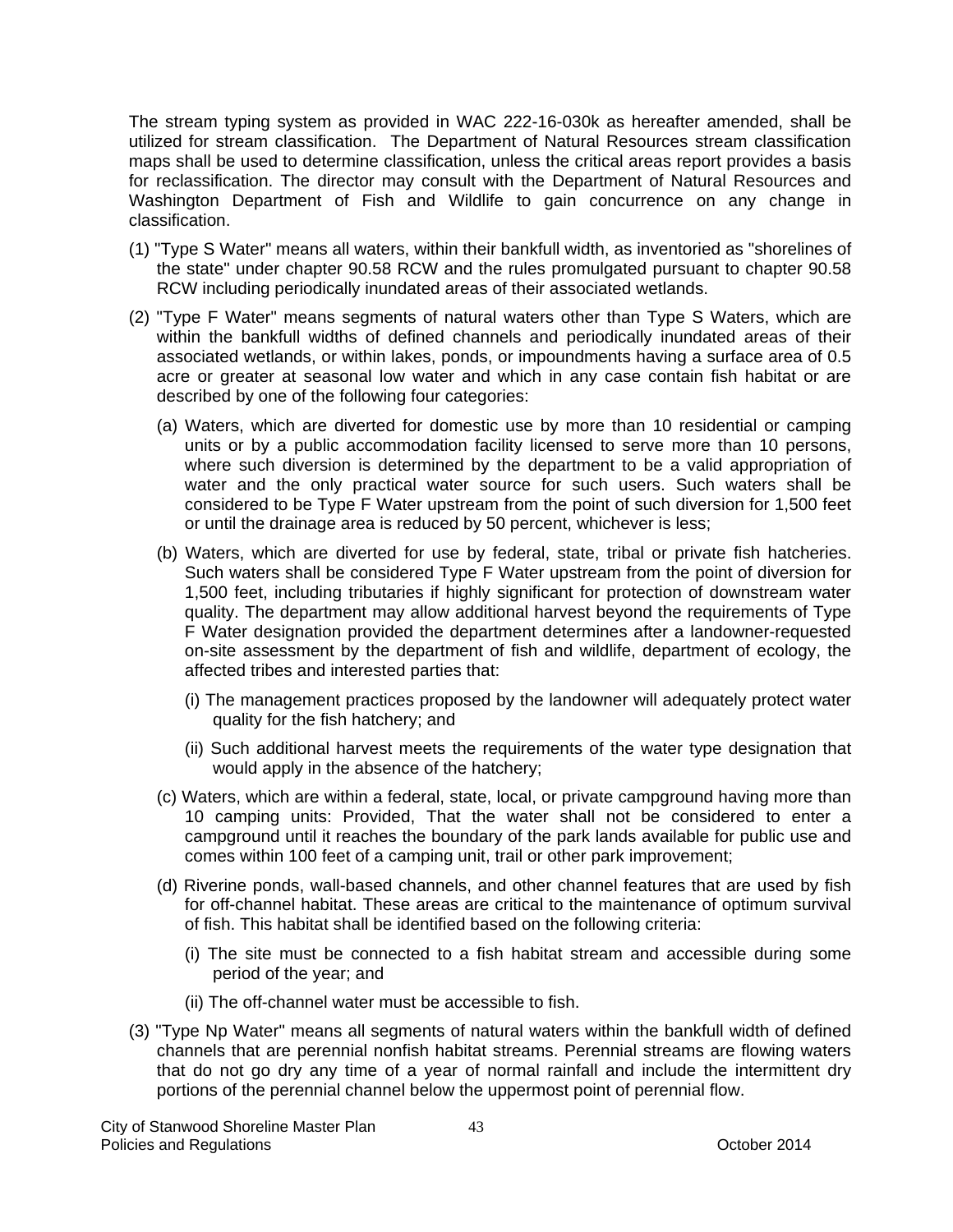(4) "Type Ns Water" means all segments of natural waters within the bankfull width of the defined channels that are not Type S, F, or Np Waters. These are seasonal, nonfish habitat streams in which surface flow is not present for at least some portion of a year of normal rainfall and are not located downstream from any stream reach that is a Type Np Water. Ns Waters must be physically connected by an above-ground channel system to Type S, F, or Np Waters.

### **17.130.060 Standard buffer width requirements**

(5) Buffer Exclusion

An area within the standard buffers may be excluded if the area is functionally and effectively disconnected from the FWHCA by a paved road, railroad or other substantially developed surface of sufficient width and with use characteristics such that buffer functions are not provided. The equivalent of the area excluded shall be provided elsewhere adjacent to the wetland through buffer averaging provisions not subject to the limit on area or width. Where the entire area excluded cannot feasibly be provided, other mitigation may be approved to provide equivalent function. This provision shall not apply to such a facility within a development proposal or contiguous ownership that can be feasibly relocated to accommodate standard buffers.

(6) Reach Based Alternative buffer width requirements

Within Shoreline Management Act Jurisdiction the director may follow the following buffer width requirements without a variance:

**Stillaguamish River Reach A** from the SR 532 Bridge to, but not including, the "Railroad Parcel" shall be subject to standard buffers without modification

**Stillaguamish River Reach B** west of Twin City Foods, the buffer shall extend 40 feet from the OHWM.

**Stillaguamish River Reach C** on the Twin City Food site, if the site is redeveloped in the future such that building modification or replacement takes place, the buffer shall extend 40 feet from the OHWM.

**Stillaguamish River Reach D** from Twin City Foods to Irvine Slough the city owned parcel is subject to a native vegetation buffer over the parcel consistent with its primary function of providing public access

**Stillaguamish River Reach E** east of Irvine Slough to the city limits is subject to a buffer extending 40 feet from the OHWM on the Stillaguamish River and 35 feet on Irvine Slough up to 25 percent of the lot area.

**Stillaguamish River Reach F** consisting of the sewage treatment facility public is not subject to buffers beyond existing vegetation buffers as an Essential Public Facility.

**Church Creek Reach A** from the city limits to Pioneer Highway is subject to Critical Area buffer requirements, including both stream and steep slope buffers.

**Church Creek Reach B and C** north of Pioneer Highway to the is subject to Critical Area buffer requirements, including both stream and steep slope buffers.

### **17.130.080 Allowed permitted activities in streams and buffers**

- (7) All actions must comply with the appropriate state and federal guidelines and obtain any required state and federal permits.
- (8 ) Modification of Existing Structures